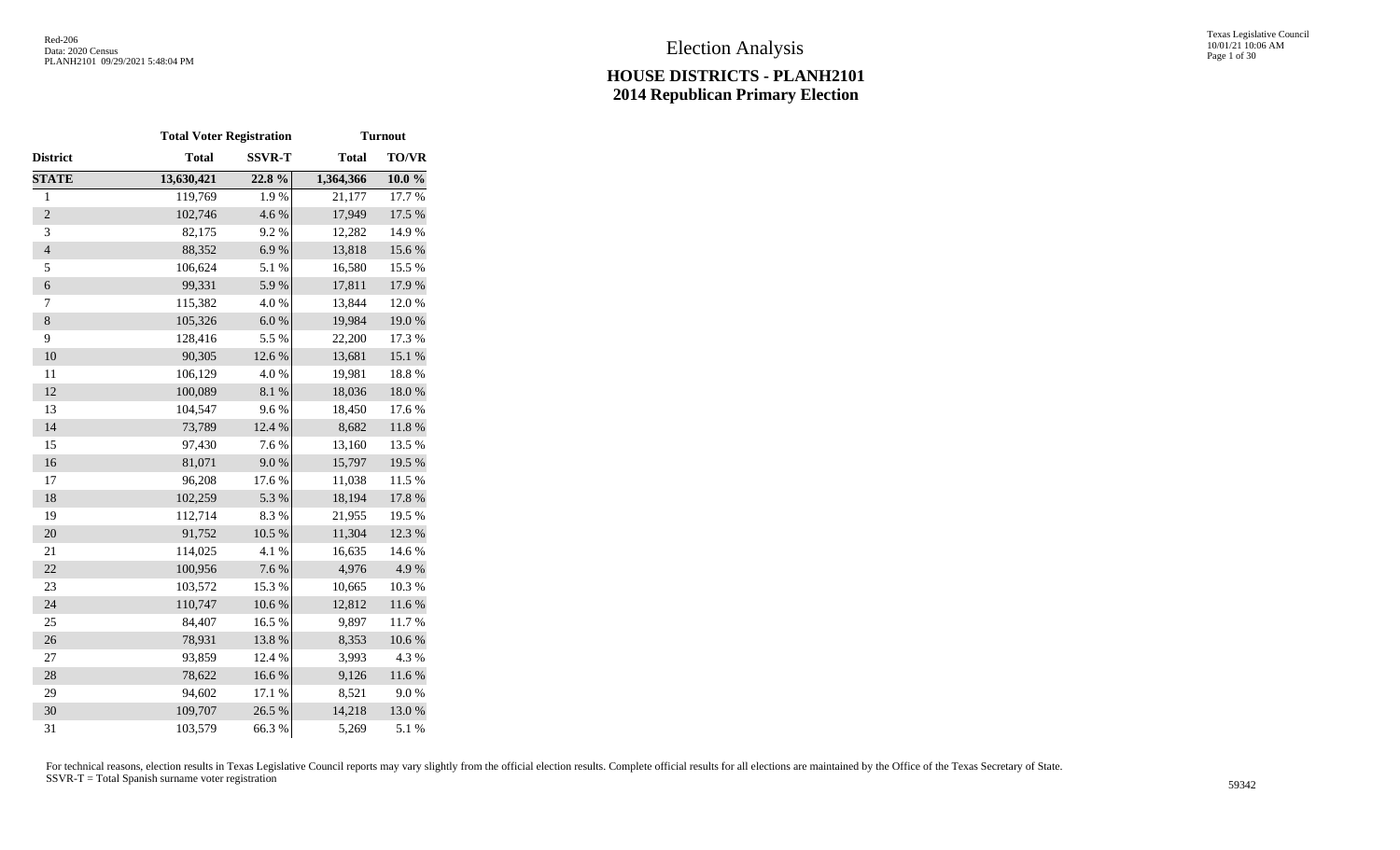Texas Legislative Council 10/01/21 10:06 AM Page 2 of 30

|          | <b>Total Voter Registration</b> |               |              | <b>Turnout</b> |
|----------|---------------------------------|---------------|--------------|----------------|
| District | <b>Total</b>                    | <b>SSVR-T</b> | <b>Total</b> | <b>TO/VR</b>   |
| 32       | 98,122                          | 30.0%         | 11,243       | 11.5 %         |
| 33       | 86,819                          | 7.7 %         | 11,791       | 13.6 %         |
| 34       | 102,113                         | 64.6%         | 4,387        | 4.3 %          |
| 35       | 63,037                          | 79.4 %        | 1,472        | 2.3 %          |
| 36       | 71,359                          | 85.3%         | 1,160        | $1.6\ \%$      |
| 37       | 87,576                          | 81.3%         | 1,484        | 1.7%           |
| 38       | 74,169                          | 80.3%         | 1,533        | 2.1%           |
| 39       | 70,026                          | 84.7%         | 1,060        | $1.5~\%$       |
| 40       | 65,097                          | 86.7%         | 977          | $1.5~\%$       |
| 41       | 69,877                          | 72.3 %        | 2,401        | 3.4 %          |
| 42       | 83,778                          | 87.1 %        | 962          | $1.1~\%$       |
| 43       | 113,321                         | 55.0%         | 7,406        | 6.5%           |
| 44       | 97,511                          | 25.4 %        | 12,853       | 13.2 %         |
| 45       | 77,805                          | 27.0%         | 5,314        | 6.8%           |
| 46       | 80,604                          | 17.4 %        | 2,585        | 3.2 %          |
| 47       | 122,807                         | 14.0 %        | 10,017       | 8.2%           |
| 48       | 113,950                         | 8.0%          | 9,640        | 8.5%           |
| 49       | 119,373                         | 12.0%         | 4,384        | 3.7%           |
| 50       | 75,444                          | 19.5 %        | 2,845        | 3.8 %          |
| 51       | 80,011                          | 38.7%         | 1,498        | 1.9%           |
| 52       | 77,698                          | 13.4 %        | 7,578        | 9.8%           |
| 53       | 123,791                         | 23.7 %        | 28,425       | 23.0%          |
| 54       | 80,138                          | 12.7 %        | 7,166        | 8.9%           |
| 55       | 80,666                          | 12.4 %        | 6,577        | 8.2%           |
| 56       | 99,201                          | 10.9%         | 10,089       | $10.2~\%$      |
| 57       | 74,502                          | 8.7%          | 8,555        | 11.5 %         |
| 58       | 87,451                          | 8.9%          | 13,431       | 15.4 %         |
| 59       | 94,149                          | 6.9%          | 17,164       | 18.2%          |
| 60       | 68,945                          | $8.8\ \%$     | 5,900        | 8.6 %          |
| 61       | 114,620                         | 5.9%          | 17,683       | 15.4 %         |
| 62       | 101,920                         | 3.8%          | 15,990       | 15.7%          |
| 63       | 98,528                          | 8.3%          | 8,523        | 8.7%           |
| 64       | 89,774                          | 8.4 %         | 11,508       | 12.8%          |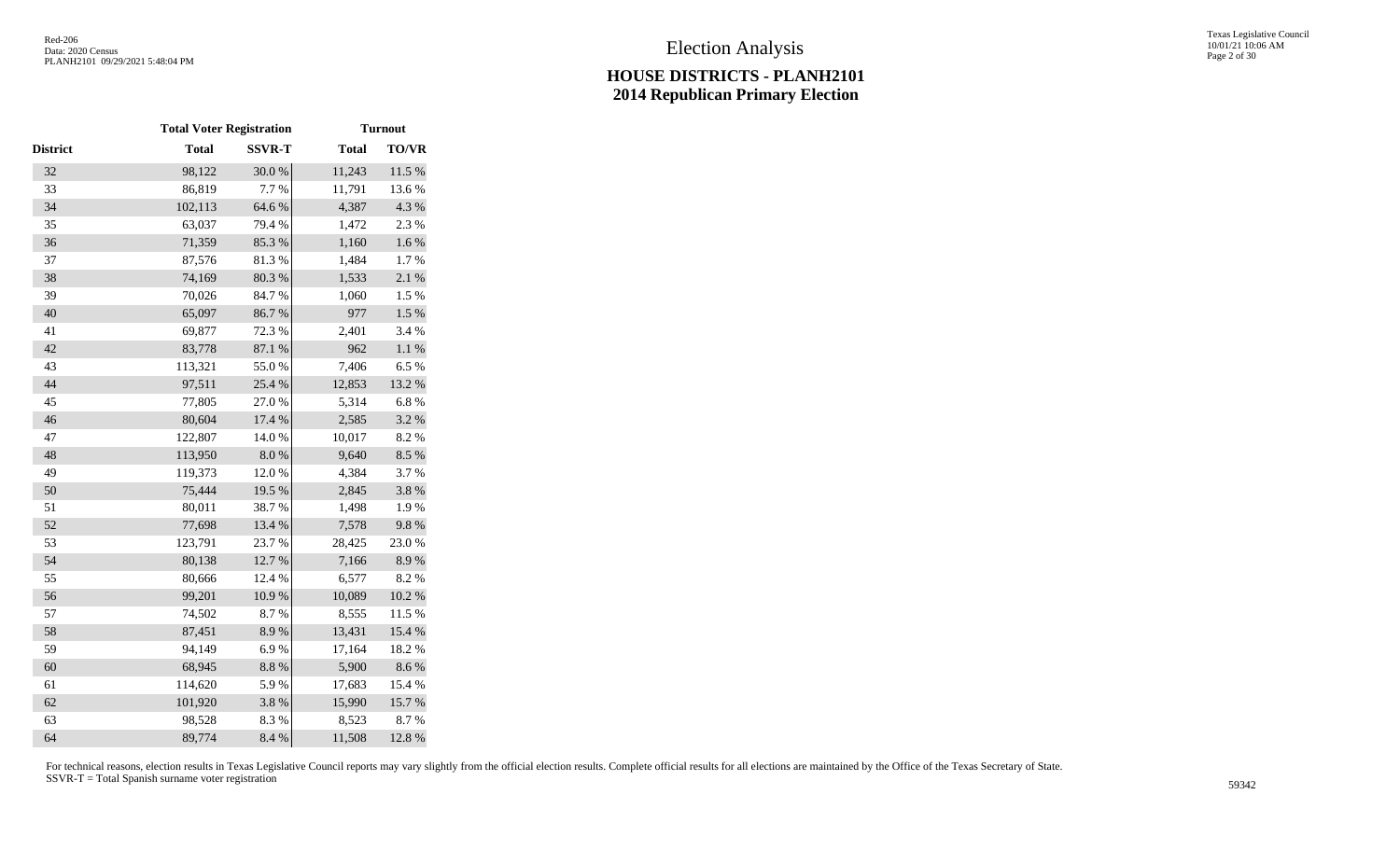|              |               |                                 | <b>Turnout</b> |
|--------------|---------------|---------------------------------|----------------|
| <b>Total</b> | <b>SSVR-T</b> | <b>Total</b>                    | <b>TO/VR</b>   |
| 90,388       | 7.9%          | 8,210                           | 9.1 %          |
| 88,303       | 5.5 %         | 8,397                           | 9.5%           |
| 108,469      | 5.5 %         | 12,819                          | $11.8~\%$      |
| 116,800      | 7.9%          | 27,192                          | 23.3 %         |
| 109,688      | 9.9%          | 14,355                          | 13.1 %         |
| 73,629       | 6.5 %         | 6,602                           | 9.0%           |
| 100,579      | 14.3 %        | 17,058                          | 17.0%          |
| 99,613       | 23.6 %        | 16,613                          | 16.7%          |
| 102,191      | 13.3 %        | 18,037                          | 17.7 %         |
| 94,914       | 67.1 %        | 2,972                           | 3.1 %          |
| 56,120       | 83.8%         | 578                             | $1.0\ \%$      |
| 85,229       | $15.0\ \%$    | 5,812                           | $6.8~\%$       |
| 110,101      | 80.5 %        | 1,466                           | 1.3%           |
| 104,285      | 52.9%         | 4,756                           | 4.6%           |
| 105,397      | 71.0%         | 2,736                           | 2.6 %          |
| 94,581       | 73.7%         | 3,798                           | $4.0\ \%$      |
| 76,587       | 38.7%         | 9,330                           | 12.2 %         |
| 83,905       | 25.9%         | 15,362                          | 18.3 %         |
| 97,632       | 23.0%         | 19,615                          | 20.1 %         |
| 92,551       | 27.7 %        | 11,025                          | 11.9%          |
| 112,368      | 13.7 %        | 19,367                          | 17.2 %         |
| 99,212       | 15.1 %        | 19,003                          | $19.2~\%$      |
| 89,290       | 19.6%         | 15,294                          | 17.1 %         |
| 104,066      | 30.3 %        | 18,161                          | 17.5 %         |
| 89,795       | 7.9%          | 8,315                           | 9.3%           |
| 71,709       | 37.5 %        | 3,642                           | 5.1 %          |
| 93,467       | $11.6\ \%$    | 9,237                           | 9.9%           |
| 65,867       | 14.7 %        | 4,776                           | 7.3 %          |
| 69,384       | 13.1 %        | 5,197                           | 7.5 %          |
| 109,111      | 7.5 %         | 17,342                          | 15.9%          |
| 84,536       | 10.8%         | 3,297                           | 3.9%           |
| 100,424      | 8.7%          | 11,771                          | $11.7\ \%$     |
| 94,944       | 9.0 %         | 12,167                          | 12.8%          |
|              |               | <b>Total Voter Registration</b> |                |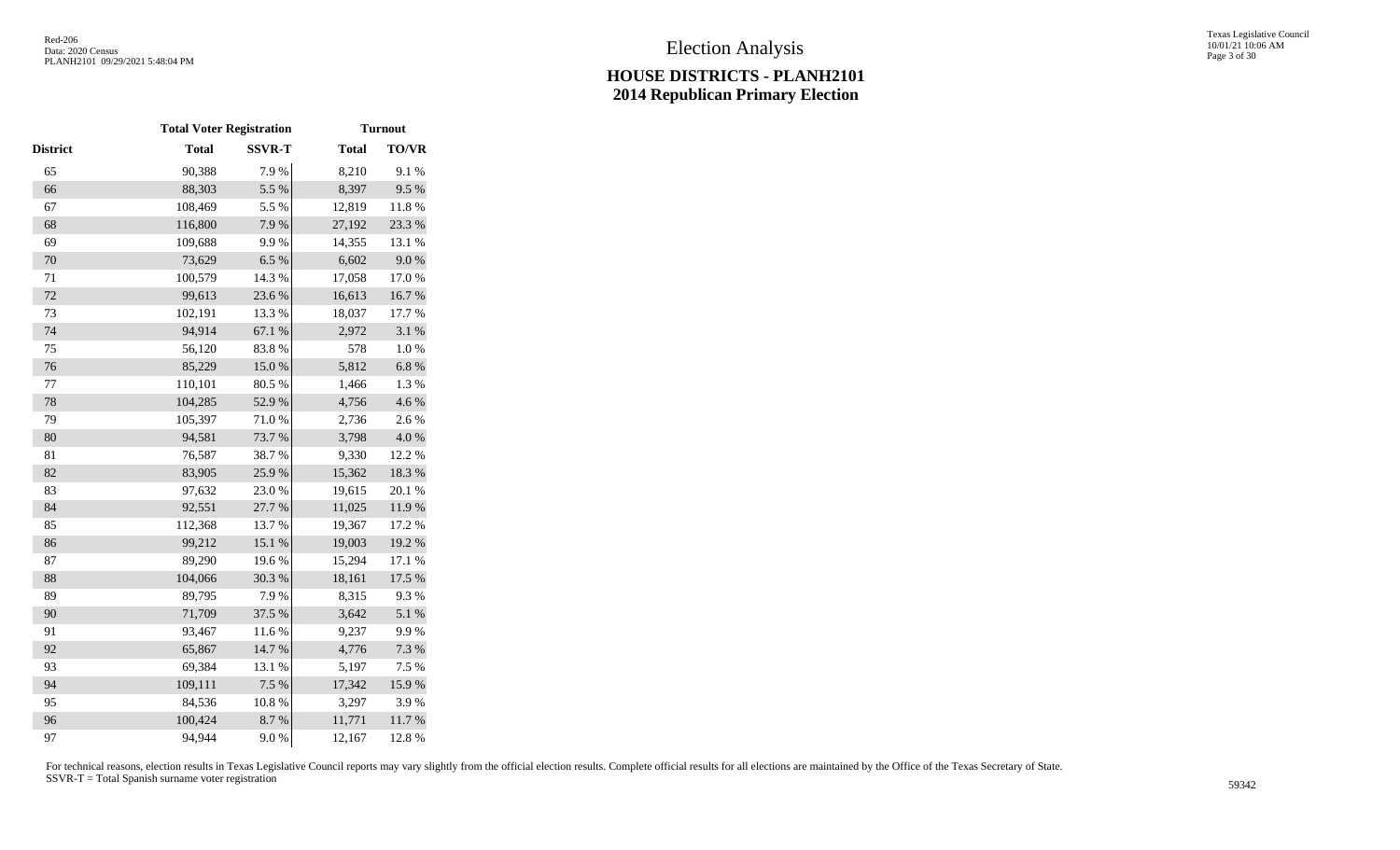|                 | <b>Total Voter Registration</b> |               |              | <b>Turnout</b> |
|-----------------|---------------------------------|---------------|--------------|----------------|
| <b>District</b> | <b>Total</b>                    | <b>SSVR-T</b> | <b>Total</b> | <b>TO/VR</b>   |
| 98              | 109,119                         | 5.4 %         | 13,790       | 12.6 %         |
| 99              | 88,887                          | 14.1 %        | 8,534        | 9.6%           |
| 100             | 88,446                          | 13.7 %        | 2,696        | $3.0\ \%$      |
| 101             | 80,931                          | 14.7%         | 3,847        | 4.8%           |
| 102             | 77,655                          | $10.1~\%$     | 6,465        | 8.3%           |
| 103             | 68,116                          | 33.8%         | 3,073        | 4.5 %          |
| 104             | 72,898                          | 40.4 %        | 1,408        | $1.9\ \%$      |
| 105             | 62,507                          | 21.0%         | 4,835        | 7.7 %          |
| 106             | 71,356                          | 7.8 %         | 7,000        | 9.8%           |
| 107             | 77,268                          | 15.3 %        | 6,168        | 8.0%           |
| 108             | 118,902                         | 4.5 %         | 21,045       | 17.7 %         |
| 109             | 92,466                          | 7.5 %         | 2,182        | 2.4 %          |
| 110             | 62,998                          | 25.0%         | 981          | $1.6\ \%$      |
| 111             | 102,952                         | 10.5 %        | 3,829        | 3.7%           |
| 112             | 104,717                         | 7.3 %         | 14,274       | 13.6 %         |
| 113             | 84,337                          | 16.5 %        | 5,943        | 7.0%           |
| 114             | 72,938                          | 28.4 %        | 3,811        | 5.2 %          |
| 115             | 85,928                          | 8.9%          | 8,282        | 9.6%           |
| 116             | 91,885                          | 49.1 %        | 5,113        | 5.6%           |
| 117             | 64,701                          | 60.1%         | 2,537        | 3.9%           |
| 118             | 91,755                          | 54.4 %        | 5,309        | 5.8 %          |
| 119             | 88,343                          | 51.4%         | 3,855        | 4.4 %          |
| 120             | 89,392                          | 31.4 %        | 4,280        | 4.8%           |
| 121             | 111,054                         | 20.5 %        | 15,958       | 14.4 %         |
| 122             | 91,660                          | 21.8 %        | 12,001       | 13.1 %         |
| 123             | 104,086                         | 49.6%         | 7,737        | 7.4 %          |
| 124             | 78,634                          | 62.0%         | 2,271        | 2.9%           |
| 125             | 104,228                         | 54.1 %        | 5,561        | 5.3 %          |
| 126             | 103,394                         | $11.1\ \%$    | 12,505       | 12.1 %         |
| 127             | 100,220                         | 12.3 %        | 10,647       | 10.6 %         |
| 128             | 90,199                          | 17.9%         | 8,064        | 8.9%           |
| 129             | 104,767                         | 13.1 %        | 12,015       | 11.5 %         |
| 130             | 87,254                          | 10.8 %        | 10,104       | 11.6%          |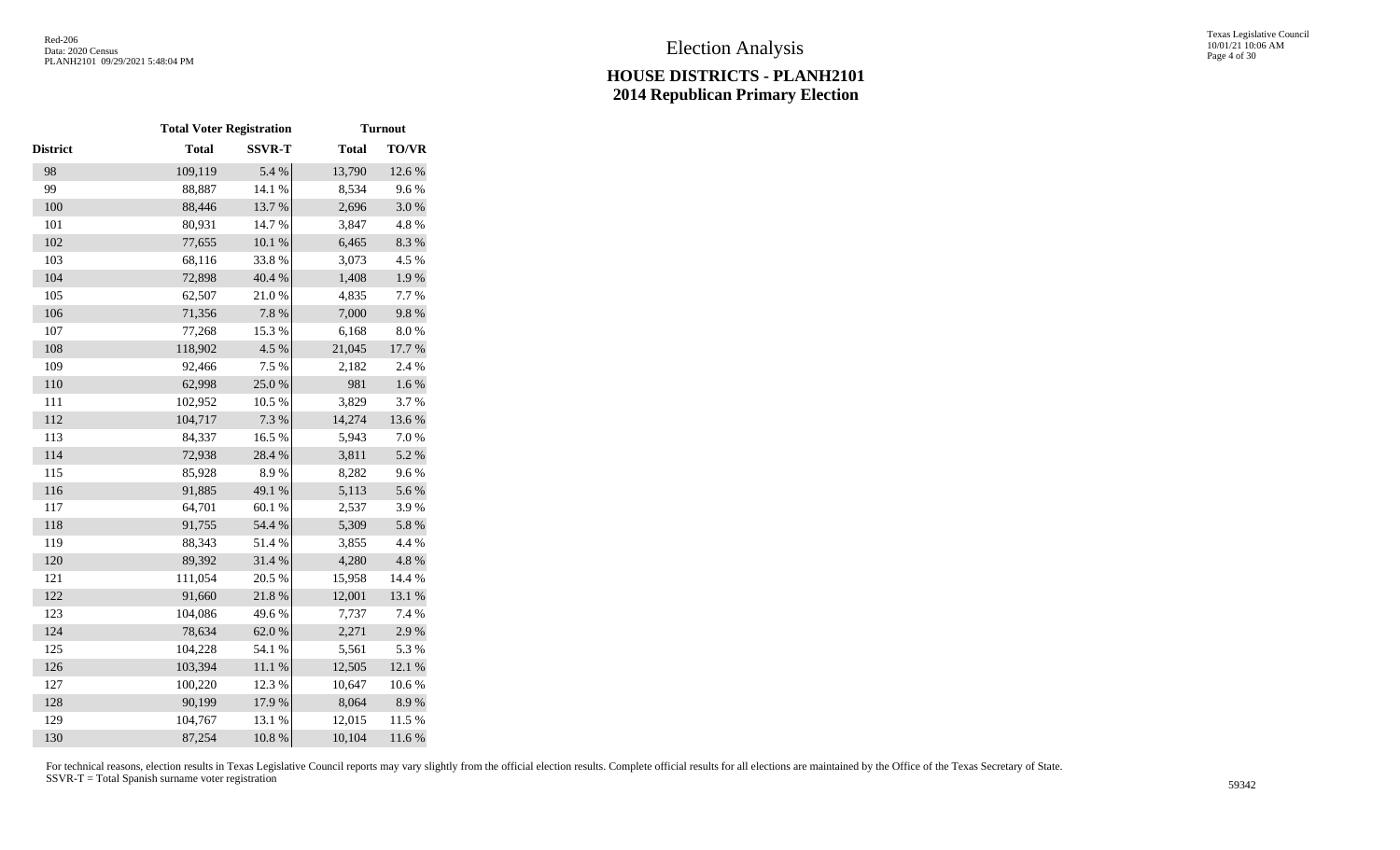Texas Legislative Council 10/01/21 10:06 AM Page 5 of 30

|          | <b>Total Voter Registration</b> |               |              | <b>Turnout</b> |
|----------|---------------------------------|---------------|--------------|----------------|
| District | <b>Total</b>                    | <b>SSVR-T</b> | <b>Total</b> | <b>TO/VR</b>   |
| 131      | 71,907                          | 23.1 %        | 1,780        | 2.5 %          |
| 132      | 70,738                          | 14.1 %        | 6,999        | 9.9%           |
| 133      | 99,862                          | 7.7 %         | 13,583       | 13.6 %         |
| 134      | 115,367                         | 8.4 %         | 10,693       | 9.3%           |
| 135      | 70,849                          | 23.4 %        | 3,917        | 5.5 %          |
| 136      | 90,444                          | 13.7 %        | 5,886        | 6.5%           |
| 137      | 52,561                          | 20.3%         | 2,568        | 4.9%           |
| 138      | 95,513                          | 17.4 %        | 10,854       | 11.4 %         |
| 139      | 87,891                          | 17.4 %        | 2,871        | 3.3 %          |
| 140      | 60,148                          | 56.6%         | 1,038        | 1.7 %          |
| 141      | 74,438                          | 15.8%         | 1,139        | 1.5 %          |
| 142      | 69,727                          | 19.5 %        | 1,457        | $2.1~\%$       |
| 143      | 73,172                          | 52.7 %        | 1,803        | 2.5 %          |
| 144      | 70,215                          | 51.8%         | 3,225        | 4.6 %          |
| 145      | 84,530                          | 49.1 %        | 2,054        | 2.4 %          |
| 146      | 98,533                          | 9.7%          | 2,907        | 3.0%           |
| 147      | 94,661                          | 17.0%         | 1,712        | 1.8%           |
| 148      | 74,516                          | 28.3%         | 4,202        | 5.6%           |
| 149      | 76,614                          | 19.7 %        | 3,087        | 4.0%           |
| 150      | 78,004                          | 13.3 %        | 8,180        | 10.5 %         |
|          |                                 |               |              |                |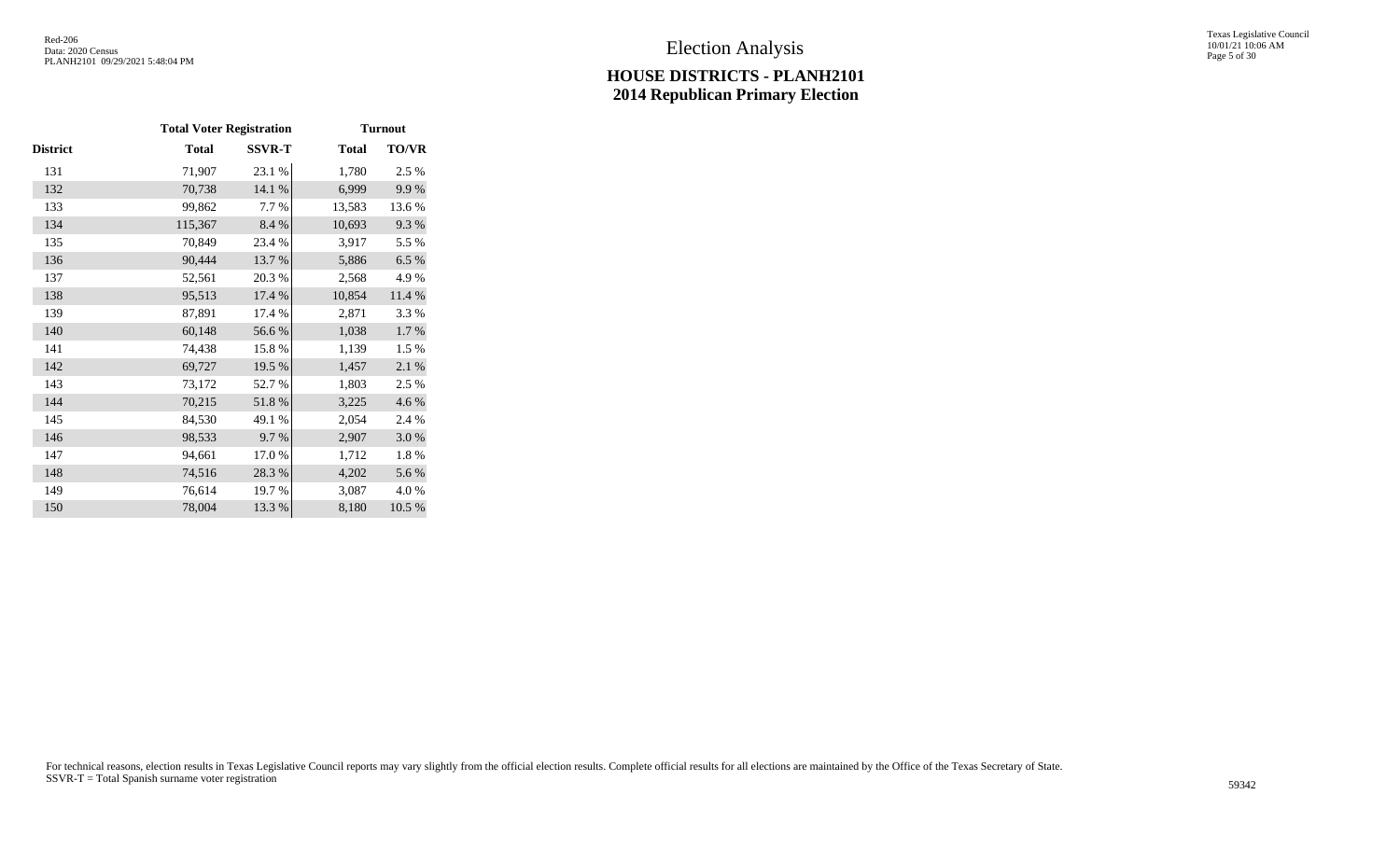|                 |               | <b>U.S. SEN</b> |                  |         |                  |        |                |               |          |         |        |         |                 |         |                |              |                  | <b>GOVERNOR</b> |                  |         |
|-----------------|---------------|-----------------|------------------|---------|------------------|--------|----------------|---------------|----------|---------|--------|---------|-----------------|---------|----------------|--------------|------------------|-----------------|------------------|---------|
| <b>District</b> | <b>Mapp-R</b> |                 | <b>Cleaver-R</b> |         | <b>Stovall-R</b> |        | Cornyn-R       |               | $Cope-R$ |         | Vega-R |         | <b>Reasor-R</b> |         | Stockman-R     |              | Abbott-R         |                 | <b>Fritsch-R</b> |         |
| <b>STATE</b>    | 23,311        | $1.8\%$         | 12,360           | $0.9\%$ | 140,843 10.7 %   |        | 781,772 59.5 % |               | 34,050   | $2.6\%$ | 50,084 | $3.8\%$ | 20,599          | $1.6\%$ | 251,659 19.1 % |              | 1,223,821 91.5 % |                 | 58,969           | $4.4\%$ |
|                 | 204           | 1.0%            | 407              | 2.1 %   | 2.134            | 10.9%  | 12,380         | 63.5 %        | 599      | 3.1%    | 964    | 4.9%    | 307             | 1.6%    | 2,512          | 12.9 %       |                  | 18,162 91.0 %   | 1,117            | 5.6 %   |
| $\overline{2}$  | 303           | 1.8%            | 151              | 0.9%    | 2,120            | 12.6 % |                | 10,322 61.1 % | 354      | 2.1 %   | 683    | 4.0%    | 196             | 1.2%    | 2,763          | 16.4 %       |                  | 16,174 92.3 %   | 774              | 4.4 %   |
| 3               | 321           | 2.7 %           | 125              | 1.1 %   | 3,128            | 26.6 % |                | 4,347 36.9 %  | 259      | 2.2 %   | 306    | 2.6 %   | 210             | 1.8%    | 3,070          | 26.1 %       |                  | 11,477 94.0 %   | 347              | 2.8%    |
| $\overline{4}$  | 135           | 1.0%            | 86               | 0.6 %   | 2,717            | 20.5 % |                | 7,670 57.8 %  | 383      | 2.9 %   | 474    | 3.6 %   | 112             | 0.8 %   | 1,693          | 12.8%        |                  | 12,454 91.8 %   | 645              | 4.8%    |
| 5               | 285           | 1.8%            | 130              | 0.8 %   | 2,202            | 13.6 % |                | 9,636 59.6 %  | 354      | 2.2 %   | 419    | 2.6 %   | 185             | 1.1%    | 2,969          | 18.3%        |                  | 15,338 93.3 %   | 628              | 3.8%    |
| 6               | 158           | 0.9%            | 94               | 0.5 %   | 3,725            | 21.7 % | 10,509         | 61.1 %        | 222      | 1.3%    | 397    | 2.3 %   | 207             | 1.2%    | 1,886          | 11.0 %       |                  | 16,413 93.7%    | 638              | 3.6 %   |
| 7               | 300           | 2.2 %           | 101              | 0.7%    | 1,313            | 9.7 %  | 9,258          | 68.2%         | 275      | 2.0%    | 365    | 2.7 %   | 187             | 1.4 %   | 1,770          | 13.0 %       |                  | 12,791 93.2 %   | 531              | 3.9%    |
| 8               | 213           | 1.1 %           | 173              | 0.9%    | 2,591            | 13.6 % |                | 12,113 63.7 % | 414      | 2.2 %   | 714    | 3.8%    | 268             | 1.4 %   | 2,524          | 13.3 %       |                  | 17,965 92.5 %   | 741              | 3.8%    |
| 9               | 330           | 1.6 %           | 194              | 0.9%    | 2,335            | 11.1 % | 11,906         | 56.5 %        | 444      | 2.1 %   | 679    | 3.2%    | 262             | 1.2%    | 4,905          | 23.3 %       | 19,643           | 91.4 %          | 1,005            | 4.7%    |
| 10              | 151           | 1.1%            | 164              | 1.2%    | 1,352            | 10.3%  |                | 7,746 58.8 %  | 566      | 4.3 %   | 538    | 4.1 %   | 429             | 3.3 %   | 2,222          | 16.9%        |                  | 12,388 91.8 %   | 636              | 4.7%    |
| 11              | 362           | 2.0%            | 299              | $1.6\%$ | 1,721            | 9.4 %  | 11,304         | 61.6 %        | 400      | 2.2%    | 705    | 3.8%    | 187             | 1.0%    | 3,358          | 18.3%        |                  | 17,288 91.6 %   | 840              | 4.5 %   |
| 12              | 430           | 2.5 %           | 89               | 0.5%    | 2,147            | 12.7 % |                | 9,097 53.7 %  | 404      | 2.4 %   | 562    | 3.3%    | 233             | 1.4 %   | 3,963          | 23.4 %       |                  | 15,856 91.0 %   | 909              | 5.2 %   |
| 13              | 334           | 1.9%            | 204              | 1.2 %   | 1,500            | 8.7%   |                | 10,633 61.9 % | 394      | 2.3 %   | 756    | 4.4 %   | 174             | 1.0%    | 3,182          | 18.5 %       |                  | 16,085 91.4 %   | 823              | 4.7%    |
| 14              | 115           | 1.4 %           | 44               | 0.5%    | 688              | 8.4 %  |                | 5,142 63.0 %  | 269      | 3.3%    | 344    | 4.2 %   | 94              | 1.2%    | 1,472          | 18.0%        |                  | 7,511 89.8 %    | 454              | 5.4 %   |
| 15              | 277           | 2.2 %           | 97               | 0.8%    | 3.087            | 24.4 % |                | 5,983 47.3 %  | 239      | 1.9%    | 298    | 2.4 %   | 158             | 1.2%    | 2,515          | 19.9%        |                  | 12,195 93.5 %   | 461              | 3.5 %   |
| 16              | 318           | 2.1 %           | 142              | 0.9%    | 3,582            | 23.6 % |                | 6,965 45.9 %  | 300      | 2.0%    | 405    | 2.7 %   | 233             | 1.5 %   | 3,235          | 21.3%        |                  | 14,731 93.7 %   | 486              | 3.1 %   |
| 17              | 180           | 1.7%            | 108              | 1.0%    | 907              | 8.7%   |                | 5,923 56.5 %  | 288      | 2.7 %   | 509    | 4.9%    | 114             | 1.1%    | 2,449          | 23.4 %       | 9,531            | 88.8%           | 690              | 6.4%    |
| 18              | 338           | 1.9%            | 151              | 0.9%    | 3,052            | 17.4 % | 6,956          | 39.6 %        | 327      | 1.9%    | 506    | 2.9 %   | 239             | 1.4 %   | 5,997          | 34.1 %       | 16,466           | 92.1 %          | 717              | 4.0 %   |
| 19              | 373           | 1.8%            | 106              | $0.5\%$ | 1,622            | 7.6 %  |                | 13,150 61.8 % | 535      | 2.5 %   | 748    | 3.5 %   | 435             | 2.0 %   | 4,294          | 20.2 %       | 19,460           | 90.6%           | 1,228            | 5.7%    |
| 20              | 101           | 0.9%            | 135              | 1.2 %   | 1,450            | 13.2 % |                | 6,808 62.1 %  | 169      | 1.5 %   | 321    | 2.9 %   | 128             | 1.2%    | 1,847          | 16.9%        | 9,994            | 90.7 %          | 568              | 5.2 %   |
| 21              | 249           | 1.6 %           | 105              | 0.7%    | 1,462            | 9.2 %  |                | 8,076 50.9 %  | 293      | 1.8%    | 400    | 2.5 %   | 169             | 1.1 %   | 5,127          | 32.3 %       |                  | 15,151 94.0 %   | 438              | 2.7 %   |
| 22              | 139           | 2.9 %           | 24               | 0.5 %   | 363              | 7.6 %  | 2,557          | 53.3 %        | 123      | 2.6 %   | 128    | 2.7 %   | 44              | 0.9 %   | 1,422          | 29.6 %       |                  | 4,610 94.7 %    | 86               | 1.8%    |
| 23              | 373           | 3.7%            | 89               | 0.9%    | 1.440            | 14.3 % | 4,367          | 43.4 %        | 167      | 1.7%    | 405    | 4.0%    | 173             | 1.7%    | 3,048          | 30.3%        |                  | 9,075 89.6 %    | 521              | 5.1 %   |
| 24              | 341           | 2.8%            | 71               | 0.6%    | 2,280            | 18.8%  |                | 4,571 37.7 %  | 192      | 1.6%    | 338    | 2.8%    | 238             | 2.0%    | 4,084          | 33.7%        | 11,322           | 92.4 %          | 446              | 3.6 %   |
| 25              | 554           | 5.8%            | -54              | $0.6\%$ | 1.605            | 16.7 % | 4.009          | 41.7%         | 360      | 3.7%    | 397    | 4.1 %   | 116             | 1.2%    | 2,523          | 26.2 %       |                  | 8,834 90.6 %    | 442              | 4.5 %   |
| 26              | 242           | 3.0%            | 34               | 0.4%    | 1,277            | 15.6 % | 3,888          | 47.4 %        | 177      | 2.2 %   | 299    | 3.6 %   | 189             | 2.3 %   | 2,091          | 25.5 %       | 7,631            | 92.5 %          | 277              | 3.4 %   |
| 27              | 143           | 3.6 %           | 19               | 0.5%    | 481              | 12.3 % | 1,915          | 48.8%         | 85       | 2.2 %   | 139    | 3.5 %   | 82              | 2.1 %   | 1,057          | 27.0 %       | 3,661            | 92.7 %          | 126              | 3.2 %   |
| 28              | 283           | 3.2 %           | 47               | 0.5%    | 1,118            | 12.5 % | 4,395          | 49.1 %        | 221      | 2.5 %   | 358    | 4.0%    | 223             | 2.5 %   | 2,305          | 25.8 %       | 8,399            | 92.7 %          | 311              | 3.4 %   |
| 29              | 429           | 5.1 %           | 48               | $0.6\%$ | 1,900            | 22.7 % | 3,004          | 35.8%         | 260      | 3.1 %   | 253    | 3.0%    | 103             | 1.2%    | 2,386          | 28.5 %       |                  | 7,940 93.6 %    | 248              | 2.9%    |
| 30              | 512           | 3.7%            | 100              | 0.7 %   | 1,345            | 9.8%   |                | 7,860 57.4 %  | 393      | 2.9%    | 447    | 3.3 %   | 266             | 1.9%    | 2,771          | 20.2 %       | 12,840           | 92.0%           | 441              | 3.2 %   |
| 31              | 119           | 2.3 %           | 31               | 0.6%    | 405              | 7.9%   | 3,087          | 60.3%         | 223      | 4.4 %   | 178    | 3.5 %   | 66              | 1.3%    | 1,008          | 19.7%        | 4,820            | 92.0%           | 176              | 3.4 %   |
| 32              | 148           | 1.4 %           | 61               | 0.6%    | 737              | 6.7 %  |                | 7,696 70.3 %  | 161      | 1.5 %   | 557    | 5.1 %   | 140             | 1.3 %   |                | 1,442 13.2 % |                  | 10,245 91.6 %   | 387              | 3.5 %   |
|                 |               |                 |                  |         |                  |        |                |               |          |         |        |         |                 |         |                |              |                  |                 |                  |         |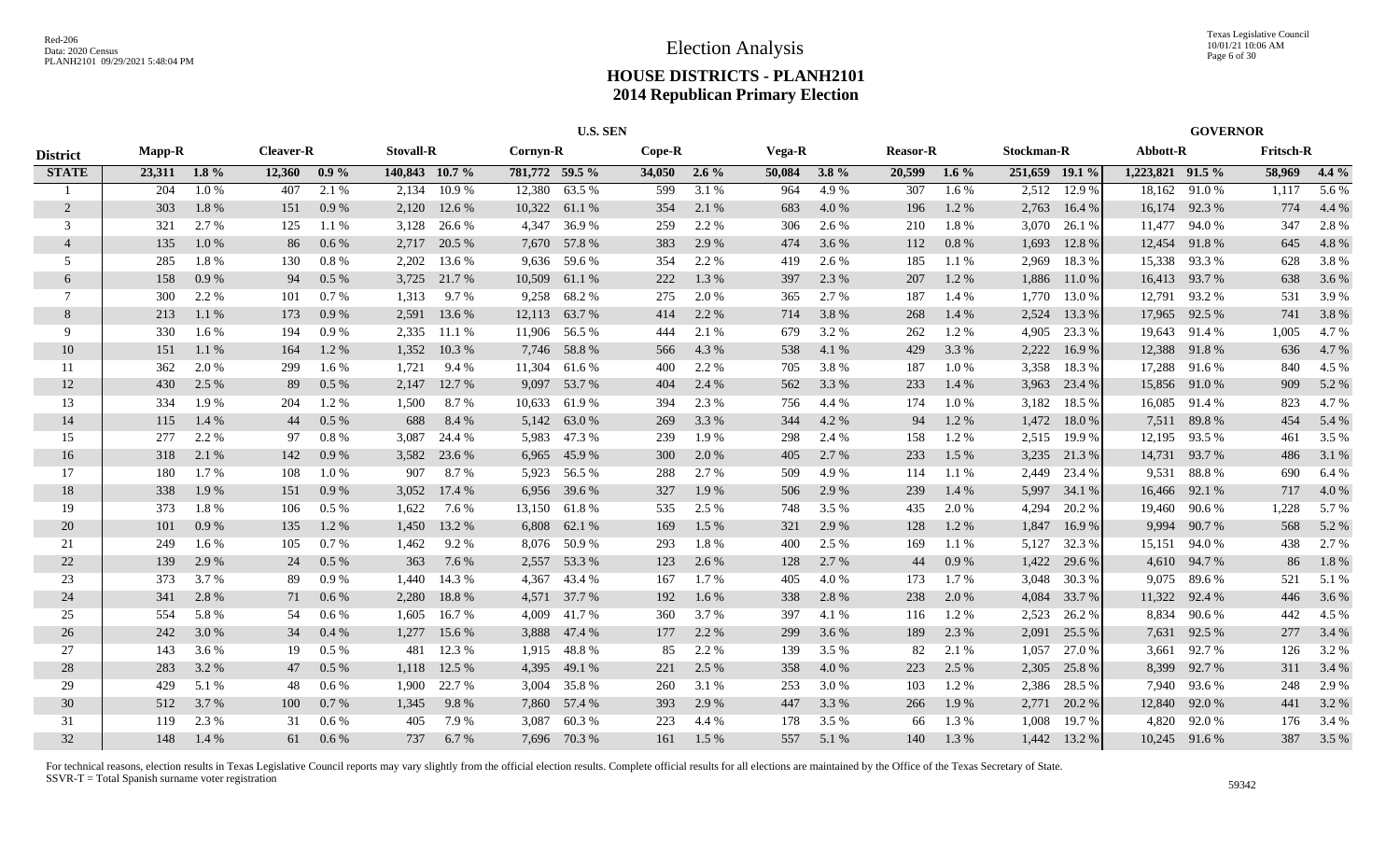|                 | <b>GOVERNOR</b>   |         |                  |         |                  |              |                   | <b>LT. GOVERNOR</b> |                    |              |                  |        |                     |              | <b>ATTORNEY GEN</b> |              |                 |              | <b>COMPTROLLER</b> |                |
|-----------------|-------------------|---------|------------------|---------|------------------|--------------|-------------------|---------------------|--------------------|--------------|------------------|--------|---------------------|--------------|---------------------|--------------|-----------------|--------------|--------------------|----------------|
| <b>District</b> | <b>Martinez-R</b> |         | <b>Kilgore-R</b> |         | <b>Patrick-R</b> |              | <b>Dewhurst-R</b> |                     | <b>Patterson-R</b> |              | <b>Staples-R</b> |        | <b>Smitherman-R</b> |              | <b>Branch-R</b>     |              | <b>Paxton-R</b> |              | <b>Medina-R</b>    |                |
| <b>STATE</b>    | 35,575            | $2.7\%$ | 19,045           | $1.4\%$ | 552,611 41.4 %   |              | 377,916 28.3 %    |                     | 166,364 12.5 %     |              | 236,908 17.8 %   |        | 282,624 22.1 %      |              | 428,250 33.5 %      |              | 567,982 44.4 %  |              |                    | 236,519 19.3 % |
|                 | 467               | 2.3 %   | 218              | 1.1%    | 4.819            | 24.7 %       |                   | 8,153 41.8%         | 2,179              | 11.2 %       | 4.377            | 22.4 % | 3,933               | 22.0 %       | 6,665               | 37.3 %       | 7,265           | 40.7%        | 5,247              | 31.8%          |
| 2               | 387               | 2.2 %   | 187              | 1.1%    | 7,192            | 41.3%        |                   | 4,535 26.0 %        | 1,474              | 8.5 %        | 4,215            | 24.2 % | 2,262               | 13.8%        | 6,414               | 39.1 %       | 7,744           | 47.2 %       |                    | 3,507 22.9 %   |
| 3               | 158               | 1.3 %   | 227              | 1.9%    | 7,861            | 64.1 %       | 1,599             | 13.0 %              | 1,511              | 12.3 %       | 1,287            | 10.5 % | 1,793               | 15.2 %       | 2,634               | 22.3 %       | 7,404           | 62.6 %       | 1,584              | 13.9%          |
| $\overline{4}$  | 292               | 2.2 %   | 175              | 1.3 %   | 6,064            | 44.6 %       | 3,080             | 22.7 %              | 999                | 7.3 %        | 3,455            | 25.4 % | 1,702               | 13.1 %       | 4,569               | 35.2 %       | 6,708           | 51.7%        | 2,669              | 21.5 %         |
| 5               | 290               | 1.8%    | 176              | 1.1%    | 5,759            | 35.0 %       | 4,636             | 28.2 %              | 1,508              | 9.2%         | 4,540            | 27.6 % | 3,319               | 21.0 %       | 5,326               | 33.8%        | 7,127           | 45.2 %       | 2,854              | 19.0%          |
| 6               | 296               | 1.7%    | 177              | 1.0%    | 6,675            | 38.1 %       | 3,395             | 19.4 %              | 1,460              | 8.3%         | 6,001            | 34.2 % | 3,503               | 21.0%        | 4,948               | 29.7 %       | 8,204           | 49.3 %       | 3,824              | 24.0 %         |
| 7               | 245               | 1.8%    | 157              | 1.1%    | 3,908            | 28.4 %       |                   | 5,152 37.5 %        | 1,033              | 7.5 %        | 3,655            | 26.6 % | 3,489               | 27.1 %       | 4,553               | 35.3 %       | 4,842           | 37.6 %       | 3,124              | 25.6 %         |
| 8               | 427               | 2.2 %   | 280              | 1.4 %   | 5,026            | 25.4 %       | 3,482             | 17.6 %              | 1,399              | 7.1 %        | 9,876            | 49.9 % | 3,142               | 17.1 %       | 7,256               | 39.5 %       | 7,964           | 43.4 %       | 3,759              | 21.5 %         |
| 9               | 516               | 2.4 %   | 334              | 1.6 %   | 6,236            | 29.1 %       | 4,234             | 19.7 %              | 2,050              | 9.6 %        | 8,938            | 41.7%  | 4,986               | 25.2 %       | 7,004               | 35.5 %       | 7,767           | 39.3 %       | 4,689              | 24.8%          |
| 10              | 299               | 2.2 %   | 176              | 1.3 %   | 5,697            | 42.4 %       | 3,474             | 25.9 %              | 1,560              | 11.6 %       | 2,697            | 20.1 % | 1,866               | 14.6 %       | 4,865               | 38.0%        | 6,083           | 47.5 %       | 2,775              | 22.7 %         |
| 11              | 373               | 2.0 %   | 363              | 1.9%    | 3,994            | 21.2 %       | 5,100             | 27.0 %              | 1,501              | 8.0%         | 8,271            | 43.8%  | 3,936               | 22.8%        | 6,898               | 39.9%        | 6,439           | 37.3 %       | 3,672              | 22.6 %         |
| 12              | 367               | 2.1 %   | 298              | 1.7 %   | 6,663            | 38.2 %       |                   | 4,346 24.9 %        | 2,102              | 12.1 %       | 4,317            | 24.8%  | 3,642               | 22.1 %       | 6,198               | 37.7 %       | 6,616           | 40.2 %       | 2,934              | 18.5 %         |
| 13              | 407               | 2.3 %   | 282              | 1.6 %   | 5.487            | 31.3 %       | 5,180             | 29.5 %              | 1,872              | 10.7%        | 5,016            | 28.6 % | 3,392               | 20.2 %       | 6,462               | 38.5 %       |                 | 6,915 41.2 % |                    | 3,319 20.8%    |
| 14              | 293               | 3.5 %   | 108              | 1.3 %   | 2,424            | 29.0 %       | 2,283             | 27.3 %              | 1,577              | 18.9%        | 2,074            | 24.8%  | 2,177               | 27.7 %       | 2,868               | 36.5 %       | 2,816           | 35.8%        | 1,306              | 17.4 %         |
| 15              | 229               | 1.8%    | 156              | 1.2%    | 7,938            | 60.5 %       | 2,495             | 19.0 %              | 1,388              | 10.6 %       | 1,298            | 9.9%   | 2,156               | 17.1 %       | 2,940               | 23.3 %       | 7,524           | 59.6 %       | 1,561              | 13.0 %         |
| 16              | 237               | $1.5\%$ | 261              | 1.7%    |                  | 9,120 57.8 % | 2,189             | 13.9 %              | 1,530              | 9.7 %        | 2,947            | 18.7%  | 3,040               | 20.0 %       | 3,769               | 24.8%        | 8,390           | 55.2 %       | 2,004              | 13.8%          |
| 17              | 310               | 2.9 %   | 200              | 1.9%    | 2,759            | 25.8%        |                   | 3,774 35.3 %        | 2,062              | 19.3 %       | 2,098            | 19.6 % | 3,030               | 29.8%        | 3,372               | 33.2 %       | 3,755           | 37.0 %       | 2,235              | 22.7 %         |
| 18              | 384               | 2.1 %   | 304              | 1.7 %   | 6,823            | 38.6 %       | 4,527             | 25.6 %              | 2,704              | 15.3 %       | 3,604            | 20.4 % | 3,864               | 23.3 %       | 4,713               | 28.4 %       | 8,007           | 48.3%        | 4,201              | 26.9%          |
| 19              | 482               | 2.2 %   | 305              | 1.4 %   | 7,560            | 35.3 %       | 7,312             | 34.1 %              | 3,305              | 15.4 %       | 3,253            | 15.2 % | 5,220               | 25.7 %       | 7,992               | 39.3 %       | 7,102           | 35.0 %       | 3,854              | 19.6 %         |
| 20              | 339               | 3.1 %   | 119              | 1.1%    | 4,125            | 37.6 %       | 3,401             | 31.0 %              | 1,760              | 16.0%        | 1,692            | 15.4 % | 3,123               | 29.6 %       | 3,246               | 30.8%        | 4,174           | 39.6 %       | 2,343              | 23.3 %         |
| 21              | 253               | 1.6 %   | 271              | 1.7 %   | 4,878            | 31.2 %       |                   | 5,623 35.9 %        | 2,436              | 15.6 %       | 2,717            | 17.4 % | 3,897               | 26.9%        | 3,678               | 25.4 %       | 6,899           | 47.7 %       | 4,052              | 29.1 %         |
| 22              | 105               | 2.2 %   | 69               | 1.4 %   | 1,749            | 37.0 %       | 1,531             | 32.3 %              | 690                | 14.6 %       | 763              | 16.1 % | 1,228               | 27.3 %       | 1,198               | 26.6 %       | 2,079           | 46.1%        | 1,031              | 24.2 %         |
| 23              | 330               | 3.3 %   | 208              | 2.1 %   | 4.317            | 42.7 %       | 2,259             | 22.4 %              | 2,016              | 19.9%        | 1,514            | 15.0%  | 2,539               | 26.5 %       | 2,896               | 30.2 %       | 4,162           | 43.4 %       | 2,452              | 27.2 %         |
| 24              | 290               | 2.4 %   | 194              | 1.6%    | 5,334            | 43.3 %       | 2,282             | 18.5 %              | 2,651              | 21.5 %       | 2,041            | 16.6 % | 3,557               | 30.3 %       | 2,997               | 25.6 %       | 5,171           | 44.1 %       |                    | 3,466 31.5 %   |
| 25              | 301               | 3.1 %   | 172              | 1.8%    | 4,613            | 46.9%        |                   | 1,743 17.7 %        | 2,233              | 22.7 %       | 1,240            | 12.6 % | 2,084               | 22.2 %       | 3,030               | 32.3 %       | 4,272           | 45.5 %       | 2,433              | 26.7 %         |
| 26              | 227               | 2.8 %   | 111              | 1.3 %   | 4,441            | 53.2 %       | 1,728             | 20.7 %              | 1,174              | 14.1 %       | 1,004            | 12.0 % | 1,604               | 20.0 %       | 2,473               | 30.8%        | 3,957           | 49.3 %       |                    | 847 10.7%      |
| 27              | 119               | 3.0%    | 44               | 1.1 %   | 2,086            | 52.4 %       | 897               | 22.5 %              | 565                | 14.2 %       | 436              | 10.9 % | 812                 | 21.1 %       | 1,171               | 30.4 %       | 1,870           | 48.5 %       | 613                | 16.4 %         |
| 28              | 233               | 2.6 %   | 114              | 1.3 %   | 4,648            | 51.1 %       | 1,980             | 21.8%               | 1,405              | 15.4 %       | 1,063            | 11.7 % | 1,724               | 19.7 %       | 2,784               | 31.9 %       | 4,232           | 48.4 %       | 1,052              | 12.2 %         |
| 29              | 183               | 2.2 %   | 111              | 1.3%    | 4,528            | 53.3 %       | 1,213             | 14.3 %              | 1,477              | 17.4 %       | 1,282            | 15.1 % | 1,907               | 23.2 %       | 2,190               | 26.6 %       |                 | 4,130 50.2 % |                    | 2,111 26.4 %   |
| 30              | 347               | 2.5 %   | 323              | 2.3 %   | 4,530            | 32.8%        |                   | 5,492 39.7 %        | 1,887              | 13.6 %       | 1,918            | 13.9 % | 3,027               | 23.6 %       | 4,848               | 37.9 %       | 4,925           | 38.5 %       | 1,603              | 12.0 %         |
| 31              | 122               | 2.3 %   | 119              | 2.3 %   | 2,064            | 39.8%        | 1,469             | 28.3 %              | 621                | 12.0 %       | 1,032            | 19.9%  | 962                 | 19.5 %       | 1,996               | 40.5 %       | 1,973           | 40.0 %       | 993                | 20.7 %         |
| 32              | 379               | 3.4 %   | 173              | 1.5 %   |                  | 2,782 25.4 % |                   | 4,690 42.8 %        |                    | 1,890 17.3 % | 1,589            | 14.5 % |                     | 3,834 39.6 % |                     | 2,695 27.9 % |                 | 3,145 32.5 % |                    | 1,253 12.5 %   |
|                 |                   |         |                  |         |                  |              |                   |                     |                    |              |                  |        |                     |              |                     |              |                 |              |                    |                |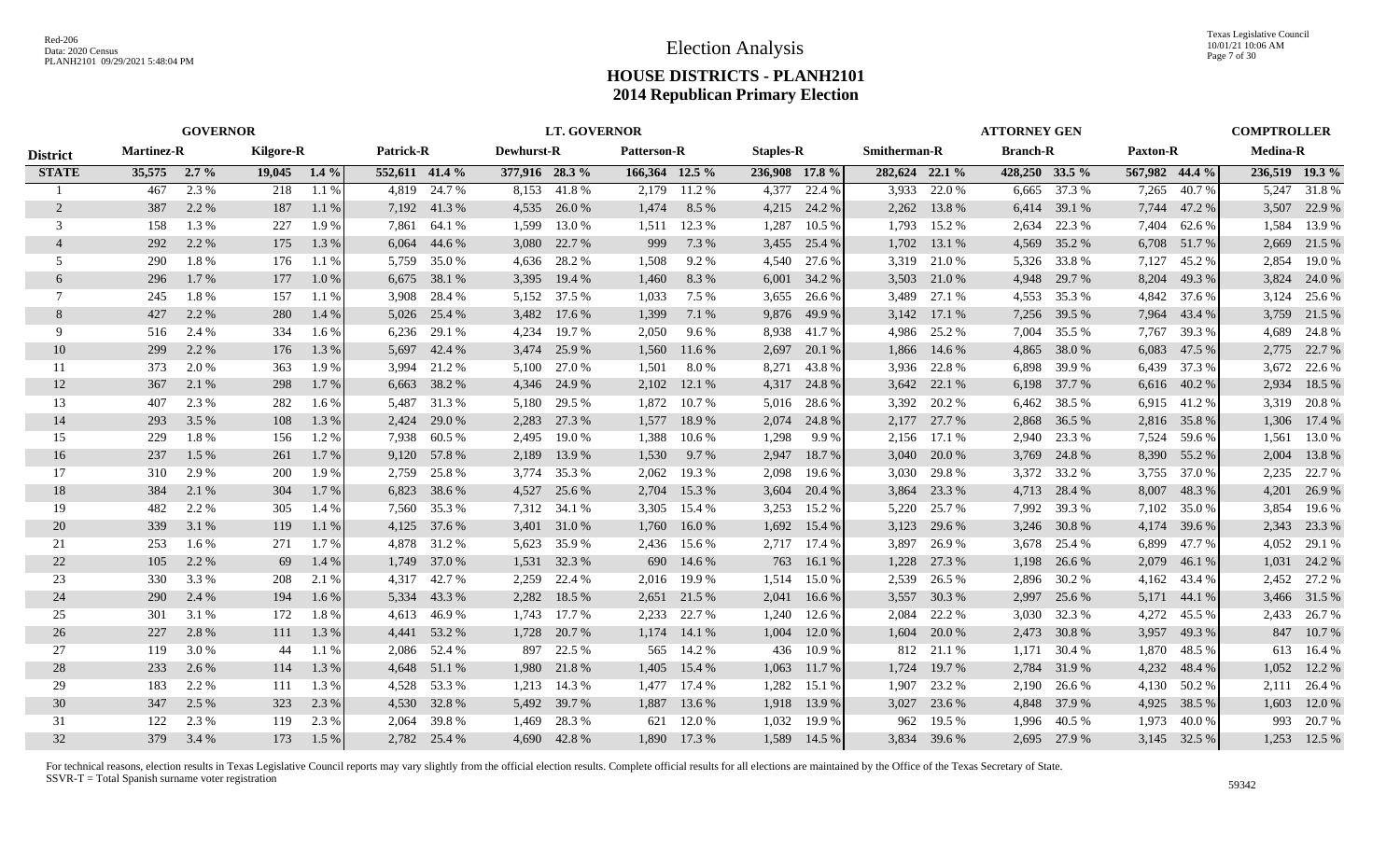|                 | <b>COMPTROLLER</b> |              |               |              |                 |         | <b>LAND COMM</b> |              |                |               |                |              |                 | <b>AG COMM</b> |                 |              |                 |              |                  |              |
|-----------------|--------------------|--------------|---------------|--------------|-----------------|---------|------------------|--------------|----------------|---------------|----------------|--------------|-----------------|----------------|-----------------|--------------|-----------------|--------------|------------------|--------------|
| <b>District</b> | <b>Hegar-R</b>     |              | Hilderbran-R  |              | <b>Torres-R</b> |         | <b>Watts-R</b>   |              | <b>Bush-R</b>  |               | Opiela-R       |              | <b>Carnes-R</b> |                | <b>Cotten-R</b> |              | <b>Miller-R</b> |              | <b>Merritt-R</b> |              |
| <b>STATE</b>    | 612,539 50.0 %     |              | 318,796 26.0% |              | 56,898          | $4.6\%$ | 346,900 27.0 %   |              | 938,027 73.0 % |               | 207,164 17.4 % |              | 148,192 12.4 %  |                | 174,599 14.7 %  |              | 411,496 34.6 %  |              | 249,406 20.9 %   |              |
|                 | 6,510              | 39.5 %       | 3,710         | 22.5 %       | 1,012           | 6.1 %   |                  | 5,114 27.6 % |                | 13,410 72.4 % | 1,682          | 9.8%         | 1,783           | 10.3 %         | 4,707           | 27.3 %       |                 | 3,712 21.5 % |                  | 5,353 31.1 % |
| 2               | 8,702              | 56.8%        | 2,475         | 16.1%        | 645             | 4.2 %   | 4,869            | 29.1 %       | 11,885         | 70.9 %        |                | 3,715 24.4 % | 1,688           | 11.1 %         | 2,503           | 16.5 %       | 4,468           | 29.4 %       |                  | 2,826 18.6 % |
| 3               | 7,982              | 70.0%        | 1,546         | 13.6 %       | 293             | 2.6 %   | 4,380            | 38.1 %       | 7,122          | 61.9 %        | 1,876          | 16.7 %       | 681             | 6.0%           | 938             | 8.3%         | 6,125           | 54.4 %       | 1,641            | 14.6 %       |
| $\overline{4}$  |                    | 7,146 57.6 % | 2,060         | 16.6 %       | 532             | 4.3 %   | 4,449            | 33.7 %       | 8,749          | 66.3%         | 2,466          | 20.3 %       | 1,090           | 9.0%           | 2,055           | 16.9%        | 4,496           | 36.9%        | 2,068            | 17.0 %       |
| .5              |                    | 7,693 51.3 % | 3,929         | 26.2 %       | 526             | 3.5 %   | 4,807            | 30.2 %       | 11,085         | 69.8%         | 1,048          | 6.9%         | 1,594           | 10.4 %         | 1,567           | 10.3%        | 4,775           | 31.3%        | 6,295            | 41.2%        |
| 6               | 7,580              | 47.5 %       | 4,108         | 25.7 %       | 450             | 2.8 %   | 4,838            | 28.5 %       |                | 12,117 71.5 % | 793            | 4.9%         | 1,115           | 6.9%           | 1,180           | 7.3 %        | 5,335           | 33.0 %       | 7,746            | 47.9 %       |
| 7               | 4,804              | 39.4 %       | 3,771         | 30.9 %       | 494             | 4.1 %   | 3,917            | 29.7 %       | 9,293          | 70.3 %        | 571            | 4.4 %        | 1,124           | 8.7%           | 1,625           | 12.5 %       | 3,662           | 28.3 %       | 5,973            | 46.1 %       |
| 8               | 9,432              | 53.9%        | 3,501         | 20.0 %       | 816             | 4.7 %   | 5,586            | 30.1 %       | 12,962         | 69.9%         | 3,196          | 18.3%        | 1,718           | 9.9%           | 3,140           | 18.0%        | 4,486           | 25.7 %       | 4,887            | 28.0 %       |
| 9               | 7,419              | 39.3 %       | 5,364         | 28.4 %       | 1,408           | 7.5 %   | 5,047            | 24.8%        | 15,309         | 75.2 %        | 2,202          | 11.9 %       | 2,898           | 15.7 %         | 3,850           | 20.8%        | 5,526           | 29.9 %       | 4,009            | 21.7 %       |
| 10              | 6,992              | 57.3 %       | 1,982         | 16.2 %       | 457             | 3.7 %   | 3,415            | 26.6 %       | 9,428          | 73.4 %        | 2,590          | 21.6 %       | 1,681           | 14.0 %         | 2,113           | 17.7 %       | 3,022           | 25.2 %       | 2,563            | 21.4 %       |
| 11              | 6,629              | 40.7 %       | 4,998         | 30.7 %       | 979             | 6.0%    | 4,470            | 25.2 %       | 13,235         | 74.8 %        | 1,003          | 6.1%         | 1,978           | 12.0 %         | 2,758           | 16.8%        | 4,026           | 24.5 %       | 6,673            | 40.6 %       |
| 12              |                    | 8,135 51.2 % | 4,135         | 26.0 %       | 673             | 4.2 %   | 4,558            | 27.4 %       | 12,063         | 72.6 %        | 3,133          | 20.7 %       | 1,948           | 12.9 %         | 2,846           | 18.8%        | 4,156           | 27.4 %       | 3,059            | 20.2 %       |
| 13              |                    | 8,238 51.6 % |               | 3,640 22.8 % | 776             | 4.9%    | 4,762            | 28.3 %       | 12,054         | 71.7 %        | 2,483          | 15.8%        | 2,822           | 18.0%          | 2,818           | 18.0%        | 4,838           | 30.9 %       | 2,719            | 17.3 %       |
| 14              | 3.073              | 40.9%        | 2,809         | 37.3 %       | 333             | 4.4 %   | 1,628            | 20.1 %       | 6,469          | 79.9 %        | 1,156          | 15.9%        | 1,385           | 19.0 %         | 1,469           | 20.2 %       | 1,578           | 21.7 %       | 1,700            | 23.3 %       |
| 15              | 8,328              | 69.2%        | 1,794         | 14.9 %       | 354             | 2.9 %   |                  | 4,377 35.7 % |                | 7,870 64.3 %  | 1,956          | 16.6 %       | 790             | 6.7%           | 833             | 7.1 %        | 6,942           | 59.0%        | 1,249            | $10.6\%$     |
| 16              | 9,705              | 66.9%        | 2,402         | 16.6%        | 389             | 2.7 %   |                  | 4,758 31.8 % | 10,225         | 68.2 %        | 2,651          | 18.4 %       | 1,239           | 8.6 %          | 1,258           | 8.7 %        | 7,193           | 50.0 %       | 2,058            | 14.3 %       |
| 17              | 4,990              | 50.6 %       | 2,060         | 20.9 %       | 571             | 5.8%    | 3,362            | 33.6 %       | 6,657          | 66.4 %        | 1,041          | 11.4 %       | 1,448           | 15.8 %         | 2,415           | 26.4 %       | 2,681           | 29.3 %       | 1,551            | 17.0 %       |
| 18              | 7,088              | 45.4 %       | 3,600         | 23.1 %       | 725             | 4.6 %   | 5,064            | 29.5 %       | 12,088         | 70.5 %        | 2,316          | 15.0 %       | 1,707           | 11.1 %         | 2,974           | 19.3 %       | 4,213           | 27.3 %       | 4,235            | 27.4 %       |
| 19              | 7,444              | 37.8%        | 7,791         | 39.5 %       | 613             | 3.1 %   | 6,058            | 30.0 %       | 14,155         | 70.0%         | 2,964          | 16.1 %       | 2,724           | 14.8%          | 3,230           | 17.5 %       | 6,013           | 32.6 %       | 3,521            | 19.1 %       |
| 20              | 4,804              | 47.8%        | 2,327         | 23.1 %       | 579             | 5.8 %   | 3,281            | 31.4 %       | 7,166          | 68.6 %        | 1,610          | 16.7%        | 1,230           | 12.8 %         | 1,533           | 15.9 %       | 2,978           | 30.9%        | 2,292            | 23.8 %       |
| 21              | 5,110              | 36.7 %       | 4,048         | 29.1 %       | 709             | 5.1 %   | 3,630            | 23.8%        | 11,596         | 76.2 %        | 1,200          | 8.8%         | 1,258           | 9.2 %          | 2,384           | 17.5 %       | 4,265           | 31.3%        | 4,522            | 33.2 %       |
| 22              | 1,747              | 40.9%        | 1,260         | 29.5 %       | 229             | 5.4 %   | 1,193            | 25.6 %       | 3,467          | 74.4 %        | 415            | 9.8%         | 458             | 10.9%          | 623             | 14.8%        | 1,787           | 42.4 %       | 933              | 22.1 %       |
| 23              |                    | 3,734 41.4 % | 2,368         | 26.3 %       | 459             | 5.1 %   | 2,619            | 26.5 %       | 7,259          | 73.5 %        | 2,220          | 25.1 %       | 1,230           | 13.9%          | 1,318           | 14.9%        | 2,270           | 25.6 %       | 1,821            | 20.6 %       |
| 24              | 4,602              | 41.8%        | 2,492         | 22.6 %       | 456             | 4.1 %   | 3,454            | 28.8%        | 8,522          | 71.2 %        | 3,073          | 28.9%        | 1,183           | 11.1 %         | 1,133           | 10.7 %       | 3,423           | 32.2 %       | 1,821            | 17.1 %       |
| 25              | 4,322              | 47.4 %       | 1,959         | 21.5 %       | 404             | 4.4 %   | 3,110            | 32.6 %       | 6,417          | 67.4 %        | 1,828          | 20.8%        | 1,029           | 11.7 %         | 1,330           | 15.1 %       | 2,720           | 30.9 %       | 1,883            | 21.4 %       |
| 26              | 5,740              | 72.3 %       | 1,156         | 14.6 %       | 199             | 2.5 %   | 2,394            | 30.2 %       | 5,545          | 69.8%         | 1,644          | 22.4 %       | 763             | 10.4 %         | 985             | 13.4 %       |                 | 2,752 37.5 % | 1,187            | 16.2 %       |
| 27              | 2,216              | 59.4 %       | 760           | 20.4 %       | 141             | 3.8%    | 1,146            | 30.3 %       | 2,642          | 69.7%         | 746            | 20.9%        | 369             | 10.3%          | 415             | 11.6 %       | 1,470           | 41.2%        | 567              | 15.9%        |
| 28              | 6,043              | 69.9%        | 1,308         | 15.1 %       | 241             | 2.8%    | 2,429            | 28.0 %       | 6,260          | 72.0 %        | 1,750          | 21.7 %       | 966             | 12.0 %         | 1,012           | 12.6 %       | 2,975           | 37.0 %       | 1,344            | 16.7 %       |
| 29              | 3,912              | 48.9%        | 1,662         | 20.8%        | 307             | 3.8%    | 2,761            | 33.6 %       | 5,463          | 66.4 %        | 1,497          | 19.3 %       | 689             | 8.9%           | 939             | 12.1 %       | 3,134           | 40.3%        | 1,511            | 19.4 %       |
| 30              | 9,259              | 69.3%        | 2,058         | 15.4 %       | 441             | 3.3 %   | 3,279            | 24.4 %       | 10,143         | 75.6 %        | 3,528          | 28.9%        | 1,589           | 13.0 %         | 3,041           | 24.9 %       | 2,626           | 21.5 %       |                  | 1,407 11.5 % |
| 31              | 1.832              | 38.2 %       |               | 1,740 36.3 % | 228             | 4.8%    | 1,268            | 25.3 %       | 3,744          | 74.7 %        | 1,971          | 40.7%        | 787             | 16.2%          | 654             | 13.5 %       | 913             | 18.8%        | 521              | 10.8%        |
| 32              |                    | 3,613 36.2 % |               | 3,468 34.7 % | 1.660           | 16.6 %  |                  | 2,667 24.8 % | 8.099          | 75.2 %        |                | 1,108 11.7 % |                 | 1,136 12.0 %   |                 | 3,425 36.2 % |                 | 2,291 24.2 % |                  | 1,510 15.9 % |
|                 |                    |              |               |              |                 |         |                  |              |                |               |                |              |                 |                |                 |              |                 |              |                  |              |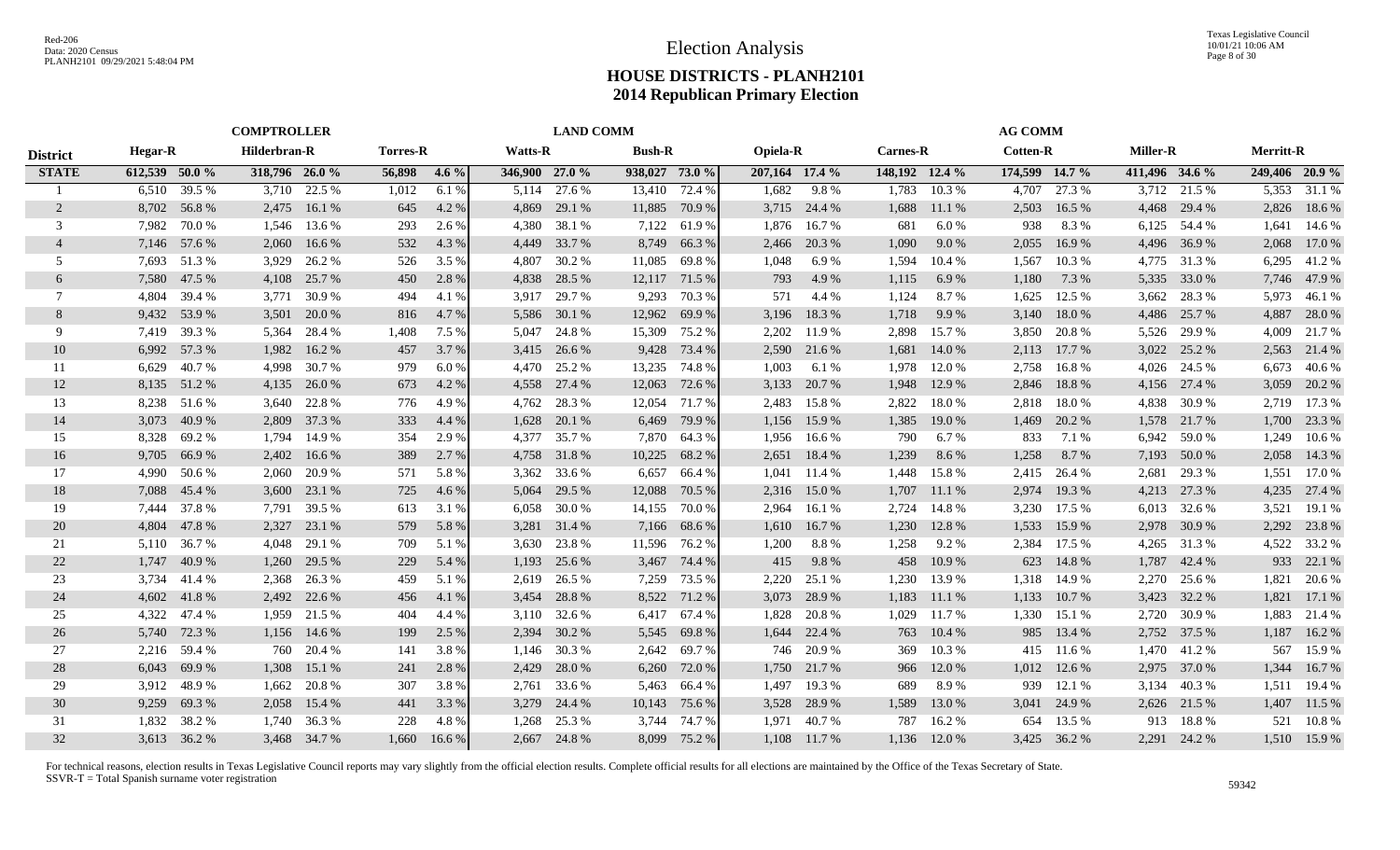Texas Legislative Council 10/01/21 10:06 AM Page 9 of 30

## **HOUSE DISTRICTS - PLANH2101 2014 Republican Primary Election**

|                 | <b>RR COMM 3</b> |              |                    |              |                 |              |                 | <b>SUP CT CHIEF</b> |                |               |                 | SUP CT 6     |                |               |                | <b>SUP CT 8</b> |                |               |                  |                |
|-----------------|------------------|--------------|--------------------|--------------|-----------------|--------------|-----------------|---------------------|----------------|---------------|-----------------|--------------|----------------|---------------|----------------|-----------------|----------------|---------------|------------------|----------------|
| <b>District</b> | <b>Berger-R</b>  |              | <b>Christian-R</b> |              | <b>Boyuls-R</b> |              | <b>Sitton-R</b> |                     | Hecht-R        |               | <b>Talton-R</b> |              | <b>Brown-R</b> |               | Pool-R         |                 | Johnson-R      |               | <b>McCally-R</b> |                |
| <b>STATE</b>    | 198,628 16.8 %   |              | 503,515 42.7 %     |              | 117,506 10.0 %  |              | 359,937 30.5 %  |                     | 709,624 60.4 % |               | 464,400 39.6 %  |              | 823,312 71.9 % |               | 321,718 28.1 % |                 | 733,734 64.0 % |               |                  | 412,360 36.0 % |
| -1              |                  | 2,897 17.5 % |                    | 8,786 53.2 % | 985             | 6.0%         |                 | 3,862 23.4 %        |                | 7,969 48.7%   |                 | 8,383 51.3 % |                | 10,176 62.1 % |                | 6,205 37.9 %    |                | 9,472 59.0 %  |                  | 6,592 41.0 %   |
| 2               |                  | 3,059 21.2 % |                    | 6,866 47.5 % | 897             | 6.2 %        | 3,635           | 25.1 %              |                | 7,781 54.6 %  |                 | 6,469 45.4 % | 9,278          | 65.0 %        |                | 4,996 35.0 %    |                | 9,738 69.2 %  |                  | 4,341 30.8 %   |
| 3               | 1,147            | 10.3 %       |                    | 4,366 39.1 % | 2,971           | 26.6 %       | 2,685           | 24.0 %              | 7,667          | 69.5 %        | 3,364           | 30.5 %       | 7,483          | 69.1 %        | 3,350          | 30.9%           | 7,579          | 70.5 %        |                  | 3,169 29.5 %   |
| $\overline{4}$  | 2,270            | 18.9%        |                    | 6,197 51.6 % | 973             | 8.1 %        | 2,572           | 21.4 %              |                | 7,110 59.4 %  | 4,862           | 40.6 %       | 8,780          | 74.2 %        | 3,045          | 25.8 %          | 7,549          | 64.6 %        |                  | 4,136 35.4 %   |
| .5              | 2,289            | 15.6 %       | 7,234              | 49.2 %       | 808             | 5.5 %        | 4,366           | 29.7 %              | 6,958          | 48.2 %        |                 | 7,484 51.8 % | 9,571          | 66.2%         | 4,885          | 33.8%           | 8,783          | 62.1 %        |                  | 5,350 37.9 %   |
| 6               | 1,917            | 12.4 %       | 7,115              | 45.9%        | 1,118           | 7.2 %        | 5,341           | 34.5 %              |                | 7,110 46.0 %  |                 | 8,345 54.0 % | 11,287         | 74.3 %        | 3,907          | 25.7 %          | 9,906          | 66.0%         |                  | 5,112 34.0 %   |
| 7               | 1.721            | 13.9 %       | 6.454              | 52.1 %       | 631             | 5.1 %        | 3,587           | 28.9%               |                | 6,288 52.2 %  |                 | 5,762 47.8 % |                | 7,876 66.1 %  | 4,032          | 33.9%           |                | 7,915 66.3 %  |                  | 4,018 33.7 %   |
| 8               | 3,023            | 18.0%        | 8,326              | 49.5 %       | 1,019           | 6.1 %        | 4,458           | 26.5 %              |                | 8,405 51.2 %  | 8,000           | 48.8%        | 11,103         | 67.0 %        |                | 5,462 33.0 %    | 11,094         | 67.5 %        |                  | 5,330 32.5 %   |
| 9               | 2,410            | 12.4 %       | 9,699              | 50.1 %       | 928             | 4.8%         | 6,328           | 32.7 %              | 8,703          | 48.0%         | 9,419           | 52.0%        | 12,326         | 69.0%         | 5,543          | 31.0%           | 11,370         | 63.5 %        |                  | 6,526 36.5 %   |
| 10              | 1,961            | 16.7%        | 5,316              | 45.3 %       | 730             | 6.2 %        |                 | 3,717 31.7 %        | 6,180          | 53.2 %        |                 | 5,438 46.8 % |                | 7,276 63.4 %  | 4,199          | 36.6 %          | 6,445          | 56.3%         |                  | 4,999 43.7 %   |
| 11              | 1,852            | 10.3%        | 11,705             | 65.3%        | 837             | 4.7%         | 3,530           | 19.7 %              |                | 7,298 46.7 %  |                 | 8,346 53.3 % |                | 9,901 63.8 %  | 5,624          | 36.2 %          | 10,057         | 64.5 %        |                  | 5,533 35.5 %   |
| 12              | 3,657            | 24.7 %       |                    | 5,691 38.4 % | 1,259           | 8.5 %        |                 | 4,214 28.4 %        |                | 8,420 57.4 %  | 6,253           | 42.6 %       |                | 10,551 73.8 % | 3,748          | 26.2 %          | 9,053          | 62.9%         |                  | 5,348 37.1 %   |
| 13              | 3,051            | 19.9%        |                    | 6,390 41.8 % | 1,045           | 6.8%         |                 | 4,817 31.5 %        |                | 8,389 55.8 %  |                 | 6,652 44.2 % |                | 9,439 62.4 %  | 5,689          | 37.6 %          | 9,911          | 66.1 %        |                  | 5,093 33.9 %   |
| 14              | 2,194            | 30.9 %       | 2,031              | 28.6 %       | 762             | 10.7 %       | 2,118           | 29.8%               |                | 4,277 59.6 %  | 2,897           | 40.4 %       |                | 5,566 79.2 %  | 1,465          | 20.8 %          |                | 4,140 59.0 %  |                  | 2,881 41.0 %   |
| 15              | 1,248            | 10.6%        |                    | 3,987 33.7 % | 3,782           | 32.0 %       |                 | 2,810 23.8 %        |                | 8,574 72.2 %  |                 | 3,302 27.8 % |                | 8,359 72.6 %  | 3,147          | 27.4 %          |                | 8,377 72.9 %  |                  | 3,115 27.1 %   |
| 16              | 1,599            | 11.2 %       | 5,292              | 37.2 %       |                 | 3,471 24.4 % |                 | 3,855 27.1 %        |                | 9,544 67.6 %  |                 | 4,576 32.4 % |                | 9,166 66.7 %  | 4,579          | 33.3 %          |                | 9,465 69.1 %  |                  | 4,236 30.9 %   |
| 17              | 2,112            | 23.0 %       | 3.689              | 40.3%        | 753             | 8.2%         | 2,610           | 28.5 %              |                | 5,575 61.7 %  |                 | 3,460 38.3 % | 6,405          | 73.0 %        | 2,371          | 27.0 %          | 5,330          | 60.3%         |                  | 3,503 39.7 %   |
| 18              | 2,667            | 17.4 %       | 6,634              | 43.3 %       | 1,518           | 9.9 %        | 4,491           | 29.3 %              | 7,227          | 48.4 %        |                 | 7,714 51.6 % | 9,978          | 68.0 %        | 4,697          | 32.0 %          |                | 8,062 54.6 %  |                  | 6,707 45.4 %   |
| 19              | 3,663            | 19.9 %       | 7,681              | 41.8%        | 2,157           | 11.7 %       | 4,864           | 26.5 %              |                | 11,353 62.2 % |                 | 6,901 37.8 % | 13,210         | 75.8 %        | 4,228          | 24.2 %          |                | 11,213 63.4 % |                  | 6,472 36.6 %   |
| 20              | 1,860            | 19.2 %       | 3,363              | 34.8%        | 879             | 9.1 %        | 3,566           | 36.9 %              |                | 5,772 59.7 %  | 3,900           | 40.3 %       | 6,483          | 69.4 %        | 2,863          | 30.6 %          | 4,975          | 53.0 %        |                  | 4,408 47.0 %   |
| 21              | 2,522            | 18.0%        |                    | 5,756 41.1 % | 1,508           | 10.8%        | 4,204           | 30.1 %              |                | 7,205 52.4 %  |                 | 6,548 47.6 % | 9,360          | 69.4 %        | 4,119          | 30.6%           | 8,553          | 62.4 %        |                  | 5,155 37.6 %   |
| 22              | 667              | 15.6 %       | 1,614              | 37.8%        | 485             | 11.3%        | 1,508           | 35.3 %              |                | 2,216 51.7 %  | 2,069           | 48.3%        | 3,262          | 77.5 %        | 945            | 22.5 %          | 2,781          | 65.9%         |                  | 1,441 34.1 %   |
| 23              | 1,595            | 18.0%        | 3,360              | 38.0%        | 939             | 10.6 %       | 2,952           | 33.4 %              |                | 4,453 51.5 %  | 4,187           | 48.5 %       | 5,410          | 64.6 %        | 2,968          | 35.4 %          |                | 4,848 57.3 %  |                  | 3,620 42.7 %   |
| 24              | 1,405            | 12.6 %       | 3,235              | 29.1 %       | 858             | 7.7 %        | 5,610           | 50.5 %              | 5,249          | 49.7 %        |                 | 5,317 50.3 % | 7,042          | 68.8%         | 3,200          | 31.2 %          | 6,290          | 61.0%         |                  | 4,028 39.0 %   |
| 25              | 1,393            | 15.9%        | 3,167              | 36.1 %       | 1,356           | 15.4 %       | 2,865           | 32.6 %              |                | 5,265 62.1 %  | 3,214           | 37.9 %       | 5,759          | 68.8%         |                | 2,613 31.2 %    |                | 4,650 54.7 %  |                  | 3,845 45.3 %   |
| 26              | 1,163            | 15.8%        | 3,178              | 43.2 %       | 610             | 8.3%         | 2,411           | 32.7 %              |                | 4,310 58.7 %  |                 | 3,027 41.3 % | 4,921          | 70.9 %        | 2,023          | 29.1 %          | 4,575          | 65.0%         | 2,461            | 35.0 %         |
| 27              | 534              | 14.9%        | 1,420              | 39.6 %       | 445             | 12.4 %       | 1,184           | 33.0 %              |                | 2,076 57.5 %  | 1,533           | 42.5 %       | 2,471          | 72.0 %        | 961            | 28.0%           | 2,209          | 64.2 %        | 1,233            | 35.8%          |
| 28              | 1,276            | 15.9%        |                    | 3,296 41.1 % | 864             | 10.8%        | 2,589           | 32.3 %              |                | 4,477 55.6 %  |                 | 3,570 44.4 % | 5,461          | 71.3 %        | 2,195          | 28.7%           | 5,066          | 65.0%         |                  | 2,725 35.0 %   |
| 29              | 1,018            | 13.1 %       |                    | 2,821 36.3 % | 1,199           | 15.4 %       | 2,729           | 35.1 %              |                | 4,630 60.7 %  | 2,995           | 39.3 %       | 4,987          | 66.8%         | 2,475          | 33.2 %          | 4,294          | 56.9%         |                  | 3,258 43.1 %   |
| 30              | 3,059            | 26.0%        |                    | 4,895 41.5 % | 728             | 6.2 %        | 3,101           | 26.3 %              | 7,187          | 61.9%         |                 | 4,432 38.1 % | 7,654          | 67.7 %        | 3,659          | 32.3 %          | 7,373          | 64.5 %        |                  | 4,056 35.5 %   |
| 31              | 1.037            | 22.8%        | 2,035              | 44.7 %       | 326             | 7.2 %        | 1,157           | 25.4 %              | 2,830          | 63.5 %        | 1,624           | 36.5 %       | 3,282          | 75.3 %        | 1,079          | 24.7 %          | 2.794          | 63.1 %        |                  | 1,635 36.9 %   |
| 32              |                  | 2,163 23.8 % |                    | 2,831 31.1 % | 442             | 4.9%         |                 | 3,661 40.2 %        |                | 5,912 63.2 %  |                 | 3,445 36.8%  |                | 5,933 66.8 %  |                | 2,946 33.2 %    |                | 4,860 53.8 %  |                  | 4,181 46.2 %   |
|                 |                  |              |                    |              |                 |              |                 |                     |                |               |                 |              |                |               |                |                 |                |               |                  |                |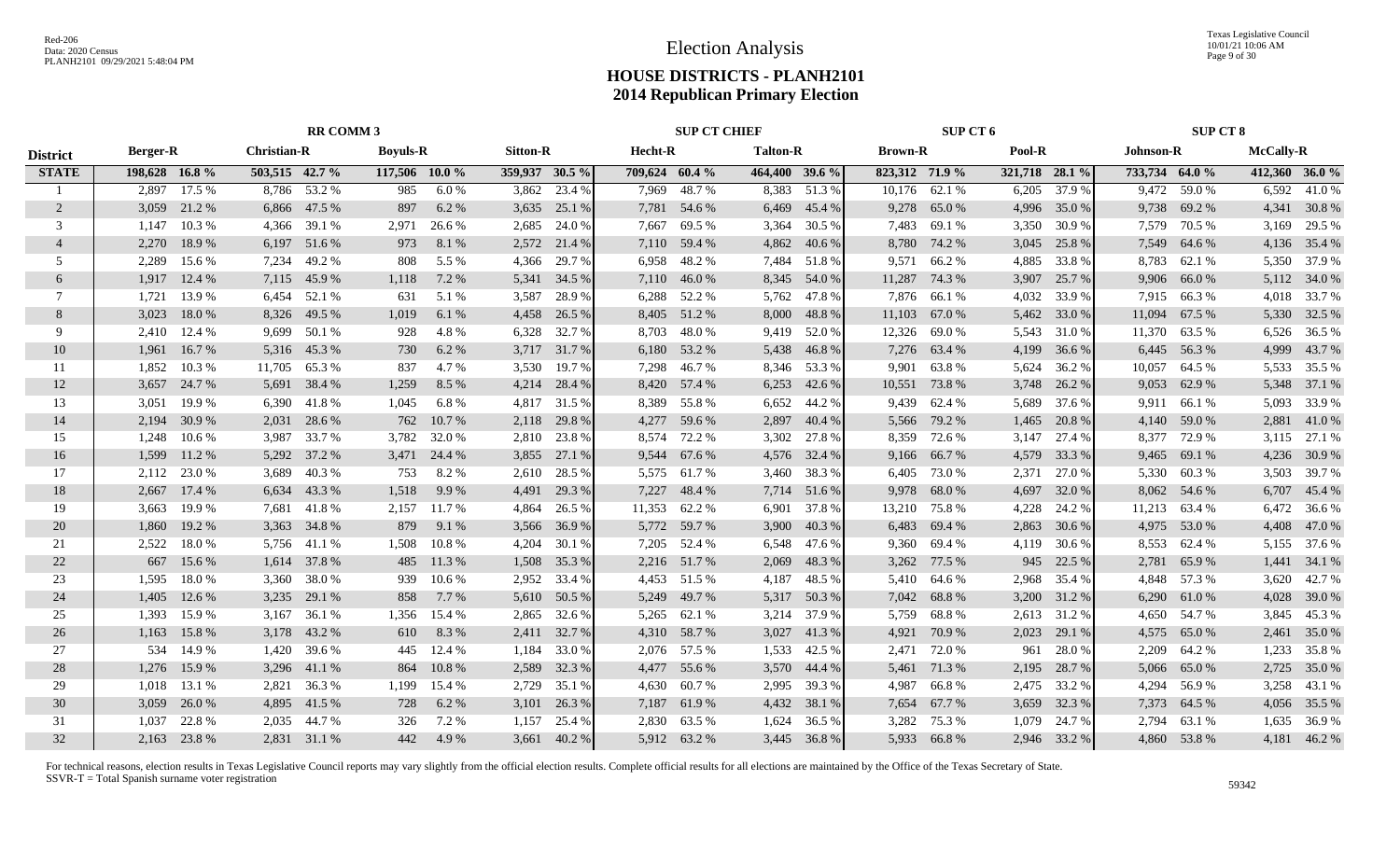|                 |                  | CCA <sub>3</sub> |                     |        |                |        | CCA <sub>4</sub> |        |                |        |                 | CCA <sub>9</sub> |                     |        |
|-----------------|------------------|------------------|---------------------|--------|----------------|--------|------------------|--------|----------------|--------|-----------------|------------------|---------------------|--------|
| <b>District</b> | <b>Walther-R</b> |                  | <b>Richardson-R</b> |        | <b>Wood-R</b>  |        | <b>Yeary-R</b>   |        | Davis-R        |        | <b>Newell-R</b> |                  | <b>Kirkendall-R</b> |        |
| <b>STATE</b>    | 438,879 39.6 %   |                  | 668,887             | 60.4%  | 190,565 17.4 % |        | 600,140 54.7 %   |        | 307,055 28.0 % |        | 572,196 52.3 %  |                  | 522,512 47.7 %      |        |
|                 | 5,840            | 36.9%            | 10,001              | 63.1 % | 2,783          | 17.8%  | 6,255            | 40.1%  | 6,556          | 42.0%  | 7,501           | 48.3%            | 8,026               | 51.7%  |
| $\overline{2}$  | 4,685            | 34.8%            | 8,761               | 65.2%  | 2,199          | 16.5 % | 6,092            | 45.6%  | 5,064          | 37.9 % | 7,957           | 59.3%            | 5,458               | 40.7%  |
| 3               | 5,427            | 51.6%            | 5,098               | 48.4%  | 1,037          | 9.9%   | 7,511            | 71.6%  | 1,944          | 18.5 % | 4,562           | 43.8%            | 5,849               | 56.2%  |
| $\overline{4}$  | 4,150            | 36.1 %           | 7,345               | 63.9%  | 1,683          | 14.7 % | 6,316            | 55.2%  | 3,453          | 30.2 % | 4,723           | 41.1%            | 6,775               | 58.9%  |
| 5               | 4,218            | 30.3 %           | 9,686               | 69.7%  | 2,082          | 15.1 % | 6,986            | 50.6%  | 4,736          | 34.3 % | 7,261           | 52.9%            | 6,472               | 47.1 % |
| 6               | 3,788            | 26.2 %           | 10,676              | 73.8%  | 1,810          | 12.6 % | 8,000            | 55.6%  | 4,571          | 31.8%  | 9,027           | 62.9%            | 5,325               | 37.1 % |
| 7               | 4,367            | 38.1 %           | 7,093               | 61.9%  | 1,752          | 15.4 % | 6,261            | 55.0%  | 3,375          | 29.6%  | 4,274           | 37.4 %           | 7,167               | 62.6 % |
| 8               | 5,401            | 33.8%            | 10,555              | 66.2%  | 2,755          | 17.4 % | 6,742            | 42.5 % | 6,357          | 40.1 % | 7,907           | 50.1 %           | 7,880               | 49.9%  |
| 9               | 5,527            | 31.5 %           | 12,005              | 68.5 % | 3,249          | 18.6%  | 7,574            | 43.5 % | 6,598          | 37.9 % | 7,664           | 44.1 %           | 9,702               | 55.9%  |
| 10              | 4,444            | 40.4 %           | 6,549               | 59.6%  | 2,113          | 19.4 % | 5,758            | 52.9%  | 3,007          | 27.6 % | 5,821           | 52.8%            | 5,196               | 47.2 % |
| 11              | 5,320            | 35.0%            | 9,881               | 65.0%  | 2,792          | 18.5 % | 6,250            | 41.5 % | 6,019          | 40.0%  | 7,595           | 50.4 %           | 7,488               | 49.6%  |
| 12              | 5,559            | 40.0%            | 8,337               | 60.0%  | 2,344          | 17.0 % | 7,430            | 54.0%  | 3,974          | 28.9%  | 6,916           | 50.1 %           | 6,892               | 49.9%  |
| 13              | 5,525            | 38.2%            | 8,926               | 61.8%  | 2,846          | 19.9%  | 6,248            | 43.7%  | 5,194          | 36.4 % | 6,913           | 48.3%            | 7,389               | 51.7%  |
| 14              | 3,015            | 45.1 %           | 3,668               | 54.9%  | 1,481          | 22.2 % | 3,581            | 53.7%  | 1,606          | 24.1 % | 3,776           | 58.0%            | 2,739               | 42.0%  |
| 15              | 6,195            | 55.6%            | 4,939               | 44.4 % | 1,257          | 11.4 % | 8,313            | 75.1 % | 1,500          | 13.6 % | 4,597           | 41.8%            | 6,391               | 58.2%  |
| 16              | 6,684            | 49.8%            | 6,750               | 50.2 % | 1,467          | 11.0 % | 9,489            | 70.8%  | 2,440          | 18.2%  | 6,062           | 45.8%            | 7,185               | 54.2 % |
| 17              | 3,021            | 34.8%            | 5,670               | 65.2%  | 1,709          | 19.9%  | 3,887            | 45.2%  | 2,995          | 34.9%  | 3,496           | 40.0%            | 5,243               | 60.0%  |
| 18              | 5,083            | 35.1 %           | 9,389               | 64.9%  | 2,276          | 15.9%  | 6,911            | 48.4%  | 5,088          | 35.6%  | 7,601           | 53.1 %           | 6,724               | 46.9%  |
| 19              | 6,040            | 35.3 %           | 11,064              | 64.7%  | 3,199          | 18.8%  | 8,973            | 52.6 % | 4,886          | 28.6%  | 8,018           | 47.4 %           | 8,898               | 52.6 % |
| 20              | 3,404            | 37.2 %           | 5,753               | 62.8%  | 1,626          | 18.1 % | 4,742            | 52.7%  | 2,627          | 29.2 % | 4,341           | 48.6%            | 4,594               | 51.4 % |
| 21              | 4,984            | 37.5 %           | 8,322               | 62.5 % | 2,173          | 16.4 % | 6,999            | 52.8%  | 4,093          | 30.9%  | 5,989           | 45.5 %           | 7,172               | 54.5 % |
| 22              | 1,772            | 43.4 %           | 2,312               | 56.6%  | 600            | 14.7 % | 2,221            | 54.4 % | 1,260          | 30.9%  | 1,492           | 36.7%            | 2,576               | 63.3%  |
| 23              | 3,483            | 42.5 %           | 4,721               | 57.5 % | 1,601          | 19.7%  | 4,313            | 53.1 % | 2,204          | 27.1 % | 3,985           | 49.0%            | 4,144               | 51.0%  |
| 24              | 3,661            | 37.0 %           | 6,235               | 63.0%  | 1,576          | 16.2%  | 6,188            | 63.7%  | 1,956          | 20.1 % | 5,513           | 56.6%            | 4,230               | 43.4 % |
| 25              | 3,252            | 39.3%            | 5,014               | 60.7%  | 1,271          | 15.5 % | 3,965            | 48.3%  | 2,968          | 36.2 % | 4,253           | 53.1 %           | 3,757               | 46.9%  |
| 26              | 2,112            | 31.7%            | 4,550               | 68.3%  | 1,187          | 18.1 % | 3,924            | 59.9%  | 1,445          | 22.0 % | 4,208           | 63.3 %           | 2,443               | 36.7%  |
| 27              | 1,144            | 34.6 %           | 2,165               | 65.4 % | 553            | 16.8%  | 2,047            | 62.0%  | 701            | 21.2%  | 1,976           | 59.8%            | 1,330               | 40.2%  |
| 28              | 2,522            | 34.0 %           | 4,899               | 66.0%  | 1,209          | 16.6 % | 4,357            | 59.7%  | 1,727          | 23.7 % | 4,365           | 58.7%            | 3,070               | 41.3%  |
| 29              | 2,767            | 37.9 %           | 4,532               | 62.1 % | 1,027          | 14.4 % | 4,084            | 57.2 % | 2,030          | 28.4 % | 3,659           | 51.6 %           | 3,436               | 48.4%  |
| 30              | 3,720            | 33.7 %           | 7,303               | 66.3%  | 1,625          | 14.8%  | 5,491            | 49.9%  | 3,882          | 35.3%  | 4,153           | 36.9%            | 7,090               | 63.1 % |
| 31              | 1,699            | 39.1 %           | 2,641               | 60.9%  | 839            | 19.6%  | 2,195            | 51.2%  | 1,251          | 29.2 % | 1,726           | 39.7%            | 2,618               | 60.3%  |
| 32              | 3,034            | 34.7 %           | 5,716               | 65.3%  | 1,830          | 21.3%  | 4,259            | 49.6%  | 2,500          | 29.1 % | 4.164           | 48.5 %           | 4,422               | 51.5 % |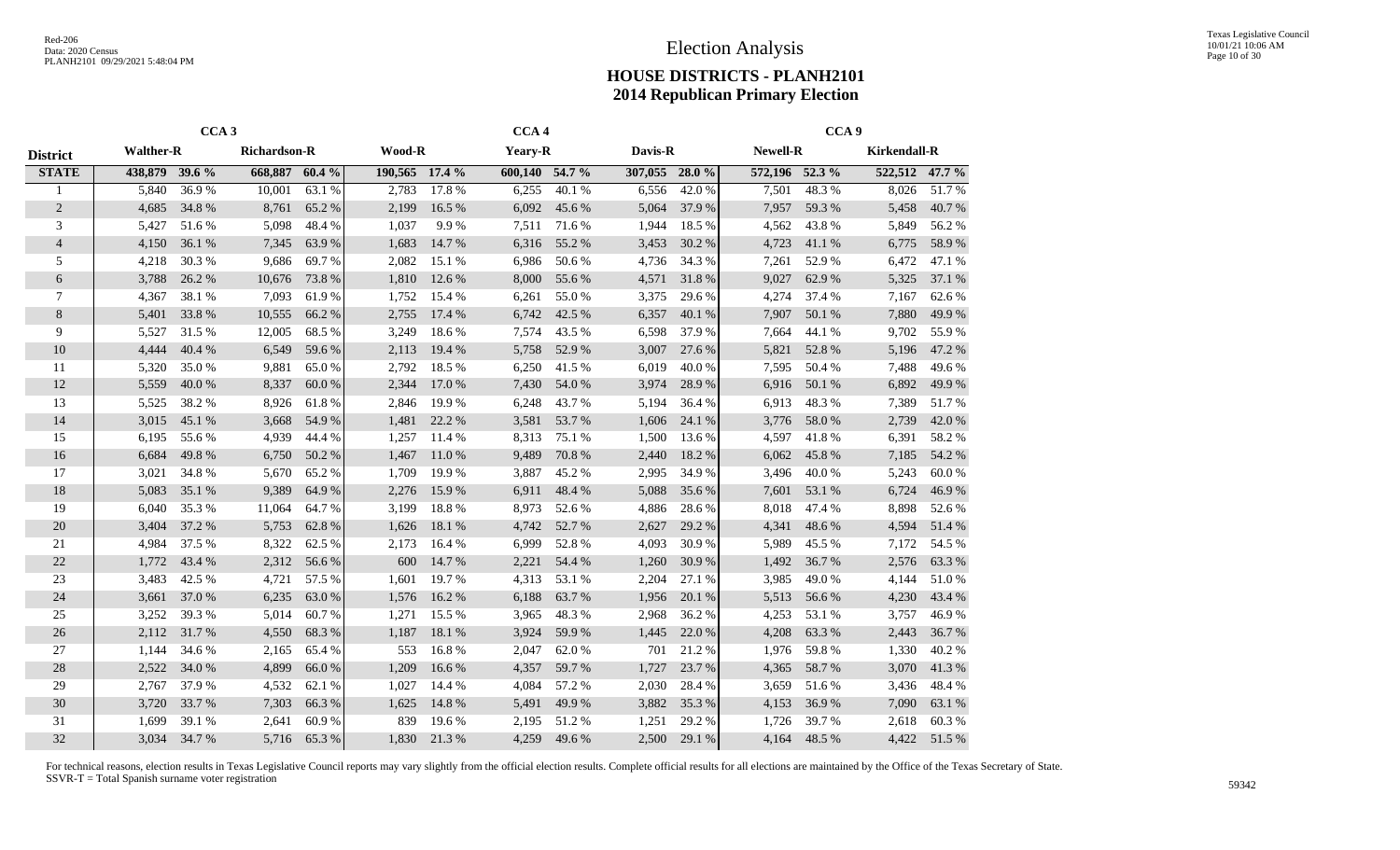|                 |               |       |                  |         |                  |              |                 | <b>U.S. SEN</b> |          |       |        |           |                 |          |                   |              |          | <b>GOVERNOR</b> |                  |       |
|-----------------|---------------|-------|------------------|---------|------------------|--------------|-----------------|-----------------|----------|-------|--------|-----------|-----------------|----------|-------------------|--------------|----------|-----------------|------------------|-------|
| <b>District</b> | <b>Mapp-R</b> |       | <b>Cleaver-R</b> |         | <b>Stovall-R</b> |              | <b>Cornyn-R</b> |                 | $Cope-R$ |       | Vega-R |           | <b>Reasor-R</b> |          | <b>Stockman-R</b> |              | Abbott-R |                 | <b>Fritsch-R</b> |       |
| 33              | 130           | 1.2%  | 116              | 1.0%    |                  | 1,364 12.2 % |                 | 6,982 62.2 %    | 301      | 2.7 % | 355    | 3.2 %     | 163             | 1.5 %    |                   | 1,814 16.2 % |          | 10,513 92.5 %   | 535              | 4.7%  |
| 34              | 49            | 1.2%  | 38               | 0.9%    | 355              | 8.3%         | 2,935           | 69.0%           | 67       | 1.6 % | 216    | 5.1 %     | 36              | $0.8~\%$ | 558               | 13.1 %       |          | 4,090 93.8 %    | 92               | 2.1 % |
| 35              | 34            | 2.4 % | 23               | 1.6 %   | 95               | 6.7%         | 812             | 56.9%           | 22       | 1.5 % | 161    | 11.3%     | 13              | 0.9%     | 268               | 18.8%        |          | 1,249 86.5 %    | 56               | 3.9%  |
| 36              | 17            | 1.5 % | 41               | 3.6 %   | 56               | 4.9 %        | 628             | 55.4 %          | 21       | 1.9%  | 213    | 18.8%     | 23              | 2.0 %    | 134               | 11.8%        |          | 909 79.1 %      | 56               | 4.9 % |
| 37              | 35            | 2.5 % | 27               | 1.9%    | 116              | 8.2 %        |                 | 805 56.7%       | 32       | 2.3 % | 166    | 11.7 %    | 23              | 1.6 %    | 215               | 15.2 %       |          | 1,218 85.1 %    | 52               | 3.6 % |
| 38              | 57            | 3.9%  | 16               | 1.1%    | 107              | 7.3 %        |                 | 843 57.2 %      | 23       | 1.6%  | 163    | 11.1 %    | 18              | 1.2%     | 248               | 16.8%        |          | 1,286 86.3%     | 68               | 4.6 % |
| 39              | 14            | 1.4 % | 35               | 3.4 %   | 74               | 7.1 %        |                 | 582 56.2 %      | 23       | 2.2 % | 166    | 16.0%     | 15              | 1.4 %    | 127               | 12.3 %       |          | 838 80.0 %      | 51               | 4.9%  |
| 40              | 8             | 0.9%  | 30               | 3.2 %   | 85               | 9.0%         |                 | 478 50.8%       | 20       | 2.1 % | 194    | 20.6 %    | 18              | 1.9 %    | 108               | 11.5 %       |          | 750 77.3 %      | 45               | 4.6 % |
| 41              | 30            | 1.3%  | 81               | 3.5 %   | 200              | 8.5 %        | 1,401           | 59.7%           | 46       | 2.0%  | 285    | 12.1 %    | 26              | 1.1 %    | 278               | 11.8%        |          | 2,036 85.3 %    | 93               | 3.9%  |
| 42              | 15            | 1.6 % | 11               | 1.2%    | 28               | 3.1 %        | 404             | 44.1 %          | 28       | 3.1 % | 299    | 32.6 %    | 12              | 1.3%     | 120               | 13.1 %       | 602      | 65.4 %          | 71               | 7.7 % |
| 43              | 260           | 3.7%  | 90               | 1.3 %   | 625              | 8.8%         | 4,419           | 62.3%           | 109      | 1.5%  | 357    | 5.0%      | 92              | 1.3%     | 1,142             | 16.1%        | 6,763    | 92.6 %          | 237              | 3.2%  |
| 44              | 299           | 2.4 % | 134              | 1.1 %   | 972              | 7.7 %        | 7,377           | 58.7%           | 529      | 4.2%  | 475    | 3.8%      | 178             | 1.4 %    | 2,603             | 20.7 %       | 11,647   | 90.9%           | 595              | 4.6 % |
| 45              | 85            | 1.6 % | 35               | 0.7%    | 614              | 11.8%        | 2,921           | 56.0%           | 119      | 2.3 % | 285    | 5.5 %     | 138             | 2.6 %    | 1,021             | 19.6 %       | 4,567    | 86.5%           | 473              | 9.0%  |
| 46              | 29            | 1.2%  | 20               | 0.8 %   | 202              | 8.0%         |                 | 1,379 54.8%     | 63       | 2.5 % | 181    | 7.2 %     | 44              | 1.7 %    | 598               | 23.8%        | 2,129    | 84.6 %          | 213              | 8.5 % |
| 47              | 78            | 0.8%  | 31               | 0.3%    | 474              | 4.9%         | 6,799           | 70.0%           | 194      | 2.0 % | 372    | 3.8%      | 161             | 1.7 %    | 1,600             | 16.5 %       |          | 8,378 86.4 %    | 796              | 8.2%  |
| 48              | 79            | 0.8%  | 37               | 0.4 %   | 650              | 6.9%         | 6,183           | 65.9%           | 186      | 2.0%  | 368    | 3.9%      | 119             | 1.3%     | 1,758             | 18.7%        |          | 8,240 87.5 %    | 740              | 7.9 % |
| 49              | 30            | 0.7%  | 25               | 0.6 %   | 214              | 5.1 %        | 2,811           | 67.6 %          | 86       | 2.1 % | 252    | 6.1 %     | 67              | 1.6 %    | 676               | 16.2 %       |          | 3,426 81.9 %    | 380              | 9.1 % |
| 50              | 15            | 0.5%  | 22               | 0.8%    | 214              | 7.7 %        |                 | 1,611 58.2 %    | 66       | 2.4 % | 157    | 5.7 %     | 41              | 1.5 %    | 643               | 23.2 %       |          | 2,400 86.2 %    | 227              | 8.2%  |
| 51              | 22            | 1.5 % | 10               | 0.7 %   | 107              | 7.5 %        | 824             | 57.4 %          | 39       | 2.7 % | 132    | 9.2%      | 29              | 2.0%     | 272               | 19.0%        | 1,163    | 79.8%           | 149              | 10.2% |
| 52              | 75            | 1.0%  | 83               | 1.1 %   | 850              | 11.6 %       | 4,445           | 60.7%           | 127      | 1.7%  | 279    | 3.8%      | 83              | 1.1 %    | 1,378             | 18.8%        | 6,615    | 89.6 %          | 435              | 5.9%  |
| 53              | 572           | 2.1 % | 248              | 0.9%    | 2,499            | 9.2%         | 16,914          | 62.0 %          | 665      | 2.4 % | 1,339  | 4.9%      | 463             | 1.7 %    | 4,588             | 16.8%        | 25,187   | 90.0%           | 1,379            | 4.9%  |
| 54              | 45            | 0.6%  | 35               | 0.5%    | 689              | 9.8%         | 4,266           | 61.0%           | 124      | 1.8%  | 264    | 3.8 %     | 60              | 0.9 %    | 1,513             | 21.6 %       | 6,497    | 91.7%           | 297              | 4.2 % |
| 55              | 31            | 0.5%  | 36               | $0.6\%$ | 593              | 9.3%         | 4,014           | 62.8%           | 142      | 2.2 % | 281    | 4.4 %     | 45              | 0.7%     | 1,247             | 19.5 %       | 5,947    | 91.8%           | 287              | 4.4 % |
| 56              | 97            | 1.0%  | 63               | 0.6 %   | 857              | 8.7 %        | 5,989           | 60.6%           | 193      | 2.0%  | 215    | 2.2 %     | 120             | 1.2%     | 2,355             | 23.8%        |          | 9,523 94.8%     | 327              | 3.3 % |
| 57              | 82            | 1.0%  | 72               | 0.9%    | 811              | 9.7%         |                 | 5,047 60.2 %    | 242      | 2.9 % | 308    | 3.7%      | 193             | 2.3 %    | 1,635             | 19.5 %       |          | 7,680 90.5 %    | 457              | 5.4 % |
| 58              | 261           | 2.0%  | 129              | 1.0%    | 1,894            | 14.5 %       |                 | 7,425 57.0 %    | 328      | 2.5 % | 519    | $4.0\ \%$ | 218             | 1.7 %    | 2,248             | 17.3 %       | 12,218   | 91.3%           | 605              | 4.5 % |
| 59              | 298           | 1.8%  | 291              | 1.8%    | 1,390            | 8.4%         | 10,483          | 63.6 %          | 336      | 2.0%  | 617    | 3.7 %     | 240             | 1.5 %    | 2,836             | 17.2 %       | 15,234   | 90.7%           | 851              | 5.1 % |
| 60              | 122           | 2.2 % | 35               | 0.6 %   | 537              | 9.5 %        | 3,299           | 58.4 %          | 206      | 3.6 % | 204    | 3.6%      | 123             | 2.2 %    | 1,119             | 19.8%        | 5,411    | 92.4 %          | 272              | 4.6 % |
| 61              | 253           | 1.5 % | 204              | 1.2 %   | 1,501            | 8.8%         | 10,298          | 60.2%           | 819      | 4.8%  | 657    | 3.8%      | 240             | 1.4 %    | 3,135             | 18.3%        | 16,081   | 91.5 %          | 856              | 4.9%  |
| 62              | 208           | 1.4 % | 356              | 2.3 %   | 1,362            | 9.0%         | 9,441           | 62.2 %          | 352      | 2.3 % | 646    | 4.3 %     | 327             | 2.2 %    | 2,483             | 16.4%        |          | 13,619 90.0 %   | 905              | 6.0%  |
| 63              | 63            | 0.7%  | 65               | 0.8%    | 889              | 10.6%        |                 | 5,160 61.4 %    | 235      | 2.8%  | 263    | 3.1 %     | 103             | 1.2%     | 1,629             | 19.4 %       | 7,727    | 91.1 %          | 433              | 5.1 % |
| 64              | 138           | 1.2%  | 119              | 1.1 %   | 908              | 8.0%         | 6.919           | 61.3%           | 292      | 2.6%  | 478    | 4.2 %     | 321             | 2.8%     | 2,117             | 18.7%        | 10,197   | 89.5%           | 587              | 5.2 % |
| 65              | 69            | 0.9%  | 62               | 0.8%    | 738              | 9.1 %        |                 | 5,120 63.1 %    | 216      | 2.7 % | 242    | 3.0%      | 96              | 1.2%     |                   | 1,565 19.3 % |          | 7,490 91.7 %    | 365              | 4.5 % |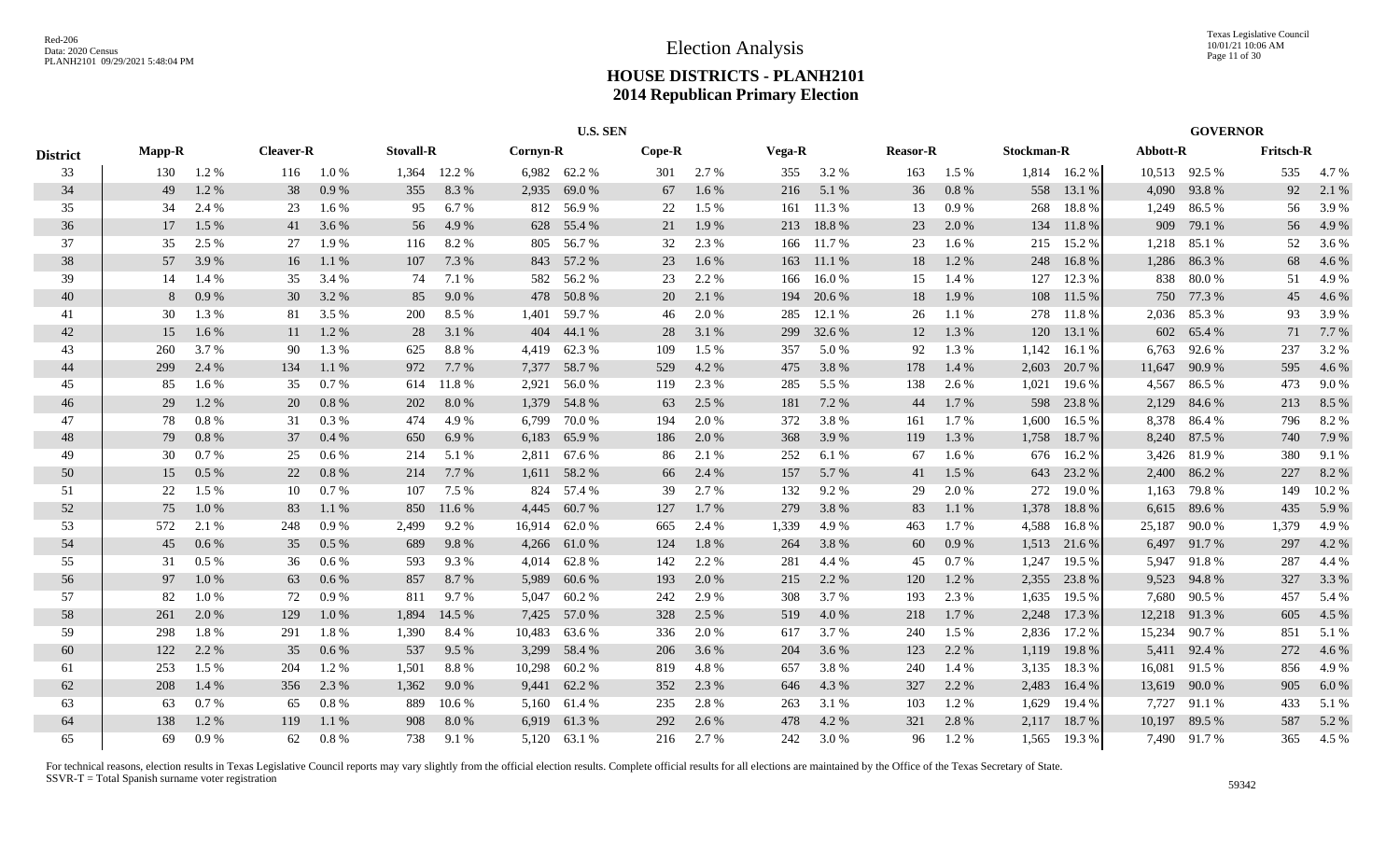| <b>GOVERNOR</b> |                   |        |                  |         |                  |              |                   | <b>LT. GOVERNOR</b> |                    |              |                  |              |              |              | <b>ATTORNEY GEN</b> |              |                 |              | <b>COMPTROLLER</b> |              |
|-----------------|-------------------|--------|------------------|---------|------------------|--------------|-------------------|---------------------|--------------------|--------------|------------------|--------------|--------------|--------------|---------------------|--------------|-----------------|--------------|--------------------|--------------|
| <b>District</b> | <b>Martinez-R</b> |        | <b>Kilgore-R</b> |         | <b>Patrick-R</b> |              | <b>Dewhurst-R</b> |                     | <b>Patterson-R</b> |              | <b>Staples-R</b> |              | Smitherman-R |              | <b>Branch-R</b>     |              | <b>Paxton-R</b> |              | <b>Medina-R</b>    |              |
| 33              | 199               | 1.8%   | 117              | 1.0%    |                  | 5,135 45.0 % |                   | 2,705 23.7 %        |                    | 1,562 13.7 % |                  | 1,997 17.5 % |              | 1,342 12.3 % |                     | 3,699 34.0 % |                 | 5,847 53.7 % |                    | 1,918 18.9%  |
| 34              | 135               | 3.1 %  | 43               | 1.0%    | 1,142            | 26.5 %       | 1,868             | 43.3 %              | 635                | 14.7 %       |                  | 666 15.4 %   | 1,698        | 43.3 %       | 1,050               | 26.8%        | 1,171           | 29.9 %       |                    | 441 11.0%    |
| 35              | 112               | 7.8%   | 27               | 1.9 %   | 379              | 26.7 %       | 689               | 48.6 %              | 194                | 13.7%        |                  | 156 11.0 %   |              | 418 31.0 %   | 526                 | 39.0%        | 405             | 30.0 %       | 278                | 21.1 %       |
| 36              | 154               | 13.4 % | 30               | 2.6 %   | 277              | 24.9 %       |                   | 521 46.8%           | 178                | 16.0%        |                  | 138 12.4 %   |              | 318 29.7 %   | 444                 | 41.5 %       |                 | 307 28.7 %   |                    | 259 24.1 %   |
| 37              | 126               | 8.8%   | 36               | 2.5 %   | 352              | 25.0 %       | 667               | 47.4 %              | 250                | 17.8%        | 138              | 9.8%         | 402          | 30.5 %       | 494                 | 37.4 %       | 424             | 32.1 %       |                    | 311 24.0 %   |
| 38              | 106               | 7.1 %  | 31               | 2.1 %   | 376              | 25.6 %       | 667               | 45.5 %              | 246                | 16.8%        |                  | 177 12.1 %   | 395          | 28.5 %       | 550                 | 39.7%        |                 | 439 31.7 %   |                    | 344 25.3 %   |
| 39              | 138               | 13.2 % | 20               | 1.9%    | 261              | 26.0%        |                   | 476 47.4 %          | 164                | 16.3%        | 104              | 10.3 %       | 298          | 30.6 %       | 382                 | 39.2 %       | 295             | 30.3 %       | 252                | 26.4 %       |
| 40              | 150               | 15.5 % | 25               | 2.6%    | 203              | 21.9 %       |                   | 432 46.7 %          | 170                | 18.4 %       |                  | 120 13.0 %   | 227          | 25.6 %       |                     | 375 42.3 %   | 284             | 32.1 %       | 256                | 28.7 %       |
| 41              | 207               | 8.7%   | 50               | 2.1 %   | 502              | 21.8%        | 1,181             | 51.2%               | 350                | 15.2 %       |                  | 274 11.9 %   | 605          | 27.5 %       | 958                 | 43.5 %       | 641             | 29.1 %       | 547                | 25.0 %       |
| 42              | 219               | 23.8%  | 28               | 3.0%    | 243              | 27.2 %       |                   | 397 44.4 %          | 142                | 15.9%        |                  | 112 12.5 %   | 234          | 27.1 %       | 253                 | 29.2 %       | 378             | 43.7 %       | 330                | 37.5 %       |
| 43              | 209               | 2.9 %  | 97               | 1.3 %   | 1,648            | 23.2 %       | 2,890             | 40.7 %              | 1,079              | 15.2 %       | 1,479            | 20.8%        | 1,756        | 27.1 %       | 2,274               | 35.1 %       | 2,449           | 37.8%        | 1,370              | 20.8%        |
| 44              | 379               | 3.0 %  | 197              | 1.5 %   | 5,424            | 42.6 %       | 3,769             | 29.6 %              | 1,721              | 13.5 %       |                  | 1,818 14.3 % | 2,704        | 22.1 %       | 4,496               | 36.8%        | 5,011           | 41.0 %       | 2,060              | 17.3 %       |
| 45              | 155               | 2.9 %  | 86               | 1.6 %   | 1,464            | 27.8%        |                   | 1,616 30.7 %        | 1,388              | 26.3 %       | 804              | 15.3 %       | 1,273        | 25.4 %       | 1,788               | 35.7 %       |                 | 1,945 38.9 % |                    | 1,135 23.7 % |
| 46              | 116               | 4.6 %  | 58               | 2.3 %   | 700              | 27.7 %       | 881               | 34.8%               | 593                | 23.4 %       |                  | 357 14.1 %   | 628          | 25.7 %       | 844                 | 34.6 %       | 968             | 39.7 %       |                    | 564 23.6 %   |
| 47              | 382               | 3.9%   | 143              | 1.5 %   | 2,422            | 24.7 %       | 3,563             | 36.3 %              | 2,305              | 23.5 %       |                  | 1,516 15.5 % | 2,580        | 27.4 %       | 3,973               | 42.3 %       |                 | 2,850 30.3 % | 1,822              | 20.4 %       |
| 48              | 298               | 3.2 %  | 136              | 1.4 %   | 2,629            | 27.8%        | 3,305             | 34.9 %              | 2,102              | 22.2 %       |                  | 1,431 15.1 % | 2,324        | 25.7 %       | 3,460               | 38.3 %       | 3,254           | 36.0%        |                    | 1,876 21.9%  |
| 49              | 255               | 6.1%   | 121              | 2.9 %   | 958              | 22.4 %       |                   | 1,588 37.2 %        | 1.004              | 23.5 %       |                  | 720 16.9 %   |              | 978 24.1 %   | 1.900               | 46.9%        | 1,175           | 29.0 %       |                    | 770 20.0 %   |
| 50              | 108               | 3.9 %  | 48               | 1.7 %   | 833              | 29.7 %       |                   | 920 32.8 %          | 668                | 23.8 %       |                  | 383 13.7 %   | 728          | 26.8%        | 904                 | 33.3 %       | 1,086           | 40.0%        |                    | 556 21.2 %   |
| 51              | 99                | 6.8%   | 47               | 3.2%    | 427              | 29.4 %       | 450               | 31.0%               | 376                | 25.9%        | 200              | 13.8%        | 336          | 24.0 %       | 489                 | 34.9%        | 575             | 41.1 %       | 354                | 26.0%        |
| 52              | 227               | 3.1 %  | 103              | 1.4 %   | 2,464            | 33.5 %       | 2,320             | 31.6 %              | 1,388              | 18.9%        | 1,174            | 16.0%        | 1,869        | 26.5 %       | 2,222               | 31.5 %       | 2,973           | 42.1 %       |                    | 1,541 22.7 % |
| 53              | 935               | 3.3 %  | 480              | 1.7 %   | 9.317            | 33.7 %       |                   | 10,218 36.9 %       | 3,224              | 11.7 %       | 4,904            | 17.7 %       | 6,907        | 26.6 %       | 10,115              | 39.0 %       | 8,898           | 34.3 %       |                    | 3,947 14.7 % |
| 54              | 172               | 2.4 %  | 118              | 1.7%    | 2,299            | 32.6 %       | 2,294             | 32.5 %              | 1,013              | 14.4 %       | 1,448            | 20.5 %       | 1,519        | 22.3 %       | 2,458               | 36.2%        |                 | 2,820 41.5 % | 1,300              | 20.0 %       |
| 55              | 152               | 2.3 %  | 90               | 1.4 %   | 2,079            | 32.1 %       | 2,317             | 35.8%               | 799                | 12.3 %       | 1,277            | 19.7 %       | 1,382        | 22.4 %       | 2,246               | 36.4 %       | 2,541           | 41.2%        | 1,211              | 20.6 %       |
| 56              | 102               | 1.0%   | 94               | 0.9%    | 3,959            | 39.4 %       | 2,784             | 27.7 %              | 1,177              | 11.7 %       |                  | 2,117 21.1 % | 2,602        | 26.5 %       | 3,326               | 33.8%        | 3,902           | 39.7 %       |                    | 1,115 11.8 % |
| 57              | 246               | 2.9 %  | 101              | 1.2 %   | 4,638            | 54.6 %       | 1,622             | 19.1 %              | 909                | 10.7%        | 1,328            | 15.6 %       | 1,142        | 13.8%        | 2,491               | 30.2 %       | 4,618           | 56.0 %       | 1,649              | 20.9%        |
| 58              | 355               | 2.7 %  | 205              | 1.5 %   | 5,834            | 43.6 %       | 3,353             | 25.1 %              | 1,313              | 9.8%         | 2,877            | 21.5 %       | 1,744        | 13.7 %       | 4,442               | 34.8%        | 6,571           | 51.5 %       | 2,860              | 23.4 %       |
| 59              | 444               | 2.6 %  | 263              | 1.6 %   | 6,078            | 36.3 %       | 5,257             | 31.4 %              | 1,709              | 10.2 %       | 3,721            | 22.2 %       | 2,971        | 18.6%        | 6,208               | 38.9%        | 6,764           | 42.4 %       | 3,309              | 21.9%        |
| 60              | 103               | 1.8%   | 73               | 1.2 %   | 3,152            | 54.1 %       | 1,092             | 18.7 %              | 639                | 11.0 %       | 947              | 16.2 %       | 552          | 9.5 %        | 1,116               | 19.2 %       |                 | 4,148 71.3 % | 823                | 15.4 %       |
| 61              | 405               | 2.3 %  | 238              | 1.4 %   | 7.679            | 43.8%        | 4,919             | 28.1 %              | 1,660              | 9.5%         | 3,266            | 18.6 %       | 2,491        | 14.8 %       | 5,663               | 33.6 %       |                 | 8,722 51.7 % |                    | 3,675 22.6 % |
| 62              | 351               | 2.3 %  | 249              | 1.6 %   | 5,219            | 34.2 %       | 5,625             | 36.9%               | 1,938              | 12.7 %       | 2,473            | $16.2\%$     | 3,005        | 21.2 %       | 4,569               | 32.2 %       | 6,617           | 46.6 %       |                    | 3,489 25.6 % |
| 63              | 229               | 2.7 %  | 94               | 1.1 %   | 4.595            | 54.2 %       | 1,653             | 19.5 %              | 1,006              | 11.9 %       | 1,225            | 14.4 %       | 1,029        | 12.4 %       | 2,521               | 30.4 %       |                 | 4,741 57.2 % |                    | 1,535 19.3 % |
| 64              | 422               | 3.7 %  | 188              | 1.6 %   | 5.220            | 45.8%        | 2,728             | 24.0 %              | 1,129              | 9.9 %        | 2,310            | 20.3 %       | 1,525        | 13.9 %       | 3,956               | 36.1 %       |                 | 5,472 50.0 % |                    | 2,330 22.2 % |
| 65              | 227               | 2.8%   | 87               | $1.1\%$ |                  | 4,450 54.5 % | 1.601             | 19.6 %              |                    | 934 11.4 %   |                  | 1,179 14.4 % |              | 979 12.3 %   | 2.374               | 29.7 %       |                 | 4,634 58.0 % |                    | 1,423 18.6 % |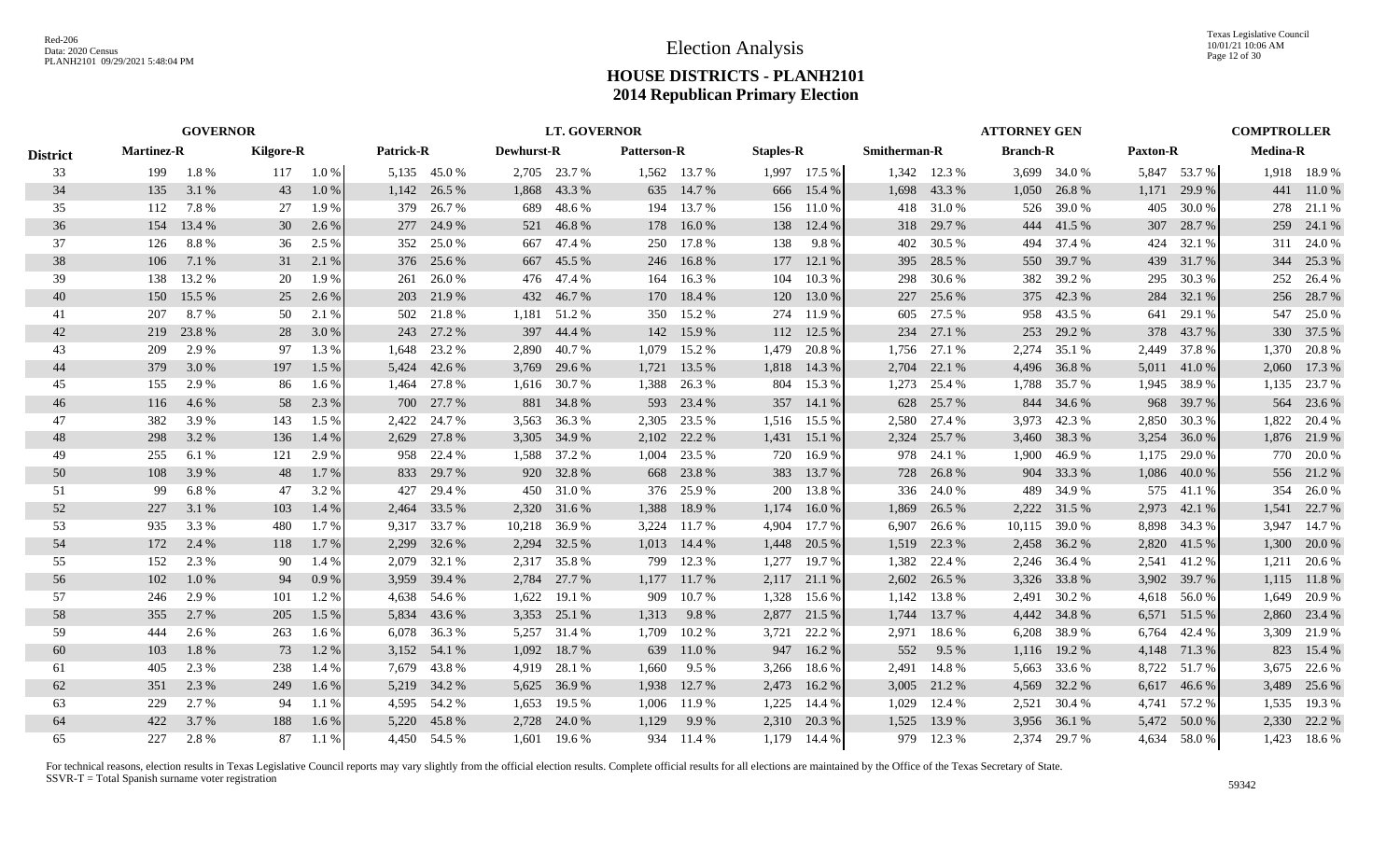|                 |                | <b>COMPTROLLER</b> |              |              |                 |        |                | <b>LAND COMM</b> |               |               |                 |              |                 |              | <b>AG COMM</b>  |              |                 |              |                  |              |
|-----------------|----------------|--------------------|--------------|--------------|-----------------|--------|----------------|------------------|---------------|---------------|-----------------|--------------|-----------------|--------------|-----------------|--------------|-----------------|--------------|------------------|--------------|
| <b>District</b> | <b>Hegar-R</b> |                    | Hilderbran-R |              | <b>Torres-R</b> |        | <b>Watts-R</b> |                  | <b>Bush-R</b> |               | <b>Opiela-R</b> |              | <b>Carnes-R</b> |              | <b>Cotten-R</b> |              | <b>Miller-R</b> |              | <b>Merritt-R</b> |              |
| 33              |                | 5,810 57.1 %       |              | 2,092 20.6 % | 354             | 3.5 %  |                | 2,899 26.5 %     |               | 8,055 73.5 %  |                 | 1,972 19.8 % |                 | 1,198 12.0 % |                 | 1,239 12.4 % |                 | 3,739 37.5 % |                  | 1,827 18.3 % |
| 34              | 1,310          | 32.6 %             | 1,421        | 35.3 %       | 850             | 21.1 % | 1,041          | 24.6 %           |               | 3,192 75.4 %  | 399             | 10.0 %       | 484             | 12.1 %       | 1,513           | 38.0%        | 930             | 23.3 %       | 658              | 16.5 %       |
| 35              | 345            | 26.2 %             | 502          | 38.1 %       | 193             | 14.6 % | 380            | 26.8%            | 1,036         | 73.2 %        | 132             | 10.2 %       | 154             | 11.9 %       | 438             | 33.7 %       | 398             | 30.6 %       | 177              | 13.6 %       |
| 36              | 212            | 19.7 %             | 343          | 31.9%        | 260             | 24.2 % |                | 272 24.3 %       | 846           | 75.7 %        | 183             | 17.4 %       | 158             | 15.0 %       | 259             | 24.6 %       | 258             | 24.5 %       | 195              | 18.5 %       |
| 37              | 309            | 23.8 %             | 454          | 35.0 %       | 224             | 17.3 % | 335            | 24.3 %           | 1,043         | 75.7 %        | 136             | 10.9 %       | 140             | 11.3 %       | 425             | 34.2 %       | 345             | 27.7 %       |                  | 198 15.9 %   |
| 38              | 285            | 20.9 %             |              | 494 36.3 %   | 238             | 17.5 % | 344            | 24.0 %           | 1,090         | 76.0%         |                 | 152 11.6 %   | 132             | 10.0%        | 502             | 38.2 %       | 348             | 26.5 %       |                  | 181 13.8 %   |
| 39              | 191            | 20.0 %             | 288          | 30.1 %       | 225             | 23.5 % | 291            | 28.7 %           | 723           | 71.3 %        |                 | 136 14.6 %   | 125             | 13.4 %       | 249             | 26.8%        | 272             | 29.2 %       |                  | 148 15.9 %   |
| 40              | 175            | 19.6 %             |              | 194 21.7 %   | 267             | 29.9 % |                | 273 29.2 %       | 662           | 70.8 %        |                 | 138 16.1 %   | 116             | 13.6 %       | 243             | 28.4 %       | 208             | 24.3 %       |                  | 150 17.5 %   |
| 41              | 483            | 22.1 %             |              | 713 32.6 %   | 447             | 20.4 % |                | 591 25.4 %       | 1,734         | 74.6 %        | 323             | 15.2 %       | 324             | 15.3 %       | 566             | 26.7 %       | 535             | 25.2 %       | 371              | 17.5 %       |
| 42              | 148            | 16.8%              | 135          | 15.3 %       | 267             | 30.3 % |                | 211 23.7 %       | 678           | 76.3 %        | 203             | 23.9 %       | 143             | 16.8%        | 224             | 26.4 %       | 139             | 16.4 %       |                  | 140 16.5 %   |
| 43              | 2,611          | 39.6 %             | 2,037        | 30.9%        | 570             | 8.7%   | 1,574          | 22.5 %           | 5,411         | 77.5 %        | 1,022           | 15.9%        | 928             | 14.5 %       | 2,149           | 33.5 %       | 1,423           | 22.2 %       | 893              | 13.9 %       |
| 44              | 5,281          | 44.4 %             | 3,891        | 32.7 %       | 649             | 5.5 %  | 2,906          | 23.4 %           | 9,519         | 76.6 %        |                 | 2,456 21.4 % | 1,477           | 12.9 %       | 2,012           | 17.5 %       | 2,647           | 23.0 %       | 2,901            | 25.2 %       |
| 45              | 2,224          | 46.5 %             | 1,109        | 23.2 %       | 317             | 6.6%   | 1,808          | 36.3 %           | 3,177         | 63.7 %        | 909             | 20.0 %       | 591             | 13.0 %       | 740             | 16.3%        | 1,388           | 30.5 %       |                  | 922 20.3 %   |
| 46              | 1,143          | 47.7 %             | 526          | 22.0 %       | 161             | 6.7 %  | 855            | 35.4 %           | 1,563         | 64.6 %        | 428             | 19.2 %       | 338             | 15.1 %       | 316             | 14.2 %       | 671             | 30.0 %       |                  | 480 21.5 %   |
| 47              | 4,102          | 46.0%              | 2,565        | 28.8%        | 425             | 4.8%   | 2,757          | 29.8%            | 6,481         | 70.2 %        | 1,479           | 18.1 %       | 1,395           | 17.0 %       | 1,101           | 13.5 %       | 2,390           | 29.2 %       | 1,817            | 22.2 %       |
| 48              | 4,013          | 46.8%              | 2,304        | 26.9 %       | 377             | 4.4 %  | 2,980          | 33.2 %           | 5,986         | 66.8 %        | 1,542           | 19.3 %       | 1,274           | 15.9 %       | 1,050           | 13.1 %       | 2,452           | 30.7 %       |                  | 1,679 21.0 % |
| 49              | 1,741          | 45.1 %             | 1,143        | 29.6 %       | 205             | 5.3 %  |                | 1,326 33.2 %     | 2,674         | 66.9%         | 566             | 15.9 %       | 700             | 19.7 %       | 488             | 13.7 %       | 1,002           | 28.2 %       | 794              | 22.4 %       |
| 50              | 1,306          | 49.9 %             | 605          | 23.1 %       | 152             | 5.8 %  |                | 951 35.6 %       | 1,717         | 64.4 %        |                 | 411 16.5 %   | 424             | 17.1 %       | 371             | 14.9 %       | 791             | 31.8%        | 487              | 19.6 %       |
| 51              | 605            | 44.4 %             | 254          | 18.6 %       | 150             | 11.0 % | 504            | 36.2 %           | 889           | 63.8%         | 209             | 16.1%        | 222             | 17.1 %       | 217             | 16.7%        | 366             | 28.2 %       | 284              | 21.9 %       |
| 52              | 3,358          | 49.5 %             | 1,428        | 21.1 %       | 454             | 6.7%   | 2,443          | 34.9 %           | 4,566         | 65.1 %        | 964             | 15.0 %       | 915             | 14.3 %       | 1,059           | 16.5 %       | 1,917           | 29.9 %       | 1,565            | 24.4 %       |
| 53              | 6,937          | 25.8%              | 15,124       | 56.3 %       | 844             | 3.1 %  | 6,834          | 25.7 %           | 19,734        | 74.3 %        | 3,457           | 14.3 %       | 4,757           | 19.7 %       | 3,450           | 14.3 %       | 6,743           | 27.9 %       | 5,754            | 23.8%        |
| 54              |                | 3,618 55.8%        | 1,286        | 19.8%        | 284             | 4.4 %  | 1,975          | 29.7 %           | 4,669         | 70.3 %        | 605             | 9.6 %        | 1,070           | 17.0 %       | 729             | 11.6 %       | 2,496           | 39.6 %       |                  | 1,410 22.3 % |
| 55              | 3,190          | 54.3 %             | 1,235        | 21.0%        | 237             | 4.0%   | 1,817          | 30.2 %           | 4,195         | 69.8 %        | 698             | 12.5 %       | 916             | 16.4 %       | 604             | 10.8%        | 2,164           | 38.7%        | 1,211            | 21.7 %       |
| 56              | 5,304          | 56.0%              | 2,531        | 26.7 %       | 524             | 5.5 %  | 2,740          | 28.4 %           | 6,902         | 71.6 %        | 680             | 7.4 %        | 1,765           | 19.2 %       | 923             | 10.0%        | 3,675           | 39.9 %       | 2,164            | 23.5 %       |
| 57              | 4,543          | 57.6 %             | 1,300        | 16.5 %       | 395             | 5.0 %  | 2,345          | 28.6 %           | 5,864         | 71.4 %        | 1,607           | 20.6 %       | 738             | 9.5 %        | 1,033           | 13.3 %       | 3,084           | 39.6 %       | 1,324            | 17.0 %       |
| 58              | 6,552          | 53.7 %             | 2,261        | 18.5 %       | 539             | 4.4 %  | 4,062          | 31.6 %           | 8,802         | 68.4%         | 2,913           | 23.9 %       | 968             | 8.0%         | 1,557           | 12.8 %       | 4,926           | 40.5 %       | 1,810            | 14.9 %       |
| 59              | 7,296          | 48.2%              | 3,672        | 24.3 %       | 857             | 5.7 %  | 4,175          | 25.8%            | 11,985        | 74.2 %        | 2,395           | 15.2 %       | 1,769           | 11.2 %       | 1,936           | 12.3 %       | 7,503           | 47.7 %       | 2,128            | 13.5 %       |
| 60              | 3,511          | 65.9%              | 779          | 14.6 %       | 218             | 4.1 %  | 1,610          | 28.9 %           |               | 3,953 71.1 %  | 933             | 17.9 %       | 539             | 10.3 %       | 675             | 13.0 %       | 2,331           | 44.7 %       | 731              | 14.0 %       |
| 61              |                | 9,417 57.9 %       |              | 2,472 15.2 % | 694             | 4.3 %  | 4,724          | 27.8%            | 12,282        | 72.2 %        | 3,317           | 20.7 %       | 1,479           | 9.2 %        | 2,456           | 15.3 %       | 5,868           | 36.6 %       | 2,897            | 18.1 %       |
| 62              |                | 5,586 41.1 %       |              | 3,341 24.6 % | 1,187           | 8.7 %  | 4,243          | 28.9 %           |               | 10,443 71.1 % | 1,883           | 13.9 %       | 2,307           | 17.1 %       | 2,299           | 17.0 %       | 3,495           | 25.9 %       |                  | 3,524 26.1 % |
| 63              |                | 4,750 59.8 %       | 1,327        | 16.7 %       | 332             | 4.2 %  | 2,381          | 28.9%            |               | 5,863 71.1 %  | 1,563           | 20.0 %       | 824             | 10.5 %       | 995             | 12.7 %       | 3,242           | 41.5 %       | 1,194            | 15.3 %       |
| 64              | 5,367          | 51.2%              | 1,967        | 18.8%        | 817             | 7.8 %  | 3,340          | 30.2 %           | 7,722         | 69.8%         | 2,473           | 23.7 %       | 1,330           | 12.8 %       | 1,429           | 13.7 %       | 3,393           | 32.5 %       | 1,799            | 17.3 %       |
| 65              |                | 4,710 61.5 %       | 1,208        | 15.8%        | 318             | 4.2 %  |                | 2,169 27.3 %     |               | 5,771 72.7 %  | 1,457           | 19.4 %       |                 | 813 10.8 %   | 945             | 12.6 %       |                 | 3,108 41.3 % | 1,202            | 16.0%        |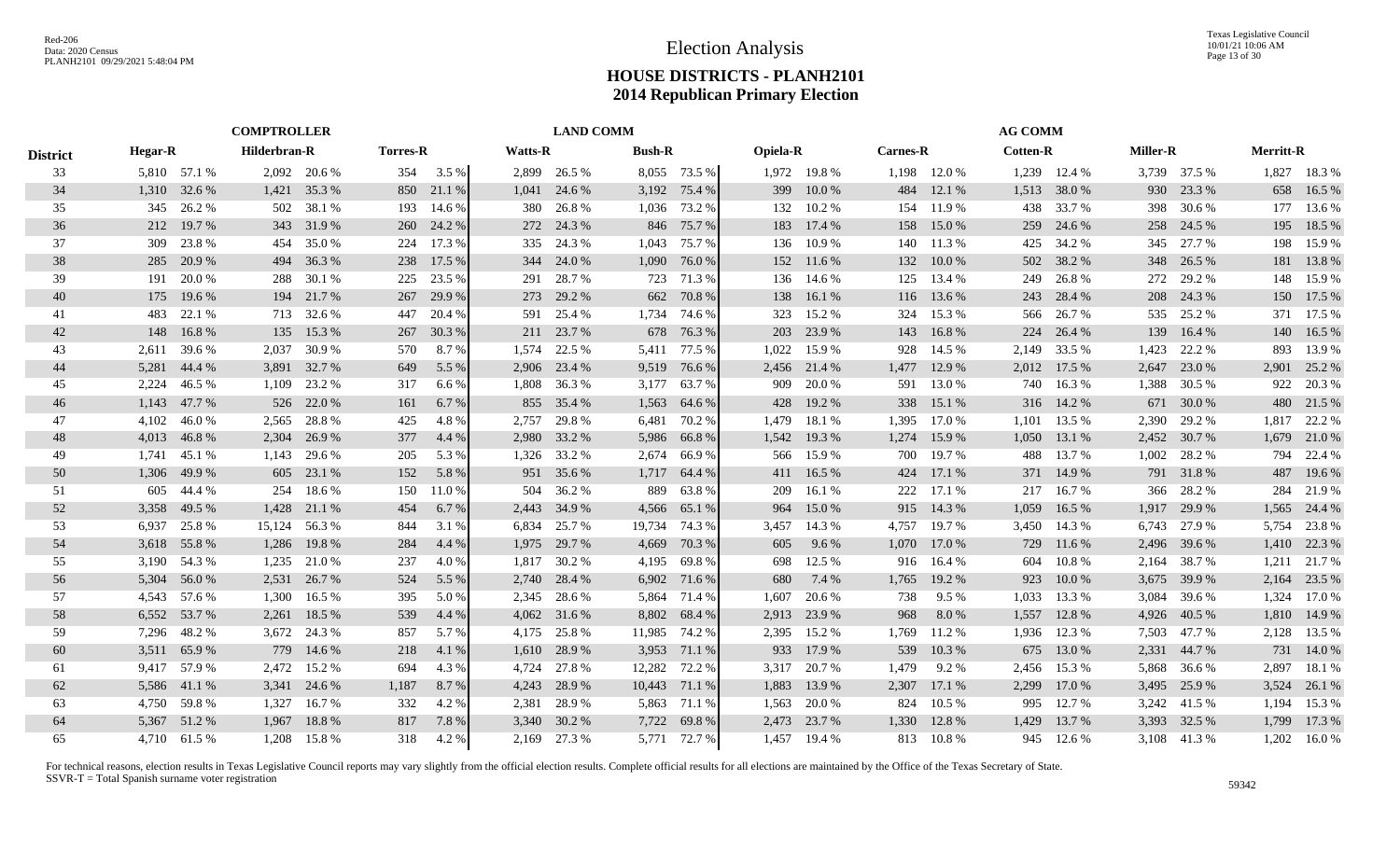Texas Legislative Council 10/01/21 10:06 AM Page 14 of 30

## **HOUSE DISTRICTS - PLANH2101 2014 Republican Primary Election**

|                 |                 |              |                    | <b>RR COMM 3</b> |                 |         |                 |              |         | <b>SUP CT CHIEF</b> |                 |              |                | SUP CT 6     |        |                |           | <b>SUP CT 8</b> |                  |              |
|-----------------|-----------------|--------------|--------------------|------------------|-----------------|---------|-----------------|--------------|---------|---------------------|-----------------|--------------|----------------|--------------|--------|----------------|-----------|-----------------|------------------|--------------|
| <b>District</b> | <b>Berger-R</b> |              | <b>Christian-R</b> |                  | <b>Boyuls-R</b> |         | <b>Sitton-R</b> |              | Hecht-R |                     | <b>Talton-R</b> |              | <b>Brown-R</b> |              | Pool-R |                | Johnson-R |                 | <b>McCally-R</b> |              |
| 33              |                 | 1,584 16.3 % |                    | 4,523 46.5 %     | 714             | 7.3 %   |                 | 2,905 29.9 % |         | 6,886 70.6 %        |                 | 2,864 29.4 % |                | 6,539 67.8 % |        | 3,099 32.2 %   |           | 6,331 66.6 %    |                  | 3,169 33.4 % |
| 34              |                 | 712 19.0 %   |                    | 1,195 31.9 %     | 147             | 3.9 %   |                 | 1,687 45.1 % |         | 2,339 61.2 %        |                 | 1,480 38.8 % |                | 2,323 63.4 % |        | 1,341 36.6 %   |           | 2,028 54.5 %    |                  | 1,694 45.5 % |
| 35              |                 | 279 21.6 %   |                    | 559 43.2 %       | 82              | 6.3 %   |                 | 374 28.9 %   |         | 665 51.4 %          | 629             | 48.6 %       |                | 938 75.0 %   | 312    | 25.0 %         |           | 709 55.5 %      | 568              | 44.5 %       |
| 36              |                 | 249 24.0 %   |                    | 362 34.9 %       | 70              | 6.8%    |                 | 355 34.3 %   | 403     | 38.8%               |                 | 635 61.2%    | 787            | 76.5 %       |        | 242 23.5 %     |           | 535 51.7%       |                  | 500 48.3 %   |
| 37              | 335             | 26.5 %       |                    | 530 41.9 %       | 80              | 6.3 %   |                 | 319 25.2 %   | 673     | 53.2 %              | 592             | 46.8%        | 902            | 72.6 %       | 340    | 27.4 %         |           | 680 54.7 %      | 563              | 45.3%        |
| 38              |                 | 317 24.1 %   |                    | 560 42.7%        | 84              | 6.4 %   |                 | 352 26.8 %   | 726     | 55.3%               |                 | 588 44.7 %   | 883            | 69.3%        |        | 391 30.7%      |           | 714 54.7%       |                  | 591 45.3%    |
| 39              |                 | 233 25.4 %   |                    | 317 34.5 %       | 52              | 5.7 %   |                 | 316 34.4 %   | 333     | 36.4 %              | 583             | 63.6 %       |                | 721 77.9 %   | 205    | 22.1 %         |           | 463 50.8 %      |                  | 449 49.2 %   |
| 40              |                 | 237 27.7 %   |                    | 311 36.4 %       | 47              | 5.5 %   |                 | 260 30.4 %   | 332     | 38.8%               | 524             | 61.2%        | 664            | 77.5 %       | 193    | 22.5 %         |           | 425 49.6 %      |                  | 431 50.4 %   |
| 41              | 536             | 25.7 %       |                    | 782 37.5 %       | 121             | 5.8 %   | 648             | 31.0%        | 941     | 44.7%               | 1,162           | 55.3 %       | 1,694          | 81.6%        | 383    | 18.4 %         |           | 1,118 53.6 %    | 968              | 46.4 %       |
| 42              | 288             | 34.3 %       |                    | 273 32.5 %       | 53              | 6.3 %   |                 | 226 26.9 %   | 321     | 37.5 %              |                 | 536 62.5 %   | 639            | 74.6 %       | 218    | 25.4 %         |           | 393 46.6 %      |                  | 451 53.4 %   |
| 43              | 1.411           | 22.8%        |                    | 2,592 41.9 %     | 499             | 8.1%    | 1,684           | 27.2 %       |         | 3,315 53.9 %        | 2,838           | 46.1%        | 4,370          | 72.7 %       | 1,639  | 27.3 %         |           | 3,658 60.6 %    |                  | 2,376 39.4 % |
| 44              |                 | 2,596 23.1 % |                    | 4,414 39.3 %     | 774             | 6.9%    |                 | 3,443 30.7 % | 7,064   | 63.3 %              |                 | 4,095 36.7 % | 8,003          | 73.9 %       | 2,827  | 26.1%          |           | 6,399 58.5 %    |                  | 4,536 41.5 % |
| 45              |                 | 926 20.9 %   |                    | 2,102 47.4 %     | 408             | 9.2 %   |                 | 1,001 22.6 % | 3,047   | 68.6 %              |                 | 1,393 31.4 % | 3,343          | 78.4 %       | 921    | 21.6 %         |           | 2,516 58.8 %    |                  | 1,764 41.2 % |
| 46              |                 | 477 21.7 %   |                    | 820 37.2 %       | 219             | 9.9 %   |                 | 686 31.2 %   | 1,481   | 65.9%               |                 | 768 34.1 %   | 1,461          | 68.5 %       |        | 671 31.5 %     |           | 1,332 61.5 %    |                  | 833 38.5 %   |
| 47              |                 | 1,665 20.2 % |                    | 2,800 34.0 %     | 942             | 11.4 %  |                 | 2,828 34.3 % | 6,334   | 73.6 %              | 2,273           | 26.4 %       |                | 5,693 71.3 % | 2,290  | 28.7 %         |           | 5,243 64.8 %    |                  | 2,853 35.2 % |
| 48              | 1,722           | 21.5 %       |                    | 2,820 35.2 %     | 791             | 9.9 %   |                 | 2,688 33.5 % | 5,898   | 71.5 %              | 2,356           | 28.5 %       |                | 5,577 71.8 % | 2,188  | 28.2 %         |           | 5,141 65.2 %    |                  | 2,739 34.8 % |
| 49              | 764             | 21.6 %       |                    | 1,124 31.8 %     | 536             | 15.2 %  |                 | 1,108 31.4 % |         | 2,552 70.4 %        | 1,071           | 29.6 %       | 2,343          | 69.9%        | 1,011  | 30.1 %         |           | 2,135 62.8%     |                  | 1,263 37.2 % |
| 50              | 521             | 21.2%        |                    | 978 39.7 %       | 189             | 7.7 %   |                 | 775 31.5 %   |         | 1,666 67.0 %        |                 | 822 33.0 %   | 1,704          | 70.5 %       | 714    | 29.5 %         |           | 1,528 62.6 %    |                  | 914 37.4 %   |
| 51              | 329             | 25.7 %       | 454                | 35.4 %           | 151             | 11.8%   | 347             | 27.1 %       | 804     | 62.7 %              | 479             | 37.3 %       | 822            | 66.8%        |        | 408 33.2 %     |           | 710 56.8%       |                  | 541 43.2 %   |
| 52              | 1,201           | 18.7%        | 2,447              | 38.1 %           | 558             | 8.7 %   |                 | 2,214 34.5 % |         | 3,976 61.4 %        |                 | 2,496 38.6 % | 4,220          | 68.2%        |        | 1,971 31.8 %   |           | 3,427 54.9 %    |                  | 2,815 45.1 % |
| 53              | 5,223           | 22.1 %       | 9,193              | 39.0 %           | 2,683           | 11.4 %  |                 | 6,496 27.5 % |         | 14,349 61.6 %       | 8,931           | 38.4 %       | 16,502         | 73.4 %       | 5,972  | 26.6 %         |           | 13,286 58.5 %   |                  | 9,418 41.5 % |
| 54              | 1,127           | 18.1 %       |                    | 2,181 34.9 %     | 365             | 5.8 %   | 2,569           | 41.2%        | 2,960   | 47.7 %              |                 | 3,247 52.3 % | 4,009          | 65.6 %       | 2,100  | 34.4 %         |           | 3,724 60.5 %    |                  | 2,429 39.5 % |
| 55              | 1,000           | 17.9%        | 1,844              | 33.1 %           | 348             | 6.2 %   | 2,381           | 42.7 %       | 2,779   | 49.7 %              |                 | 2,816 50.3%  |                | 3,614 66.4 % | 1,831  | 33.6 %         |           | 3,236 58.9 %    |                  | 2,256 41.1 % |
| 56              | 1,237           | 13.5 %       | 3,337              | 36.5 %           | 845             | 9.3%    |                 | 3,715 40.7%  |         | 6,156 65.8%         | 3,203           | 34.2 %       |                | 6,906 75.6 % | 2,234  | 24.4 %         |           | 6,181 67.4 %    |                  | 2,985 32.6 % |
| 57              | 1,530           | 19.8%        |                    | 3,758 48.7 %     | 459             | 5.9%    | 1,971           | 25.5 %       |         | 4,649 60.8%         | 3,000           | 39.2 %       |                | 5,505 72.5 % | 2,092  | 27.5 %         |           | 5,235 69.3 %    |                  | 2,319 30.7 % |
| 58              | 2,097           | 17.8%        | 6,388              | 54.2 %           | 842             | 7.1 %   | 2,451           | 20.8 %       | 7,390   | 63.0%               | 4,339           | 37.0 %       |                | 8,120 70.4 % | 3,407  | 29.6 %         | 7,584     | 65.4 %          |                  | 4,005 34.6 % |
| 59              | 2,871           | 19.7%        | 6,520              | 44.8%            | 1,223           | 8.4 %   | 3,932           | 27.0 %       | 6,961   | 48.4%               |                 | 7,420 51.6 % | 9,956          | 69.4 %       | 4,394  | 30.6 %         | 8,169     | 57.9 %          | 5,928            | 42.1 %       |
| 60              | 744             | 14.5 %       |                    | 2,572 50.1 %     | 461             | $9.0\%$ | 1,360           | 26.5 %       | 3,375   | 66.5 %              |                 | 1,697 33.5 % | 3,675          | 73.2 %       | 1,344  | 26.8%          |           | 3,565 71.5 %    | 1,420            | 28.5 %       |
| 61              | 2,535           | 16.1 %       |                    | 7,131 45.4 %     | 958             | 6.1 %   |                 | 5,074 32.3 % |         | 8,499 54.3 %        | 7,151           | 45.7 %       | 10,993         | 71.1 %       | 4,468  | 28.9%          |           | 10,458 67.7 %   |                  | 4,988 32.3 % |
| 62              | 2,429           | 18.2%        |                    | 6,514 48.9 %     | 800             | 6.0 $%$ |                 | 3,577 26.9 % |         | 6,031 45.6 %        |                 | 7,195 54.4 % |                | 7,707 58.2 % | 5,539  | 41.8%          |           | 8,115 61.7 %    |                  | 5,035 38.3 % |
| 63              | 1,473           | 18.9%        |                    | 3,840 49.3 %     | 447             | 5.7 %   | 2,024           | 26.0%        |         | 4,914 63.4 %        | 2,833           | 36.6 %       | 5,753          | 75.4 %       | 1,879  | 24.6 %         |           | 5,462 71.6 %    |                  | 2,170 28.4 % |
| 64              | 1,956           | 19.2 %       |                    | 4,960 48.6 %     | 581             | 5.7 %   |                 | 2,703 26.5 % |         | 6,046 59.7 %        | 4,088           | 40.3%        |                | 7,152 70.9 % | 2,941  | 29.1 %         |           | 6,629 65.5 %    |                  | 3,494 34.5 % |
| 65              |                 | 1,369 18.2 % |                    | 3,663 48.7 %     | 512             | 6.8%    |                 | 1,979 26.3 % |         | 4,920 65.8%         |                 | 2,558 34.2 % |                | 5,578 75.2 % |        | $1,841$ 24.8 % |           | 5,351 72.6 %    |                  | 2,024 27.4 % |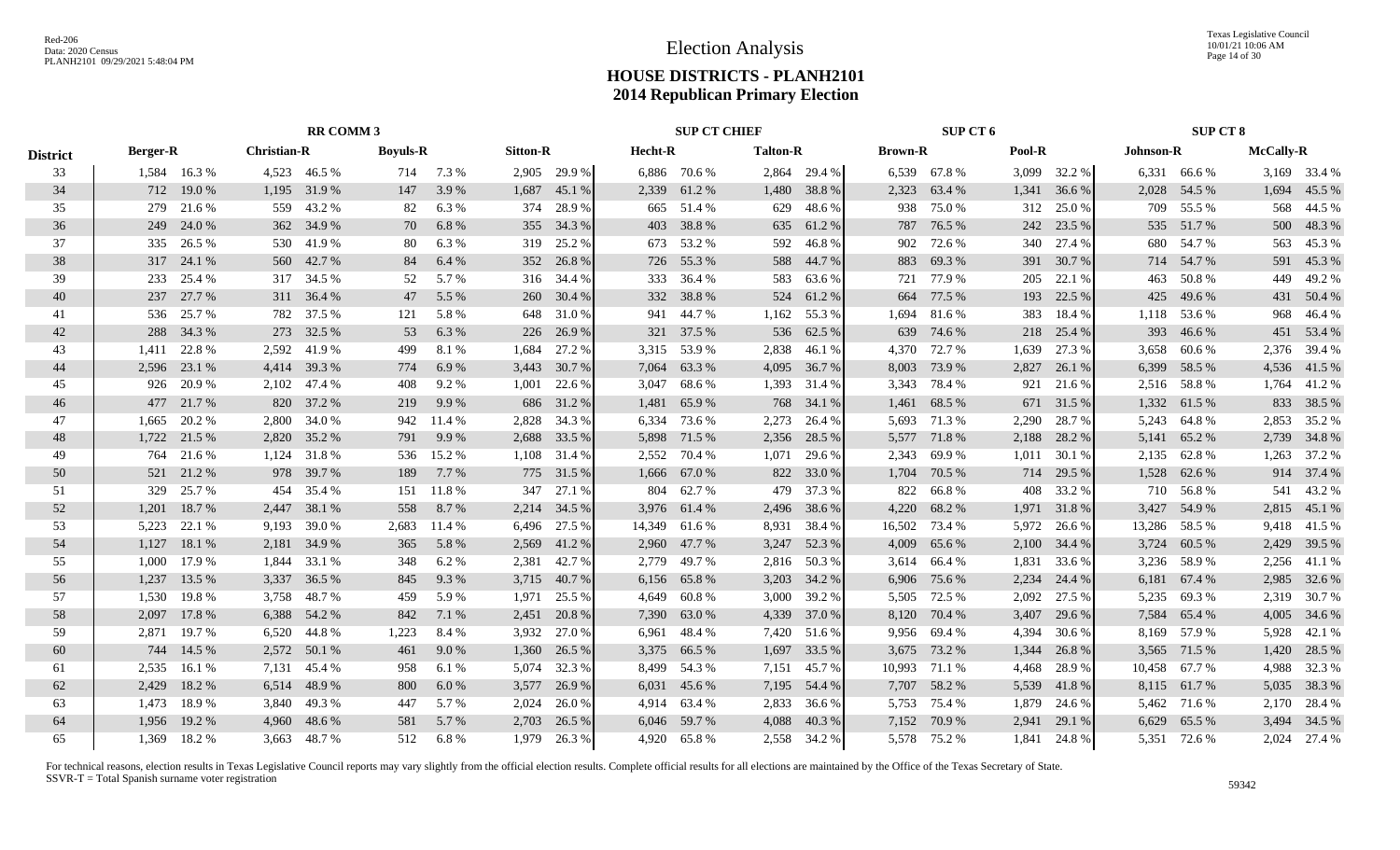|                 |                                           | CCA <sub>3</sub> |              |              |        |        | CCA <sub>4</sub> |              |         |        |          | CCA <sub>9</sub> |                     |              |
|-----------------|-------------------------------------------|------------------|--------------|--------------|--------|--------|------------------|--------------|---------|--------|----------|------------------|---------------------|--------------|
| <b>District</b> | <b>Walther-R</b><br>4,011<br>1,051<br>422 |                  | Richardson-R |              | Wood-R |        | Yeary-R          |              | Davis-R |        | Newell-R |                  | <b>Kirkendall-R</b> |              |
| 33              |                                           | 44.0 %           |              | 5,105 56.0 % | 1,629  | 18.1 % |                  | 4,772 53.0 % | 2,605   | 28.9%  |          | 5,721 63.4 %     |                     | 3,301 36.6 % |
| 34              |                                           | 28.8%            | 2,594        | 71.2 %       | 531    | 14.6 % | 2,079            | 57.3 %       | 1,016   | 28.0%  | 1,824    | 50.4 %           | 1,797               | 49.6 %       |
| 35              |                                           | 33.7 %           | 832          | 66.3%        | 229    | 18.2%  | 537              | 42.8%        | 489     | 39.0%  | 668      | 53.6 %           | 579                 | 46.4 %       |
| 36              | 411                                       | 40.7%            | 599          | 59.3%        | 177    | 17.6 % | 382              | 38.0%        | 445     | 44.3 % | 514      | 51.7%            | 480                 | 48.3%        |
| 37              | 492                                       | 40.1%            | 735          | 59.9%        | 304    | 25.0%  | 471              | 38.8%        | 440     | 36.2%  | 656      | 54.2 %           | 554                 | 45.8%        |
| 38              | 476                                       | 37.0%            | 809          | 63.0%        | 264    | 20.6 % | 531              | 41.5 %       | 484     | 37.8%  | 705      | 54.6%            | 586                 | 45.4 %       |
| 39              | 331                                       | 37.0%            | 564          | 63.0%        | 179    | 20.0%  | 355              | 39.8%        | 359     | 40.2%  | 458      | 51.5%            | 431                 | 48.5 %       |
| 40              | 361                                       | 43.2 %           | 474          | 56.8%        | 194    | 23.2 % | 317              | 37.9 %       | 326     | 38.9%  | 439      | 52.8%            | 392                 | 47.2 %       |
| 41              | 789                                       | 38.5%            | 1,260        | 61.5%        | 397    | 19.5 % | 853              | 41.9%        | 785     | 38.6%  | 1,030    | 51.5 %           | 969                 | 48.5 %       |
| 42              | 441                                       | 51.8%            | 411          | 48.2%        | 205    | 24.1 % | 377              | 44.4 %       | 267     | 31.4 % | 410      | 49.9%            | 412                 | 50.1 %       |
| 43              | 2,021                                     | 34.3 %           | 3,866        | 65.7%        | 1,068  | 18.3%  | 2,821            | 48.2%        | 1,962   | 33.5 % | 2,755    | 46.8%            | 3,127               | 53.2 %       |
| 44              | 4,424                                     | 41.6%            | 6,217        | 58.4 %       | 1,779  | 16.8%  | 5,491            | 51.8%        | 3,324   | 31.4%  | 3,989    | 33.8%            | 7,824               | 66.2%        |
| 45              | 1,693                                     | 41.3%            | 2,406        | 58.7%        | 769    | 18.8%  | 2,098            | 51.3%        | 1,225   | 29.9%  | 1,814    | 44.4 %           | 2,268               | 55.6%        |
| 46              | 696                                       | 34.4 %           | 1,325        | 65.6%        | 431    | 20.8 % | 1,172            | 56.6%        | 467     | 22.6 % | 931      | 46.4%            | 1,077               | 53.6%        |
| 47              | 2,752                                     | 37.0%            | 4,676        | 63.0%        | 1,493  | 20.4 % | 4,182            | 57.1 %       | 1,647   | 22.5 % | 3,005    | 41.5 %           | 4,238               | 58.5%        |
| 48              | 2,668                                     | 36.3 %           | 4,688        | 63.7%        | 1,534  | 21.0%  | 4,312            | 59.0%        | 1,461   | 20.0%  | 3,088    | 43.1 %           | 4,078               | 56.9%        |
| 49              | 1,236                                     | 40.2 %           | 1,841        | 59.8%        | 789    | 26.1 % | 1,588            | 52.5 %       | 648     | 21.4 % | 1,236    | 41.7%            | 1,725               | 58.3%        |
| 50              | 817                                       | 35.4 %           | 1,493        | 64.6 %       | 430    | 18.4 % | 1,332            | 56.9%        | 579     | 24.7 % | 985      | 43.3 %           | 1,289               | 56.7%        |
| 51              | 449                                       | 37.6 %           | 746          | 62.4 %       | 276    | 23.1 % | 628              | 52.6 %       | 291     | 24.4 % | 517      | 43.9%            | 661                 | 56.1 %       |
| 52              | 2,300                                     | 38.1 %           | 3,743        | 61.9%        | 1,164  | 19.5 % | 3,017            | 50.4 %       | 1,800   | 30.1 % | 2,907    | 49.0%            | 3,022               | 51.0%        |
| 53              | 9,990                                     | 44.5 %           | 12,459       | 55.5 %       | 4,477  | 20.5 % | 9,800            | 44.8%        | 7,584   | 34.7 % | 9,123    | 41.8%            | 12,722              | 58.2%        |
| 54              | 2,403                                     | 40.9%            | 3,474        | 59.1 %       | 1,275  | 21.9%  | 2,653            | 45.7%        | 1,881   | 32.4 % | 3,466    | 58.9%            | 2,421               | 41.1 %       |
| 55              | 2,227                                     | 42.4 %           | 3,028        | 57.6 %       | 1,222  | 23.6 % | 2,352            | 45.4 %       | 1,612   | 31.1 % | 3,142    | 60.2%            | 2,074               | 39.8%        |
| 56              | 3,126                                     | 35.9%            | 5,585        | 64.1 %       | 1,158  | 13.4 % | 4,677            | 54.2 %       | 2,789   | 32.3 % | 3,932    | 45.8%            | 4,648               | 54.2 %       |
| 57              | 3,827                                     | 52.4 %           | 3,477        | 47.6%        | 1,218  | 16.7%  | 4,422            | 60.6%        | 1,661   | 22.8%  | 4,174    | 58.4%            | 2,974               | 41.6%        |
| 58              | 4,136                                     | 36.9%            | 7,081        | 63.1 %       | 1,696  | 15.3 % | 5,913            | 53.2 %       | 3,506   | 31.5 % | 5,969    | 53.3 %           | 5,232               | 46.7%        |
| 59              | 5,015                                     | 36.9%            | 8,582        | 63.1 %       | 2,528  | 18.8%  | 5,823            | 43.2 %       | 5,131   | 38.1 % | 6,738    | 50.3 %           | 6,666               | 49.7%        |
| 60              | 2,497                                     | 52.7 %           | 2,244        | 47.3 %       | 675    | 14.4 % | 2,987            | 63.8%        | 1,023   | 21.8%  | 2,495    | 53.3 %           | 2,188               | 46.7%        |
| 61              | 6,843                                     | 45.9%            | 8,064        | 54.1 %       | 2,206  | 14.8%  | 8,800            | 59.2%        | 3,869   | 26.0%  | 9,046    | 61.0%            | 5,773               | 39.0%        |
| 62              | 4,797                                     | 37.2 %           | 8,098        | 62.8%        | 2,281  | 17.9 % | 5,712            | 44.9%        | 4,733   | 37.2 % | 6,869    | 54.4 %           | 5,763               | 45.6%        |
| 63              | 3,951                                     | 53.4 %           | 3,443        | 46.6%        | 1,178  | 16.0%  | 4,567            | 62.0%        | 1,618   | 22.0%  | 4,347    | 60.1%            | 2,889               | 39.9%        |
| 64              | 4,216                                     | 43.3%            | 5,511        | 56.7%        | 1,859  | 19.2 % | 4,873            | 50.4 %       | 2,942   | 30.4 % | 4,647    | 48.7%            | 4,887               | 51.3%        |
| 65              | 3.853                                     | 54.1 %           | 3,269        | 45.9%        | 1,204  | 16.9%  | 4,531            | 63.6 %       | 1,384   | 19.4 % | 4,251    | 60.5 %           | 2,771               | 39.5 %       |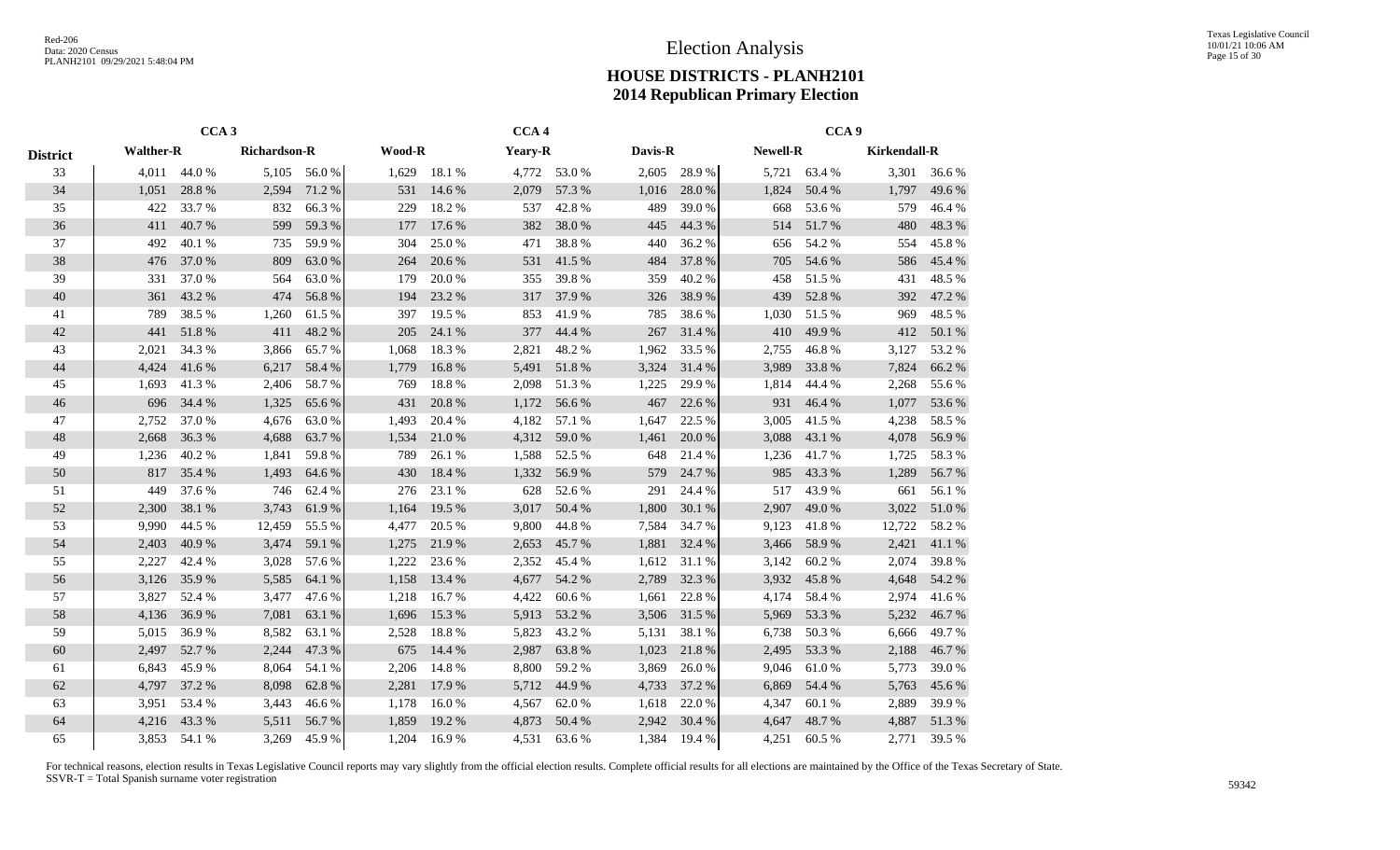|                 |               |         |                  |         |                  | <b>U.S. SEN</b> |          |               |        |       |        |        |                 |       |            | <b>GOVERNOR</b> |          |               |                  |         |
|-----------------|---------------|---------|------------------|---------|------------------|-----------------|----------|---------------|--------|-------|--------|--------|-----------------|-------|------------|-----------------|----------|---------------|------------------|---------|
| <b>District</b> | <b>Mapp-R</b> |         | <b>Cleaver-R</b> |         | <b>Stovall-R</b> |                 | Cornyn-R |               | Cope-R |       | Vega-R |        | <b>Reasor-R</b> |       | Stockman-R |                 | Abbott-R |               | <b>Fritsch-R</b> |         |
| 66              | 130           | 1.6 %   | 39               | 0.5 %   | 741              | 9.1%            |          | 5,271 65.0 %  | 197    | 2.4 % | 248    | 3.1 %  | 124             | 1.5 % |            | 1,355 16.7 %    |          | 7,659 92.3 %  | 385              | 4.6 %   |
| 67              | 208           | 1.7%    | 74               | $0.6\%$ | 1,057            | 8.5%            | 7,895    | 63.5 %        | 333    | 2.7%  | 426    | 3.4 %  | 213             | 1.7%  | 2,220      | 17.9%           | 11,482   | 90.2%         | 747              | 5.9%    |
| 68              | 536           | 2.1 %   | 309              | 1.2%    | 2,117            | 8.4 %           | 15,421   | 61.3%         | 666    | 2.6 % | 1,021  | 4.1 %  | 392             | 1.6 % | 4,711      | 18.7 %          | 23,698   | 90.9%         | 1,365            | 5.2 %   |
| 69              | 216           | 1.6 %   | 128              | 0.9%    | 1,138            | 8.4%            | 8,468    | 62.5 %        | 568    | 4.2 % | 520    | 3.8%   | 256             | 1.9%  | 2,254      | 16.6%           |          | 12,873 91.8 % | 733              | 5.2 %   |
| 70              | 101           | 1.6%    | 35               | 0.5 %   | 657              | 10.3%           | 3,784    | 59.4 %        | 210    | 3.3 % | 186    | 2.9%   | 152             | 2.4 % | 1,249      | 19.6 %          |          | 6,073 92.9 %  | 255              | 3.9%    |
| 71              | 219           | 1.3 %   | 155              | 0.9%    | 1,691            | 10.3 %          | 10,424   | 63.6 %        | 747    | 4.6 % | 803    | 4.9%   | 219             | 1.3 % | 2,136      | 13.0 %          |          | 15,345 91.6 % | 681              | 4.1 %   |
| 72              | 186           | 1.2 %   | 169              | 1.1 %   | 1,492            | 9.3%            | 10,361   | 64.8%         | 432    | 2.7%  | 553    | 3.5 %  | 223             | 1.4 % | 2,583      | 16.1 %          |          | 15,057 91.4 % | 638              | 3.9%    |
| 73              | 348           | 2.0%    | 142              | 0.8 %   | 1,446            | 8.3%            |          | 10,078 57.6 % | 510    | 2.9%  | 642    | 3.7%   | 366             | 2.1 % | 3,972      | 22.7 %          |          | 16,188 91.5 % | 802              | 4.5 %   |
| 74              | 40            | 1.4 %   | 26               | 0.9%    | 209              | 7.4 %           |          | 1,765 62.3 %  | 82     | 2.9%  | 239    | 8.4 %  | 41              | 1.4 % | 429        | 15.2 %          |          | 2,458 85.1 %  | 150              | 5.2 %   |
| 75              |               | 0.9%    | 12               | 2.1 %   | 50               | 8.8%            |          | 306 53.7 %    | 15     | 2.6 % | 70     | 12.3 % | $\sim$          | 0.9%  | 107        | 18.8%           | 466      | 81.0 %        | 30               | 5.2%    |
| 76              | 192           | 3.4 %   | 44               | 0.8 %   | 684              | 12.0 %          | 2,696    | 47.3 %        | 113    | 2.0%  | 251    | 4.4 %  | 151             | 2.7 % | 1,563      | 27.4 %          |          | 5,215 90.7 %  | 233              | 4.1 %   |
| 77              | 14            | 1.0%    | 24               | 1.7%    | 64               | 4.4 %           | 909      | 63.0%         | 23     | 1.6 % | 166    | 11.5 % | 23              | 1.6 % | 220        | 15.2 %          | 1,174    | 81.8%         | 59               | 4.1 %   |
| 78              | 35            | 0.7%    | 27               | 0.6 %   | 228              | 4.9 %           | 3,161    | 67.3 %        | 71     | 1.5 % | 296    | 6.3 %  | 50              | 1.1 % | 832        | 17.7 %          | 4,087    | 87.2 %        | 164              | 3.5 %   |
| 79              | 19            | 0.7%    | 24               | 0.9%    | 146              | 5.4 %           |          | 1,735 64.2 %  | 48     | 1.8%  | 233    | 8.6 %  | 34              | 1.3%  | 464        | 17.2 %          |          | 2,312 85.9 %  | 82               | 3.0%    |
| 80              | 51            | 1.4 %   | 32               | 0.9%    | 315              | 8.5 %           | 2,327    | 62.7 %        | 78     | 2.1 % | 225    | 6.1 %  | 47              | 1.3 % | 634        | 17.1 %          |          | 3,365 89.6 %  | 135              | 3.6 %   |
| 81              | 253           | 2.8%    | 124              | 1.4 %   | 673              | 7.4 %           | 5,699    | 63.1 %        | 364    | 4.0%  | 379    | 4.2 %  | 124             | 1.4 % | 1,420      | 15.7 %          |          | 8,602 92.9 %  | 293              | 3.2%    |
| 82              | 140           | 1.0%    | -89              | 0.6%    | 1,168            | 8.0%            | 9,621    | 65.8%         | 701    | 4.8 % | 553    | 3.8%   | 323             | 2.2 % | 2,028      | 13.9 %          |          | 13,801 92.2 % | 427              | 2.9%    |
| 83              | 375           | 2.0 %   | 342              | 1.8%    | 1.727            | 9.2%            |          | 11,478 60.9 % | 1,084  | 5.8%  | 889    | 4.7%   | 251             | 1.3%  | 2,686      | 14.3 %          |          | 17,503 90.4 % | 843              | 4.4 %   |
| 84              | 151           | 1.4 %   | 270              | 2.5 %   | 1,020            | 9.4 %           |          | 6,297 58.3 %  | 783    | 7.2 % | 508    | 4.7 %  | 207             | 1.9%  | 1,570      | 14.5 %          | 9,898    | 90.3%         | 563              | 5.1 %   |
| 85              | 661           | 3.6 %   | 101              | 0.5%    | 2,105            | 11.4 %          |          | 9,616 52.0 %  | 318    | 1.7 % | 628    | 3.4 %  | 252             | 1.4 % | 4,815      | 26.0%           | 17,343   | 92.2 %        | 825              | 4.4 %   |
| 86              | 200           | 1.1 %   | 160              | 0.9%    | 1,256            | 6.8%            | 12,068   | 65.5 %        | 790    | 4.3 % | 813    | 4.4 %  | 596             | 3.2 % | 2,555      | 13.9 %          | 16,866   | 90.2 %        | 986              | 5.3 %   |
| 87              | 251           | 1.7 %   | 175              | 1.2 %   | 1,033            | 7.0%            |          | 9,566 65.2 %  | 680    | 4.6 % | 632    | 4.3 %  | 344             | 2.3 % | 1,998      | 13.6 %          | 13,187   | 88.6%         | 896              | 6.0 $%$ |
| 88              | 360           | 2.1 %   | 287              | 1.7 %   | 1,321            | 7.8 %           |          | 10,462 61.9%  | 912    | 5.4 % | 921    | 5.4 %  | 272             | 1.6%  | 2,374      | 14.0 %          | 15,725   | 89.9%         | 729              | 4.2 %   |
| 89              | 154           | 1.9%    | 66               | 0.8%    | 868              | 10.9%           | 4,591    | 57.4 %        | 262    | 3.3%  | 284    | 3.6%   | 167             | 2.1 % | 1,603      | 20.1 %          | 7,601    | 92.1 %        | 397              | 4.8%    |
| 90              | 34            | 1.0%    | 74               | 2.1 %   | 289              | 8.3%            |          | 2,214 63.5 %  | 78     | 2.2 % | 224    | 6.4%   | 41              | 1.2%  | 534        | 15.3 %          | 3,221    | 89.3%         | 181              | 5.0%    |
| 91              | 106           | 1.2%    | 176              | 2.0 %   | 786              | 8.8%            |          | 5,044 56.5 %  | 329    | 3.7 % | 367    | 4.1 %  | 140             | 1.6 % | 1.981      | 22.2 %          |          | 8,436 91.7 %  | 455              | 4.9%    |
| 92              | 61            | 1.3 %   | 89               | 1.9%    | 430              | 9.4 %           | 2,691    | 58.8%         | 156    | 3.4 % | 252    | 5.5 %  | 68              | 1.5 % | 826        | 18.1 %          |          | 4,138 88.1 %  | 320              | 6.8%    |
| 93              | 50            | 1.0%    | 127              | 2.5 %   | 569              | 11.4 %          | 2,652    | 52.9 %        | 174    | 3.5 % | 206    | 4.1 %  | 93              | 1.9%  | 1,140      | 22.7 %          | 4,772    | 92.2 %        | 234              | 4.5 %   |
| 94              | 166           | $1.0\%$ | 228              | 1.4 %   | 1,412            | 8.5 %           |          | 10,613 63.7 % | 376    | 2.3 % | 634    | 3.8%   | 193             | 1.2%  | 3,040      | 18.2 %          |          | 15,462 90.1 % | 1,022            | 6.0%    |
| 95              | 24            | 0.8%    | 59               | 1.9%    | 265              | 8.4%            | 1,941    | 61.3%         | -80    | 2.5 % | 145    | 4.6 %  | 42              | 1.3%  | 610        | 19.3 %          | 2,960    | 90.8%         | 153              | 4.7%    |
| 96              | 111           | 1.0%    | 162              | 1.4 %   | 1,207            | 10.6 %          |          | 6,996 61.6 %  | 308    | 2.7 % | 447    | 3.9%   | 164             | 1.4 % | 1,956      | 17.2 %          | 10,808   | 92.2 %        | 532              | 4.5 %   |
| 97              | 74            | 0.6 %   | 151              | 1.3 %   | 1,013            | 8.6%            | 7,908    | 67.1 %        | 224    | 1.9%  | 418    | 3.5 %  | 113             | 1.0%  | 1,892      | 16.0%           | 11,142   | 92.1 %        | 513              | 4.2 %   |
| 98              | 112           | 0.8%    | 176              | 1.3 %   | 1,476            | 11.1 %          |          | 7,948 59.6 %  | 312    | 2.3 % | 425    | 3.2 %  | 152             | 1.1%  | 2,737      | 20.5 %          |          | 12,702 92.5 % | 636              | 4.6 %   |
|                 |               |         |                  |         |                  |                 |          |               |        |       |        |        |                 |       |            |                 |          |               |                  |         |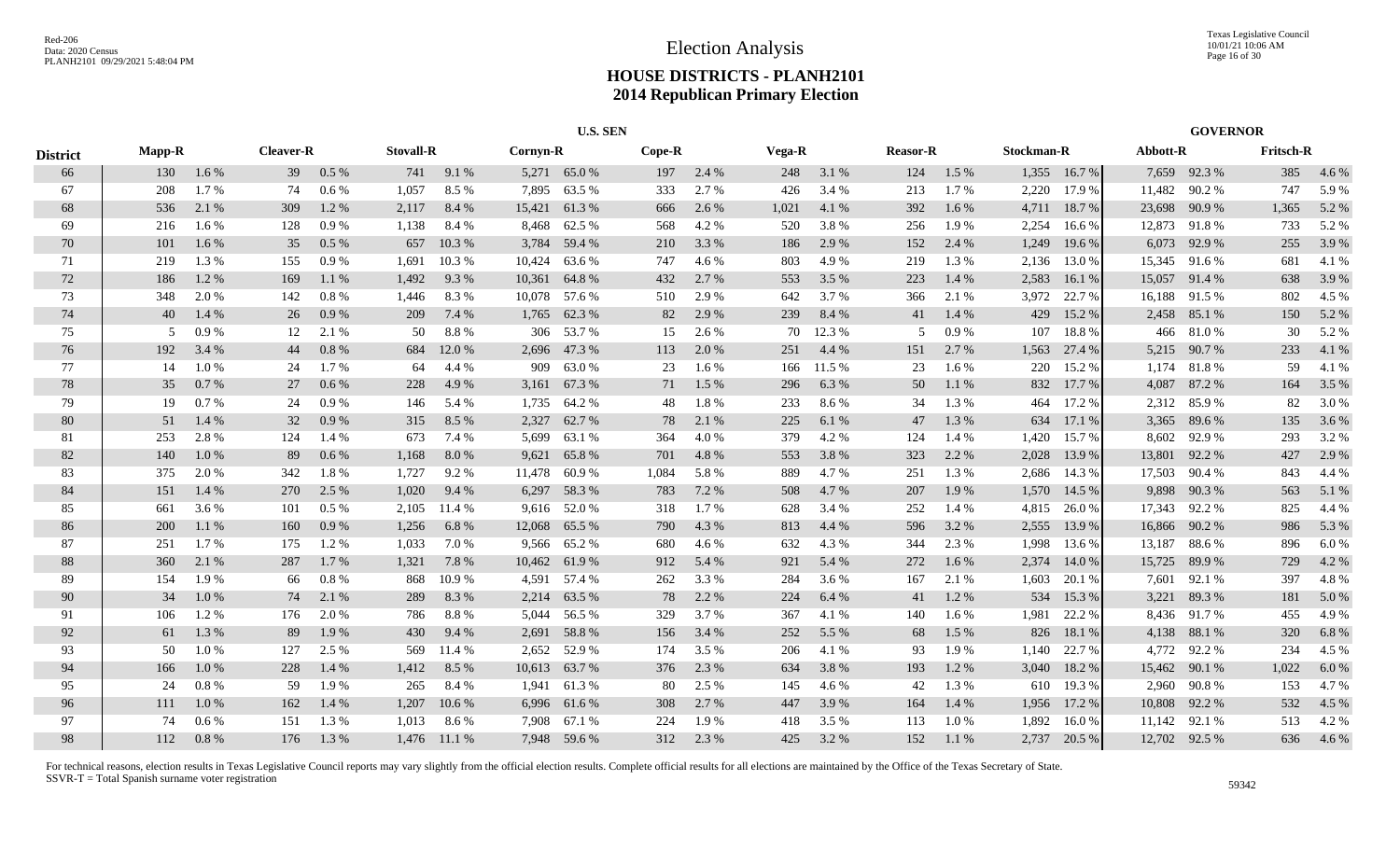|                 | <b>GOVERNOR</b>   |        |                  |         |                  |              | <b>LT. GOVERNOR</b> |              |                    |              |                  |              |              | <b>ATTORNEY GEN</b> |                 |              |                 | <b>COMPTROLLER</b> |                 |              |
|-----------------|-------------------|--------|------------------|---------|------------------|--------------|---------------------|--------------|--------------------|--------------|------------------|--------------|--------------|---------------------|-----------------|--------------|-----------------|--------------------|-----------------|--------------|
| <b>District</b> | <b>Martinez-R</b> |        | <b>Kilgore-R</b> |         | <b>Patrick-R</b> |              | Dewhurst-R          |              | <b>Patterson-R</b> |              | <b>Staples-R</b> |              | Smitherman-R |                     | <b>Branch-R</b> |              | <b>Paxton-R</b> |                    | <b>Medina-R</b> |              |
| 66              | 145               | 1.7%   | 106              | 1.3 %   |                  | 4,209 50.8 % |                     | 1,798 21.7 % |                    | 1,048 12.6 % |                  | 1,236 14.9 % | 695          | 8.5 %               |                 | 2,181 26.5 % | 5,347           | 65.0%              |                 | 1,110 15.1 % |
| 67              | 307               | 2.4 %  | 192              | 1.5 %   | 6.699            | 52.6 %       | 2,289               | 18.0%        | 1,808              | 14.2 %       | 1,950            | 15.3 %       | 1,309        | 10.4 %              | 3,165           | 25.1 %       | 8,145           | 64.5 %             |                 | 1,719 14.6 % |
| 68              | 553               | 2.1 %  | 451              | $1.7\%$ | 7,750            | 30.2 %       | 10,553              | 41.1 %       | 2,553              | 9.9 %        | 4,835            | 18.8%        | 4,851        | 20.0 %              | 9,215           | 37.9 %       | 10,217          | 42.1 %             | 4,682           | 20.4 %       |
| 69              | 259               | 1.8%   | 164              | 1.2%    | 4.175            | 30.4 %       | 5,882               | 42.9 %       | 1,617              | 11.8 %       | 2,038            | 14.9 %       | 4,299        | 32.7 %              | 4,733           | 36.0%        | 4,129           | 31.4 %             | 2,821           | 23.6 %       |
| 70              | 113               | 1.7%   | 95               | 1.5 %   | 3,657            | 56.0%        | 1,153               | 17.7 %       | 695                | 10.6%        | 1,021            | 15.6 %       | 520          | 7.9 %               | 1,171           | 17.8%        | 4,893           | 74.3 %             | 867             | 14.6 %       |
| 71              | 474               | 2.8%   | 261              | 1.6 %   | 5,401            | 32.6 %       | 7,527               | 45.5 %       | 1,503              | 9.1 %        | 2,123            | 12.8 %       | 3,088        | 19.3 %              | 7,065           | 44.1 %       | 5,860           | 36.6 %             | 2,282           | 14.8%        |
| 72              | 431               | 2.6 %  | 347              | 2.1 %   | 3,767            | 23.2 %       | 7,641               | 47.1 %       | 1,262              | 7.8 %        | 3,555            | 21.9 %       | 4,406        | 29.0 %              | 5,899           | 38.8%        | 4,906           | 32.3 %             |                 | 2,446 16.2 % |
| 73              | 443               | 2.5 %  | 265              | 1.5 %   | 8,435            | 47.8%        | 4,431               | 25.1 %       | 2,531              | 14.3 %       | 2,265            | 12.8%        | 4,396        | 25.7 %              | 5,478           | 32.1 %       | 7,208           | 42.2 %             |                 | 2,876 17.5 % |
| 74              | 192               | 6.7 %  | 87               | 3.0 %   |                  | 963 34.1 %   | 1,005               | 35.6 %       | 304                | 10.8%        | 554              | 19.6 %       | 639          | 23.6 %              | 939             | 34.8%        | 1,124           | 41.6 %             |                 | 575 22.0 %   |
| 75              | 60                | 10.4 % | 19               | 3.3 %   | 203              | 35.9%        | 184                 | 32.6 %       | 78                 | 13.8%        |                  | 100 17.7 %   | 157          | 28.8%               | 146             | 26.7%        | 243             | 44.5 %             | 133             | 24.8%        |
| 76              | 214               | 3.7 %  | 86               | 1.5 %   | 3,004            | 51.8%        | 1,326               | 22.9 %       | 877                | 15.1 %       | 592              | $10.2\%$     | 1,192        | 21.3%               | 1,724           | 30.8%        | 2,674           | 47.8%              | 887             | 16.4 %       |
| 77              | 157               | 10.9%  | 45               | 3.1 %   | 425              | 30.2 %       | 559                 | 39.8%        | 202                | 14.4 %       | 220              | 15.6 %       | 357          | 26.7 %              | 411             | 30.7%        | 570             | 42.6 %             | 367             | 27.3 %       |
| 78              | 314               | 6.7 %  | 122              | 2.6 %   | 1,734            | 37.5 %       | 1,700               | 36.8%        | 516                | 11.2 %       |                  | 674 14.6 %   | 1,297        | 29.5 %              | 1,235           | 28.0%        | 1,871           | 42.5 %             | 863             | 20.1 %       |
| 79              | 220               | 8.2%   | 78               | 2.9 %   | 1,027            | 38.4 %       | 950                 | 35.6 %       | 276                | 10.3%        | 419              | 15.7 %       | 689          | 26.7%               | 661             | 25.6 %       | 1,234           | 47.8%              |                 | 542 21.3 %   |
| 80              | 179               | 4.8%   | 75               | 2.0 %   | 1,356            | 36.3 %       | 1,152               | 30.8%        | 488                | 13.1 %       | 739              | 19.8%        | 747          | 20.8%               | 1,392           | 38.8%        | 1,453           | 40.5 %             | 687             | 19.1 %       |
| 81              | 219               | 2.4 %  | 143              | 1.5 %   | 3,534            | 38.5 %       | 3,064               | 33.4 %       | 774                | 8.4%         | 1,806            | 19.7 %       | 2,012        | 22.5 %              | 3,194           | 35.7 %       | 3,743           | 41.8%              | 1,381           | 15.9%        |
| 82              | 497               | 3.3 %  | 250              | 1.7 %   | 5,242            | 35.5 %       | 5,008               | 33.9 %       | 1,434              | 9.7 %        | 3,088            | 20.9 %       | 4,027        | 28.2 %              | 4,859           | 34.1 %       | 5,370           | 37.7 %             | 2,444           | 18.1 %       |
| 83              | 700               | 3.6 %  | 317              | 1.6 %   |                  | 6,540 34.1 % |                     | 7,232 37.7 % | 1,373              | 7.2 %        | 4,028            | 21.0%        |              | 5,712 30.9 %        |                 | 5,751 31.1 % | 7,049           | 38.1 %             | 2,948           | 16.4 %       |
| 84              | 303               | 2.8 %  | 197              | 1.8%    | 4,288            | 39.2 %       | 3,804               | 34.8%        | 843                | 7.7 %        | 2,001            | 18.3%        | 3,406        | 31.7 %              | 2,985           | 27.7 %       | 4,366           | 40.6 %             | 1,809           | 17.3 %       |
| 85              | 349               | 1.9%   | 287              | 1.5 %   | 8,086            | 42.8%        | 5,409               | 28.6 %       | 2,604              | 13.8%        | 2,803            | 14.8%        | 3,850        | 21.7 %              | 6,586           | 37.1 %       | 7,325           | 41.2 %             | 2,098           | 11.5 %       |
| 86              | 517               | 2.8 %  | 337              | 1.8 %   | 5,990            | 32.1 %       | 6,284               | 33.7 %       | 2,047              | 11.0 %       | 4,334            | 23.2 %       | 4,862        | 27.0 %              | 6,075           | 33.7 %       | 7,070           | 39.3 %             | 2,927           | 16.9%        |
| 87              | 422               | 2.8%   | 377              | 2.5 %   | 4,334            | 29.1 %       | 5,754               | 38.6 %       | 1,425              | 9.6 %        | 3,381            | 22.7 %       | 3,682        | 25.8%               | 5,651           | 39.7 %       | 4,918           | 34.5 %             | 2,550           | 18.8%        |
| 88              | 685               | 3.9%   | 357              | 2.0 %   | 5,026            | 28.9 %       | 6,539               | 37.6 %       | 1,432              | 8.2 %        | 4,373            | 25.2 %       | 4,319        | 26.0%               | 6,028           | 36.3 %       | 6,255           | 37.7 %             | 2,638           | 16.7 %       |
| 89              | 169               | 2.0%   | 88               | 1.1%    | 4.693            | 56.9%        | 1,366               | 16.6 %       | 917                | 11.1 %       | 1,271            | 15.4 %       | 765          | 9.4 %               | 1,602           | 19.6 %       | 5,795           | 71.0%              | 1,217           | 16.2 %       |
| 90              | 166               | 4.6 %  | 38               | 1.1%    | 1,688            | 47.0%        | 1,051               | 29.2 %       | 367                | 10.2 %       | 488              | 13.6 %       | 513          | 14.8%               | 1,053           | 30.4 %       | 1,897           | 54.8%              |                 | 833 24.9 %   |
| 91              | 207               | 2.3 %  | 101              | 1.1 %   | 4.935            | 53.7 %       | 2,064               | 22.4 %       | 801                | 8.7%         | 1,397            | 15.2 %       | 1.051        | 11.7 %              | 2,322           | 25.9%        | 5.586           | 62.4 %             | 1.984           | 22.8%        |
| 92              | 170               | 3.6 %  | 68               | 1.4 %   | 2,289            | 48.8%        |                     | 1,242 26.5 % | 439                | 9.4%         |                  | 719 15.3 %   | 614          | 13.6 %              | 1,373           | 30.4 %       | 2,534           | 56.0%              | 1,132           | 25.8%        |
| 93              | 113               | 2.2 %  | 57               | 1.1 %   | 2,810            | 54.4 %       | 1,133               | 21.9 %       | 503                | 9.7 %        | 723              | 14.0 %       | 512          | 10.1 %              | 1,201           | 23.7 %       | 3,346           | 66.1 %             | 1,205           | 24.6 %       |
| 94              | 518               | 3.0 %  | 167              | $1.0\%$ | 8,501            | 49.5 %       | 4,534               | 26.4 %       | 1,667              | 9.7 %        | 2,476            | 14.4 %       | 2,220        | 13.5 %              | 4,875           | 29.6 %       | 9,369           | 56.9%              |                 | 3,851 24.4 % |
| 95              | 99                | 3.0 %  | 49               | 1.5 %   | 1,584            | 48.4%        | 937                 | 28.6 %       | 294                | 9.0%         | 459              | 14.0 %       | 488          | 15.3 %              | 917             | 28.8%        | 1,778           | 55.9%              | 723             | 23.6 %       |
| 96              | 281               | 2.4 %  | 107              | 0.9%    | 5,977            | 51.1 %       | 3,060               | 26.2 %       | 962                | 8.2 %        | 1,690            | 14.5 %       | 1,393        | 12.3 %              | 3,078           | 27.3 %       | 6,810           | 60.4 %             |                 | 2,419 22.2 % |
| 97              | 313               | 2.6 %  | 131              | 1.1 %   | 5,752            | 47.5 %       | 3,655               | 30.2 %       | 1,032              | 8.5 %        | 1,671            | 13.8 %       | 1,530        | 13.2 %              | 3,500           | 30.2 %       | 6,548           | 56.6 %             | 2,501           | 22.5 %       |
| 98              | 279               | 2.0%   | 122              | 0.9%    |                  | 7,341 53.6 % |                     | 3,230 23.6 % | 1,348              | 9.8%         | 1,772            | 12.9 %       | 1,394        | 10.5 %              |                 | 3,258 24.6 % |                 | 8,600 64.9 %       |                 | 2,889 22.8 % |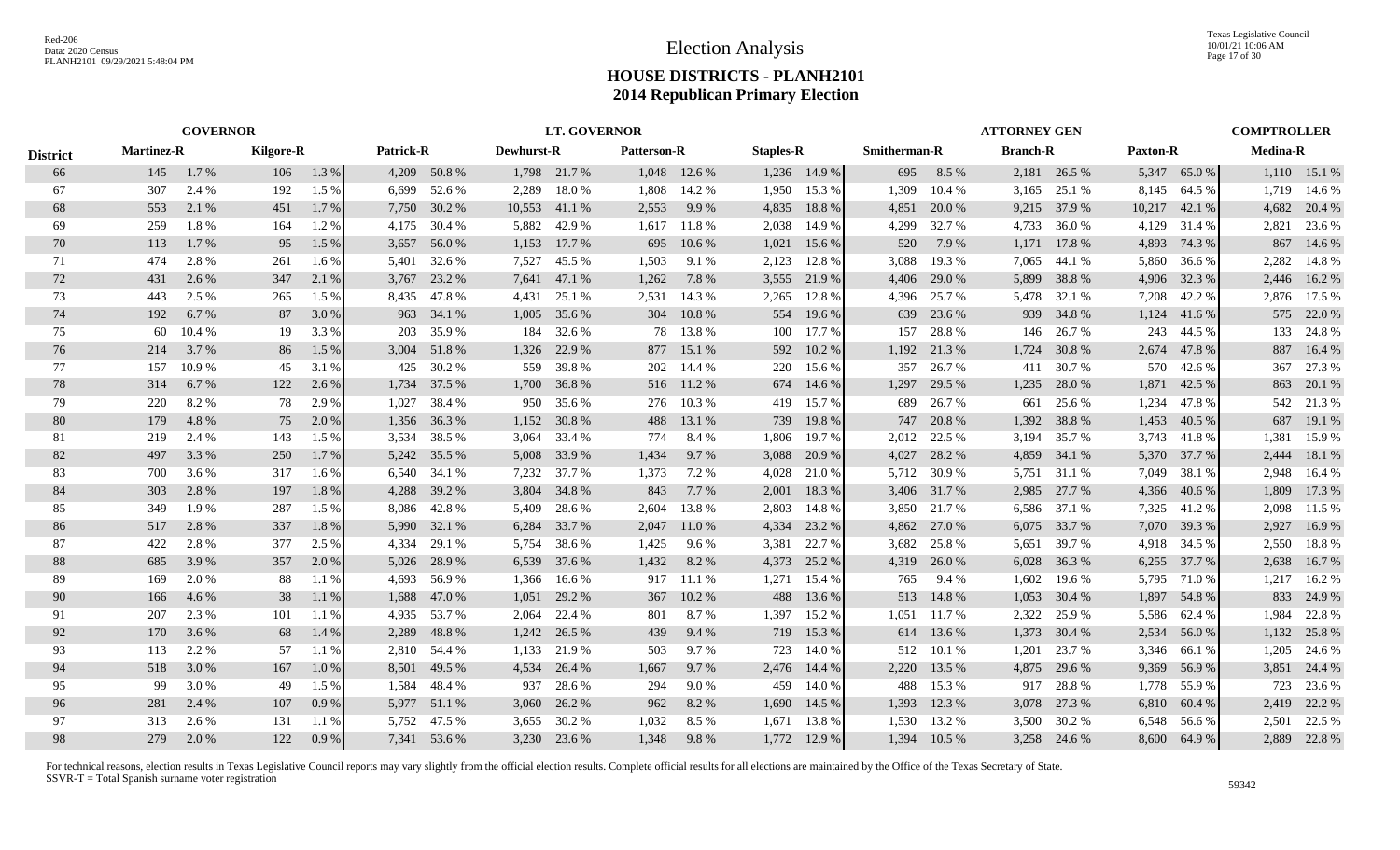|                 |                | <b>COMPTROLLER</b> |              |              |                 |        | <b>LAND COMM</b> |              |               |               |                 |              |                 | <b>AG COMM</b> |                 |              |                 |              |                  |              |
|-----------------|----------------|--------------------|--------------|--------------|-----------------|--------|------------------|--------------|---------------|---------------|-----------------|--------------|-----------------|----------------|-----------------|--------------|-----------------|--------------|------------------|--------------|
| <b>District</b> | <b>Hegar-R</b> |                    | Hilderbran-R |              | <b>Torres-R</b> |        | <b>Watts-R</b>   |              | <b>Bush-R</b> |               | <b>Opiela-R</b> |              | <b>Carnes-R</b> |                | <b>Cotten-R</b> |              | <b>Miller-R</b> |              | <b>Merritt-R</b> |              |
| 66              |                | 4,991 67.9 %       |              | 975 13.3 %   | 277             | 3.8%   | 1,989            | 25.3 %       |               | 5,866 74.7 %  |                 | 1,021 14.6 % |                 | 1,048 14.9 %   |                 | 891 12.7%    |                 | 3,221 45.9 % |                  | 832 11.9 %   |
| 67              | 7,972          | 67.9%              | 1,667        | 14.2 %       | 387             | 3.3 %  | 3,168            | 26.1 %       | 8,948         | 73.9 %        | 1,847           | 16.3%        | 1,607           | 14.2 %         | 1,199           | 10.6 %       | 5,253           | 46.5 %       | 1,398            | 12.4 %       |
| 68              |                | 9,621 41.9 %       | 7,490        | 32.6 %       | 1,189           | 5.2 %  | 6,564            | 26.6 %       | 18,135        | 73.4 %        | 2,775           | 12.1 %       | 3,406           | 14.8%          | 3,674           | 16.0%        | 9,401           | 40.8%        | 3,760            | 16.3%        |
| 69              | 3,627          | 30.4 %             | 4,794        | 40.1 %       | 707             | 5.9%   | 4,071            | 30.7 %       | 9,178         | 69.3%         | 707             | 6.1%         | 2,078           | 17.9 %         | 2,629           | 22.6 %       | 3,401           | 29.3 %       |                  | 2,809 24.2 % |
| 70              | 3,980          | 67.2 %             | 833          | 14.1 %       | 240             | 4.1 %  | 1,768            | 28.5 %       |               | 4,440 71.5 %  | 922             | 16.2%        | 649             | 11.4 %         | 618             | 10.8%        | 2,779           | 48.7%        | 738              | 12.9 %       |
| 71              | 7,325          | 47.5 %             | 5,094        | 33.1 %       | 707             | 4.6 %  | 3,947            | 24.3 %       | 12,309        | 75.7 %        | 1,232           | 8.4 %        | 1,957           | 13.4 %         | 2,738           | 18.7%        | 4,659           | 31.8%        | 4,073            | 27.8%        |
| 72              | 4,151          | 27.5 %             | 7,784        | 51.6 %       | 699             | 4.6 %  | 3,530            | 22.1 %       | 12,431        | 77.9 %        | 955             | 6.7%         | 2,883           | 20.2 %         | 3,151           | 22.0%        | 3,932           | 27.5 %       | 3,384            | 23.7 %       |
| 73              |                | 7,371 44.9 %       | 5,554        | 33.8%        | 617             | 3.8%   |                  | 4,515 26.5 % | 12,501        | 73.5 %        | 2,849           | 18.0%        | 1,693           | 10.7 %         | 2,002           | 12.6 %       | 5,479           | 34.6 %       |                  | 3,818 24.1 % |
| 74              |                | 723 27.6 %         | 1,099        | 42.0 %       | 221             | 8.4 %  |                  | 679 24.6 %   |               | 2,076 75.4 %  | 395             | 15.4 %       | 407             | 15.8%          |                 | 535 20.8 %   | 724             | 28.1 %       |                  | 512 19.9 %   |
| 75              | 152            | 28.3 %             | 152          | 28.3 %       | 100             | 18.6%  | 149              | 26.8%        | 408           | 73.2 %        | 36              | 6.8%         | 92              | 17.4 %         | 132             | 24.9 %       | 147             | 27.7 %       | 123              | 23.2 %       |
| 76              | 3,356          | 61.9%              | 965          | 17.8 %       | 210             | 3.9 %  | 1,656            | 30.1 %       | 3,847         | 69.9%         | 1,147           | 22.3 %       | 531             | 10.3%          | 634             | 12.3 %       | 1,949           | 37.9 %       | 883              | 17.2 %       |
| 77              | 298            | 22.2 %             | 402          | 29.9 %       | 276             | 20.6 % | 338              | 24.1 %       | 1,063         | 75.9%         | 124             | 9.5 %        | 239             | 18.4 %         | 308             | 23.7 %       | 349             | 26.8%        | 280              | 21.5 %       |
| 78              |                | 1,341 31.2 %       | 1,581        | 36.8%        | 517             | 12.0 % |                  | 978 21.3 %   | 3,604         | 78.7%         | 302             | 7.1 %        | 591             | 14.0 %         | 848             | 20.0 %       | 1,419           | 33.5 %       |                  | 1,072 25.3 % |
| 79              | 781            | 30.8%              | 800          | 31.5 %       | 416             | 16.4 % | 547              | 20.8 %       | 2,084         | 79.2 %        | 190             | 7.6 %        | 378             | 15.2 %         |                 | 526 21.1 %   | 841             | 33.7 %       | 557              | 22.4 %       |
| 80              | 1,083          | 30.1 %             | 1,639        | 45.5 %       | 194             | 5.4 %  | 910              | 25.0 %       | 2,730         | 75.0 %        | 891             | 24.6 %       | 1,290           | 35.7 %         | 395             | 10.9%        | 658             | 18.2 %       | 384              | 10.6%        |
| 81              |                | 3,665 42.1 %       |              | 3,215 37.0 % | 438             | 5.0%   | 1,990            | 22.1 %       | 7,023         | 77.9 %        | 575             | 7.0%         | 906             | 11.0%          | 1,638           | 19.8%        | 2,098           | 25.4 %       |                  | 3,043 36.8%  |
| 82              |                | 5,539 41.0 %       | 4,956        | 36.6 %       | 586             | 4.3 %  | 3,647            | 25.4 %       | 10,737        | 74.6 %        | 1,030           | 8.1 %        | 1,822           | 14.3 %         |                 | 3,311 25.9 % | 3,594           | 28.1 %       |                  | 3,022 23.6 % |
| 83              |                | 7,881 43.9 %       | 6,461        | 36.0 %       | 655             | 3.7 %  | 4,974            | 26.7 %       | 13,664        | 73.3 %        | 840             | 4.9%         | 3,061           | 17.7 %         | 3,050           | 17.7 %       | 5,702           | 33.0 %       |                  | 4,623 26.8 % |
| 84              | 4,826          | 46.3%              | 3,445        | 33.0 %       | 351             | 3.4 %  | 3,039            | 28.4 %       |               | 7,662 71.6 %  | 538             | 5.3 %        | 1,653           | 16.2 %         | 1,497           | 14.7 %       | 3,565           | 35.0 %       |                  | 2,932 28.8 % |
| 85              | 13,816         | 75.5 %             | 2,064        | 11.3 %       | 314             | 1.7 %  | 4,924            | 27.7 %       | 12,833        | 72.3 %        | 4,539           | 27.8%        | 2,658           | 16.3%          | 2,424           | 14.8%        | 4,131           | 25.3 %       | 2,587            | 15.8%        |
| 86              | 8,584          | 49.7 %             | 5,120        | 29.6 %       | 647             | 3.7 %  | 4,422            | 24.7 %       |               | 13,448 75.3 % | 1,209           | 7.2 %        | 3,067           | 18.3%          | 3,353           | 20.0 %       | 4,716           | 28.1 %       | 4,459            | 26.5 %       |
| 87              | 5,475          | 40.4 %             | 4,954        | 36.5 %       | 584             | 4.3 %  | 3,996            | 28.2 %       | 10,151        | 71.8 %        | 917             | 7.0%         | 2,356           | 17.9 %         | 2,532           | 19.2 %       | 3,610           | 27.4 %       |                  | 3,749 28.5 % |
| 88              | 6,873          | 43.5 %             | 5,560        | 35.2 %       | 721             | 4.6 %  | 4,628            | 27.9 %       | 11,942        | 72.1 %        | 1,004           | 6.5%         | 3,132           | 20.4 %         | 2,937           | 19.1 %       | 4,650           | 30.3 %       |                  | 3,616 23.6 % |
| 89              | 5.027          | 66.8%              | 971          | 12.9 %       | 311             | 4.1 %  | 2,505            | 32.1 %       | 5,297         | 67.9 %        | 1,315           | 17.9%        | 694             | 9.5%           | 816             | 11.1 %       | 3,524           | 48.0%        | 993              | 13.5 %       |
| 90              | 1,808          | 54.0 %             | 487          | 14.5 %       | 222             | 6.6%   | 766              | 21.9 %       | 2,726         | 78.1 %        |                 | 713 21.9%    | 220             | 6.8%           | 363             | 11.1 %       | 1,402           | 43.0 %       | 560              | 17.2 %       |
| 91              |                | 5,406 62.3 %       | 1,014        | 11.7 %       | 280             | 3.2 %  | 2,589            | 28.9%        | 6,361         | 71.1 %        | 1,757           | 20.6 %       | 478             | 5.6 %          | 882             | 10.3 %       | 3,916           | 45.8%        | 1,511            | 17.7 %       |
| 92              | 2,447          | 55.8%              | 614          | 14.0 %       | 190             | 4.3 %  | 1,183            | 26.1 %       | 3,357         | 73.9 %        | 738             | 17.4 %       | 308             | 7.3 %          | 529             | 12.5 %       | 1,840           | 43.4 %       | 820              | 19.4 %       |
| 93              | 2,996          | 61.1 %             | 506          | 10.3%        | 195             | 4.0%   | 1,681            | 33.4 %       | 3,345         | 66.6 %        | 872             | 18.2 %       | 271             | 5.7 %          | 484             | 10.1 %       | 2,352           | 49.1 %       | 809              | 16.9%        |
| 94              |                | 9,176 58.1 %       | 2,245        | 14.2 %       | 529             | 3.3 %  | 3,952            | 23.8 %       | 12,672        | 76.2 %        | 2,611           | 17.0 %       | 1,133           | 7.4 %          | 1,859           | 12.1 %       | 7,080           | 46.2%        |                  | 2,632 17.2 % |
| 95              |                | 1,785 58.2 %       | 422          | 13.8%        | 137             | 4.5 %  | 734              | 22.9 %       | 2,467         | 77.1 %        | 637             | 21.3 %       | 179             | 6.0%           | 350             | 11.7 %       | 1,223           | 41.0%        |                  | 596 20.0 %   |
| 96              |                | 6,469 59.3 %       | 1,593        | 14.6 %       | 419             | 3.8 %  | 2,701            | 23.8%        | 8,632         | 76.2 %        | 1,847           | 17.6 %       | 632             | 6.0%           | 1,390           | 13.2 %       | 4,804           | 45.6 %       | 1,851            | 17.6 %       |
| 97              | 6,466          | 58.3%              | 1,716        | 15.5 %       | 417             | 3.8%   | 2,321            | 19.7 %       | 9,487         | 80.3%         | 1,953           | 18.2%        | 729             | 6.8%           | 1,105           | 10.3%        | 4,910           | 45.9%        | 2,010            | 18.8%        |
| 98              |                | 7,872 62.2 %       |              | 1,488 11.8 % | 402             | 3.2 %  |                  | 3,975 30.0 % | 9.271         | 70.0%         | 1,822           | 14.8%        | 805             | 6.5 %          | 1.162           | 9.4 %        |                 | 6,540 53.1 % |                  | 1,997 16.2 % |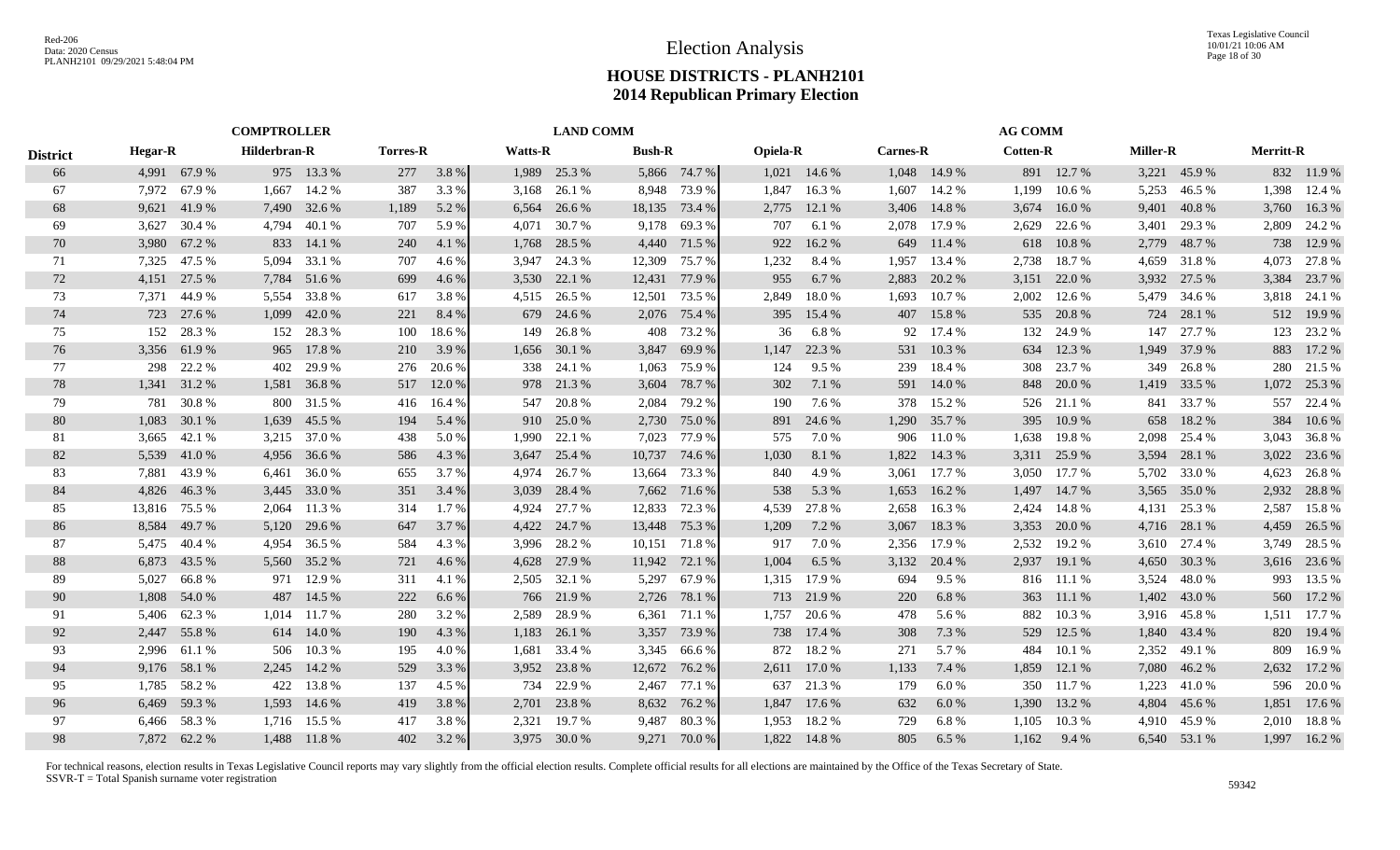Texas Legislative Council 10/01/21 10:06 AM Page 19 of 30

## **HOUSE DISTRICTS - PLANH2101 2014 Republican Primary Election**

|                 |                 | <b>RR COMM 3</b> |                    |              |                 |            |                 |              |         | <b>SUP CT CHIEF</b> |                 |               |                | SUP CT 6      |        |              |                  | <b>SUP CT 8</b> |                  |              |
|-----------------|-----------------|------------------|--------------------|--------------|-----------------|------------|-----------------|--------------|---------|---------------------|-----------------|---------------|----------------|---------------|--------|--------------|------------------|-----------------|------------------|--------------|
| <b>District</b> | <b>Berger-R</b> |                  | <b>Christian-R</b> |              | <b>Boyuls-R</b> |            | <b>Sitton-R</b> |              | Hecht-R |                     | <b>Talton-R</b> |               | <b>Brown-R</b> |               | Pool-R |              | <b>Johnson-R</b> |                 | <b>McCally-R</b> |              |
| 66              |                 | 1,067 15.2 %     |                    | 3,171 45.2 % |                 | 859 12.2 % |                 | 1,919 27.4 % |         | 5,271 74.3 %        |                 | 1,822 25.7 %  |                | 5,424 79.2 %  |        | 1,424 20.8 % |                  | 5,148 75.2 %    |                  | 1,695 24.8 % |
| 67              | 1,642           | 14.6 %           | 5,258              | 46.6 %       | 1,086           | 9.6 %      | 3,293           | 29.2 %       |         | 8,397 74.1 %        |                 | 2,931 25.9 %  | 8,427          | 76.6 %        | 2,579  | 23.4 %       | 7,944            | 72.1 %          |                  | 3,073 27.9 % |
| 68              | 4,083           | 18.4%            | 10,906             | 49.3%        | 1,714           | 7.7 %      |                 | 5,435 24.6 % |         | 11,340 52.3 %       |                 | 10,333 47.7 % | 14,336         | 66.5 %        | 7,227  | 33.5 %       |                  | 13,648 63.7 %   |                  | 7,781 36.3 % |
| 69              | 2,943           | 25.4 %           | 4,927              | 42.5 %       | 860             | 7.4 %      |                 | 2,851 24.6 % |         | 6,805 59.5 %        | 4,639           | 40.5 %        | 6,998          | 62.1 %        | 4,267  | 37.9 %       | 7,225            | 63.9%           |                  | 4,089 36.1 % |
| 70              | 758             | 13.4 %           | 2,762              | 48.8%        | 608             | 10.7 %     | 1,533           | 27.1 %       | 4,007   | 70.6 %              | 1,665           | 29.4 %        | 4,247          | 76.9 %        | 1,275  | 23.1 %       | 4,027            | 73.0 %          |                  | 1,489 27.0 % |
| 71              | 2,590           | 17.6 %           | 6,441              | 43.8%        | 983             | 6.7%       | 4,691           | 31.9%        |         | 8,370 57.2 %        | 6,258           | 42.8%         | 9,057          | 63.4 %        | 5,232  | 36.6 %       | 8,388            | 58.2 %          |                  | 6,027 41.8 % |
| 72              | 2,740           | 19.5 %           | 5,581              | 39.7 %       | 1,789           | 12.7 %     | 3,940           | 28.0 %       |         | 7,182 51.5 %        |                 | 6,758 48.5 %  | 9,555          | 69.0%         | 4,292  | 31.0 %       | 8,523            | 61.9%           |                  | 5,249 38.1 % |
| 73              | 2.586           | 16.6 %           | 6.862              | 44.0%        | 1.279           | 8.2%       | 4,857           | 31.2 %       |         | 9,280 59.3 %        | 6,369           | 40.7%         | 11,631         | 77.8%         | 3,325  | 22.2 %       | 8.741            | 58.0%           |                  | 6,322 42.0 % |
| 74              |                 | 618 24.4 %       | 1,047              | 41.3%        | 227             | 9.0%       | 644             | 25.4 %       | 1,209   | 48.1 %              |                 | 1,304 51.9 %  | 1,730          | 70.7 %        |        | 718 29.3 %   | 1,458            | 59.0%           |                  | 1,015 41.0 % |
| 75              | 105             | 20.2 %           | 206                | 39.6 %       | 60              | 11.5 %     | 149             | 28.7 %       |         | 236 45.1 %          |                 | 287 54.9 %    | 353            | 69.2%         | 157    | 30.8%        | 287              | 56.1 %          | 225              | 43.9%        |
| 76              | 773             | 15.0%            | 2,163              | 42.0 %       | 610             | 11.9 %     |                 | 1,601 31.1 % |         | 2,891 55.9 %        |                 | 2,282 44.1 %  | 3,556          | 72.3 %        | 1,360  | 27.7 %       | 3,167            | 63.7 %          |                  | 1,806 36.3 % |
| 77              |                 | 313 24.0 %       |                    | 424 32.5 %   | 197             | 15.1 %     |                 | 372 28.5 %   | 633     | 48.5 %              |                 | 672 51.5 %    | 923            | 71.4 %        | 370    | 28.6 %       | 665              | 50.7 %          |                  | 647 49.3 %   |
| 78              | 775             | 18.3%            |                    | 1,452 34.2 % | 627             | 14.8%      |                 | 1,391 32.8 % |         | 2,170 51.2 %        | 2,067           | 48.8%         | 3,154          | 75.2 %        | 1,041  | 24.8%        |                  | 2,417 57.2 %    |                  | 1,812 42.8 % |
| 79              | 451             | 18.2%            |                    | 847 34.2 %   | 413             | 16.7%      |                 | 767 31.0 %   |         | 1,300 52.3 %        | 1,185           | 47.7 %        | 1,823          | 73.4 %        | 660    | 26.6 %       | 1,413            | 56.7 %          |                  | 1,078 43.3 % |
| 80              | 690             | 20.8%            |                    | 1,590 47.9 % | 288             | 8.7 %      |                 | 750 22.6 %   |         | 1,875 57.4 %        |                 | 1,391 42.6 %  | 2,295          | 72.6 %        | 865    | 27.4 %       |                  | 1,842 57.6 %    |                  | 1,355 42.4 % |
| 81              | 1.269           | 15.3 %           |                    | 3,433 41.5 % | 549             | 6.6%       |                 | 3,031 36.6 % |         | 4,186 50.1 %        |                 | 4,174 49.9 %  |                | 5,649 68.0 %  | 2,661  | 32.0 %       |                  | 4,914 59.3 %    |                  | 3,368 40.7%  |
| 82              | 2,790           | 21.6 %           | 4,975              | 38.5 %       | 1,204           | 9.3%       | 3,963           | 30.6 %       |         | 7,864 60.5 %        |                 | 5,134 39.5 %  |                | 10,106 79.1 % |        | 2,670 20.9 % |                  | 8,383 67.2 %    |                  | 4,094 32.8 % |
| 83              | 2,692           | 15.6 %           | 6.986              | 40.4 %       | 1.713           | 9.9%       | 5,883           | 34.1 %       |         | 10,930 64.2 %       | 6,098           | 35.8%         |                | 12,016 71.8 % | 4,721  | 28.2 %       | 10,670           | 63.0%           |                  | 6,264 37.0 % |
| 84              | 1,559           | 15.2 %           | 4,353              | 42.5 %       | 1,149           | 11.2 %     |                 | 3,181 31.1 % | 6,867   | 67.6 %              |                 | 3,290 32.4 %  | 7,002          | 70.1 %        | 2,984  | 29.9 %       | 6,470            | 63.7 %          |                  | 3,692 36.3 % |
| 85              | 4,423           | 27.6 %           | 6,162              | 38.5 %       | 1,513           | 9.5 %      |                 | 3,900 24.4 % |         | 8,204 53.0 %        |                 | 7,278 47.0 %  | 10,871         | 73.0 %        | 4,012  | 27.0 %       | 10,043           | 65.6 %          |                  | 5,272 34.4 % |
| 86              | 2,798           | 16.8%            | 6,570              | 39.5 %       | 2,022           | 12.2 %     |                 | 5,223 31.4 % |         | 8,878 52.8 %        |                 | 7,931 47.2 %  | 12,070         | 72.6 %        | 4,544  | 27.4 %       |                  | 10,332 61.9 %   |                  | 6,354 38.1 % |
| 87              | 2.634           | 20.1 %           |                    | 5,642 42.9 % | 1,760           | 13.4 %     | 3,101           | 23.6 %       | 8,127   | 61.8%               |                 | 5,032 38.2 %  | 9,526          | 73.5 %        | 3,440  | 26.5 %       |                  | 8,075 62.2 %    |                  | 4,897 37.8 % |
| 88              | 2.662           | 17.7 %           | 6,466              | 42.9%        | 1,436           | 9.5 %      | 4,517           | 30.0 %       |         | 8,161 54.8 %        |                 | 6,730 45.2 %  | 11,276         | 76.4 %        | 3,478  | 23.6 %       | 9,689            | 65.7 %          |                  | 5,052 34.3 % |
| 89              | 1,063           | 14.6 %           | 3,792              | 52.1 %       | 649             | 8.9%       | 1,777           | 24.4 %       | 4,993   | 69.4 %              | 2,201           | 30.6 %        | 5,312          | 75.6 %        |        | 1,710 24.4 % | 5,095            | 72.4 %          |                  | 1,940 27.6 % |
| 90              | 530             | 16.5 %           | 1,583              | 49.1 %       | 223             | 6.9%       | 885             | 27.5 %       |         | 2,319 70.9 %        | 953             | 29.1 %        | 2,288          | 72.1 %        | 885    | 27.9 %       | 2,059            | 64.8%           |                  | 1,117 35.2 % |
| 91              | 1.407           | 16.7%            | 4,461              | 52.8%        | 424             | 5.0%       | 2,154           | 25.5 %       |         | 5,998 71.2 %        | 2,426           | 28.8%         | 6,225          | 74.6 %        | 2,120  | 25.4 %       | 5,700            | 68.7%           |                  | 2,599 31.3 % |
| 92              | 797             | 19.0 %           | 2,105              | 50.2 %       | 218             | 5.2 %      | 1,072           | 25.6 %       | 2,999   | 71.0 %              | 1,223           | 29.0 %        | 3,063          | 73.6 %        | 1,101  | 26.4 %       | 2,741            | 66.5%           |                  | 1,380 33.5 % |
| 93              | 762             | 16.0%            | 2,577              | 54.0%        | 264             | 5.5 %      | 1,165           | 24.4 %       | 3,369   | 70.9 %              | 1,383           | 29.1 %        | 3,551          | 76.0%         | 1,124  | 24.0 %       | 3,240            | 69.3%           |                  | 1,438 30.7 % |
| 94              | 2,546           | 16.8%            | 8,020              | 52.9%        | 645             | 4.3 %      |                 | 3,953 26.1 % | 11,181  | 73.1 %              |                 | 4,115 26.9 %  | 11,362         | 75.4 %        | 3,697  | 24.6 %       |                  | 10,218 68.4 %   |                  | 4,728 31.6 % |
| 95              | 500             | 16.9%            |                    | 1,519 51.3 % | 194             | 6.5 %      |                 | 749 25.3 %   |         | 2,117 71.3 %        |                 | 853 28.7 %    |                | 2,152 73.0 %  | 797    | 27.0 %       |                  | 1,961 66.7 %    |                  | 981 33.3 %   |
| 96              | 1,637           | 15.6 %           |                    | 5,641 53.9 % | 441             | 4.2 %      | 2,750           | 26.3 %       |         | 7,445 70.9 %        | 3,054           | 29.1 %        |                | 7,652 73.7 %  | 2,734  | 26.3 %       | 7,097            | 69.2 %          |                  | 3,160 30.8 % |
| 97              | 1.604           | 15.1 %           |                    | 5,491 51.9 % | 520             | 4.9%       | 2,974           | 28.1 %       | 8,105   | 74.5 %              | 2,770           | 25.5 %        | 7,906          | 75.1 %        | 2,620  | 24.9 %       | 7,242            | 69.1 %          |                  | 3,245 30.9 % |
| 98              |                 | 1,835 15.0 %     |                    | 6,673 54.4 % | 617             | 5.0 %      |                 | 3,132 25.6 % |         | 9,280 75.2 %        |                 | 3,061 24.8 %  |                | 9,254 76.8%   |        | 2,802 23.2 % |                  | 8,575 71.6 %    |                  | 3,401 28.4 % |
|                 |                 |                  |                    |              |                 |            |                 |              |         |                     |                 |               |                |               |        |              |                  |                 |                  |              |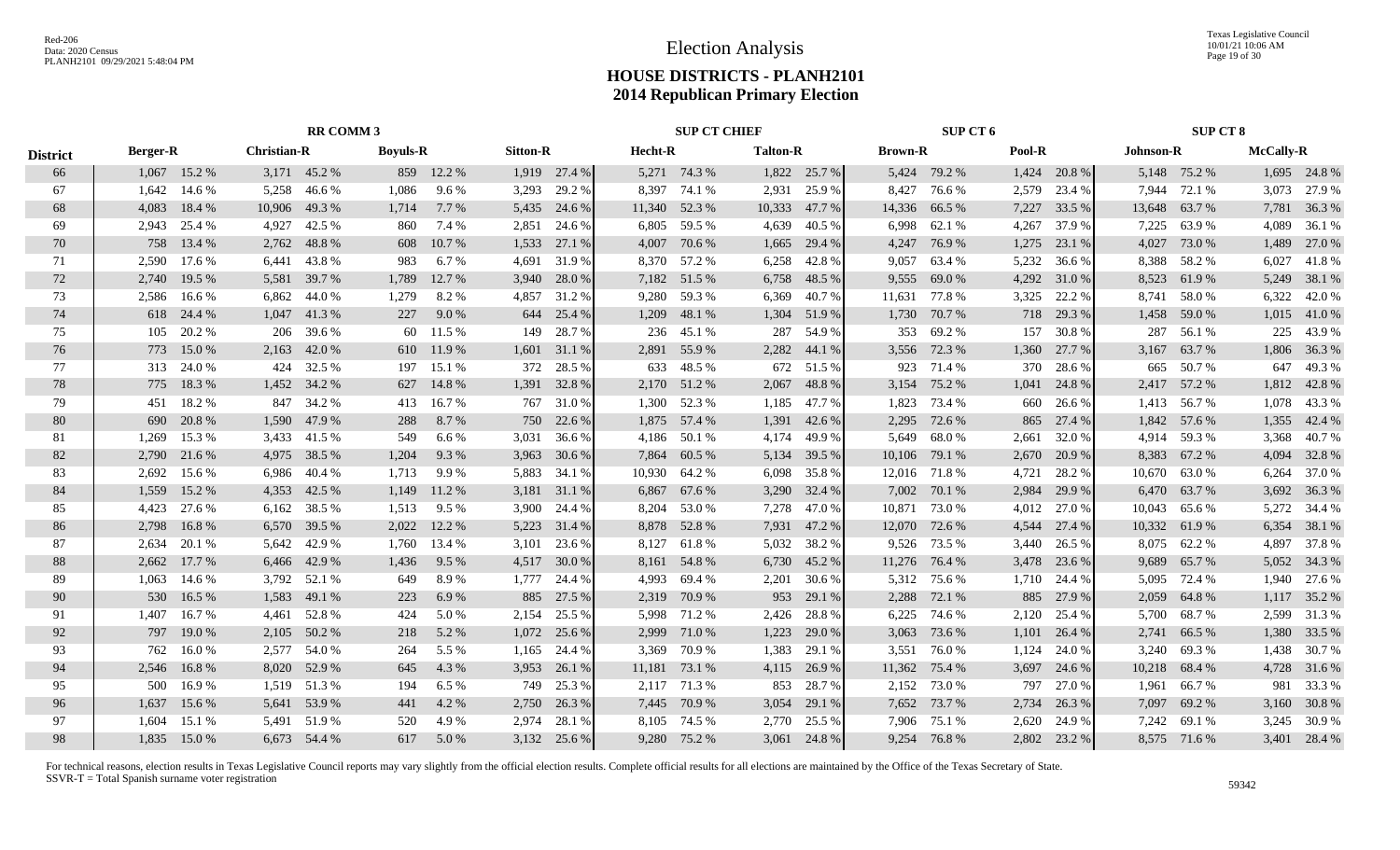|                 |                           | CCA <sub>3</sub> |                     |        |        |        | CCA <sub>4</sub> |        |         |        |                 | CCA <sub>9</sub> |                     |              |
|-----------------|---------------------------|------------------|---------------------|--------|--------|--------|------------------|--------|---------|--------|-----------------|------------------|---------------------|--------------|
| <b>District</b> | <b>Walther-R</b><br>3,964 |                  | <b>Richardson-R</b> |        | Wood-R |        | Yeary-R          |        | Davis-R |        | <b>Newell-R</b> |                  | <b>Kirkendall-R</b> |              |
| 66              |                           | 61.3%            | 2,500               | 38.7 % | 1,246  | 19.6 % | 4,032            | 63.5 % | 1,076   | 16.9%  |                 | 3,236 51.3 %     |                     | 3,070 48.7 % |
| 67              | 6,205                     | 58.7%            | 4,362               | 41.3%  | 1,912  | 18.4%  | 6,662            | 64.2%  | 1,795   | 17.3 % | 5,436           | 52.9%            | 4,832               | 47.1 %       |
| 68              | 7,533                     | 36.3%            | 13,208              | 63.7 % | 3,917  | 19.1 % | 8,815            | 42.9%  | 7,801   | 38.0%  | 10,035          | 48.7%            | 10,576              | 51.3%        |
| 69              | 4,414                     | 40.5 %           | 6,476               | 59.5 % | 1,881  | 17.5 % | 4,782            | 44.4 % | 4,100   | 38.1 % | 5,249           | 48.7%            | 5,539               | 51.3%        |
| 70              | 2,965                     | 56.9%            | 2,246               | 43.1 % | 771    | 14.9 % | 3,476            | 67.4 % | 912     | 17.7 % | 2,568           | 50.0%            | 2,566               | 50.0%        |
| 71              | 4,676                     | 33.3%            | 9,369               | 66.7%  | 2,481  | 17.9%  | 6,774            | 48.9%  | 4,605   | 33.2 % | 6,682           | 48.4%            | 7,115               | 51.6%        |
| $72\,$          | 9,763                     | 65.3%            | 5,184               | 34.7 % | 2,603  | 19.8%  | 5,471            | 41.5 % | 5,101   | 38.7%  | 5,941           | 44.9%            | 7,286               | 55.1 %       |
| 73              | 5,257                     | 36.2 %           | 9,263               | 63.8%  | 2,409  | 16.5 % | 8,170            | 56.1 % | 3,992   | 27.4 % | 6,851           | 47.0%            | 7,728               | 53.0%        |
| 74              | 919                       | 37.7 %           | 1,517               | 62.3 % | 519    | 21.4 % | 992              | 40.9%  | 912     | 37.6 % | 1,100           | 45.5 %           | 1,318               | 54.5 %       |
| 75              | 200                       | 39.6%            | 305                 | 60.4%  | 99     | 19.4 % | 245              | 48.0%  | 166     | 32.5 % | 259             | 51.3%            | 246                 | 48.7%        |
| 76              | 1,681                     | 35.5 %           | 3,060               | 64.5 % | 777    | 16.6 % | 2,860            | 61.1 % | 1,041   | 22.3 % | 2,920           | 61.3%            | 1,845               | 38.7%        |
| 77              | 506                       | 39.7 %           | 768                 | 60.3%  | 288    | 22.5 % | 604              | 47.2 % | 387     | 30.3 % | 581             | 45.8%            | 688                 | 54.2 %       |
| 78              | 1,625                     | 39.1 %           | 2,534               | 60.9%  | 686    | 16.6%  | 2,359            | 57.1 % | 1,084   | 26.3%  | 1,663           | 40.4 %           | 2,455               | 59.6%        |
| 79              | 993                       | 40.5 %           | 1,459               | 59.5 % | 420    | 17.2 % | 1,385            | 56.7%  | 639     | 26.1%  | 1,033           | 42.4 %           | 1,404               | 57.6%        |
| 80              | 1,092                     | 34.8%            | 2,042               | 65.2%  | 577    | 18.6%  | 1,334            | 43.0%  | 1,191   | 38.4 % | 1,359           | 43.7%            | 1,749               | 56.3%        |
| 81              | 3,034                     | 37.6 %           | 5,037               | 62.4 % | 1,125  | 14.1 % | 3,933            | 49.2 % | 2,942   | 36.8%  | 4,278           | 53.6 %           | 3,703               | 46.4%        |
| 82              | 4,427                     | 36.9%            | 7,577               | 63.1 % | 2,052  | 17.4 % | 5,001            | 42.4 % | 4,740   | 40.2 % | 6,156           | 52.3 %           | 5,617               | 47.7 %       |
| 83              | 5,130                     | 31.5%            | 11,132              | 68.5%  | 2,889  | 17.9%  | 8,138            | 50.5%  | 5,085   | 31.6 % | 8,924           | 55.6%            | 7,139               | 44.4 %       |
| 84              | 3,073                     | 31.6 %           | 6,662               | 68.4 % | 1,713  | 17.8 % | 5,338            | 55.4 % | 2,586   | 26.8%  | 5,867           | 60.9%            | 3,759               | 39.1 %       |
| 85              | 5,618                     | 38.4 %           | 9,028               | 61.6 % | 2,459  | 17.0%  | 7,022            | 48.7%  | 4,951   | 34.3 % | 6,504           | 43.7 %           | 8,390               | 56.3%        |
| 86              | 5,230                     | 32.6 %           | 10,807              | 67.4 % | 3,240  | 20.4 % | 8,411            | 53.1 % | 4,197   | 26.5 % | 7,922           | 50.2%            | 7,849               | 49.8%        |
| $87\,$          | 5,099                     | 40.7%            | 7,416               | 59.3%  | 2,510  | 20.1 % | 6,099            | 48.8%  | 3,901   | 31.2 % | 6,426           | 51.6%            | 6,029               | 48.4%        |
| $88\,$          | 4,759                     | 33.5 %           | 9,459               | 66.5 % | 2,531  | 17.9 % | 6,701            | 47.3 % | 4,945   | 34.9 % | 6,772           | 47.8%            | 7,405               | 52.2 %       |
| 89              | 3,690                     | 55.2 %           | 2,993               | 44.8%  | 1,004  | 15.1 % | 4,453            | 66.8%  | 1,206   | 18.1%  | 3,540           | 53.6%            | 3,060               | 46.4%        |
| 90              | 1,561                     | 51.1%            | 1,492               | 48.9%  | 377    | 12.3 % | 1,960            | 63.8%  | 733     | 23.9%  | 1,942           | 63.9%            | 1,096               | 36.1 %       |
| 91              | 3,875                     | 47.8%            | 4,232               | 52.2%  | 954    | 11.8%  | 5,325            | 65.7%  | 1,829   | 22.6 % | 5,345           | 66.5%            | 2,689               | 33.5 %       |
| 92              | 2,131                     | 53.3 %           | 1,865               | 46.7%  | 545    | 13.8%  | 2,482            | 62.8%  | 923     | 23.4 % | 2,560           | 65.0%            | 1,381               | 35.0%        |
| 93              | 2,146                     | 47.4 %           | 2,384               | 52.6 % | 490    | 10.9%  | 2,991            | 66.5 % | 1,016   | 22.6 % | 3,005           | 67.3 %           | 1,458               | 32.7 %       |
| 94              | 7,386                     | 51.4 %           | 6,973               | 48.6%  | 1,874  | 13.1 % | 9,164            | 64.2 % | 3,232   | 22.6 % | 9,160           | 64.7%            | 4,995               | 35.3 %       |
| 95              | 1,490                     | 52.4 %           | 1,351               | 47.6 % | 373    | 13.1 % | 1,763            | 62.1 % | 701     | 24.7%  | 1,822           | 64.8%            | 990                 | 35.2%        |
| 96              | 4,996                     | 50.3%            | 4,939               | 49.7 % | 1,150  | 11.6 % | 6,515            | 65.6%  | 2,266   | 22.8 % | 6,247           | 63.7%            | 3,562               | 36.3%        |
| 97              | 5,122                     | 51.0%            | 4,912               | 49.0%  | 1,186  | 11.9%  | 6,377            | 64.2%  | 2,366   | 23.8%  | 6,352           | 64.3 %           | 3,526               | 35.7%        |
| 98              | 5,675                     | 49.1 %           | 5,894               | 50.9%  | 1,360  | 11.8%  | 8,021            | 69.7%  | 2,125   | 18.5 % | 7,912           | 69.4 %           | 3,491               | 30.6 %       |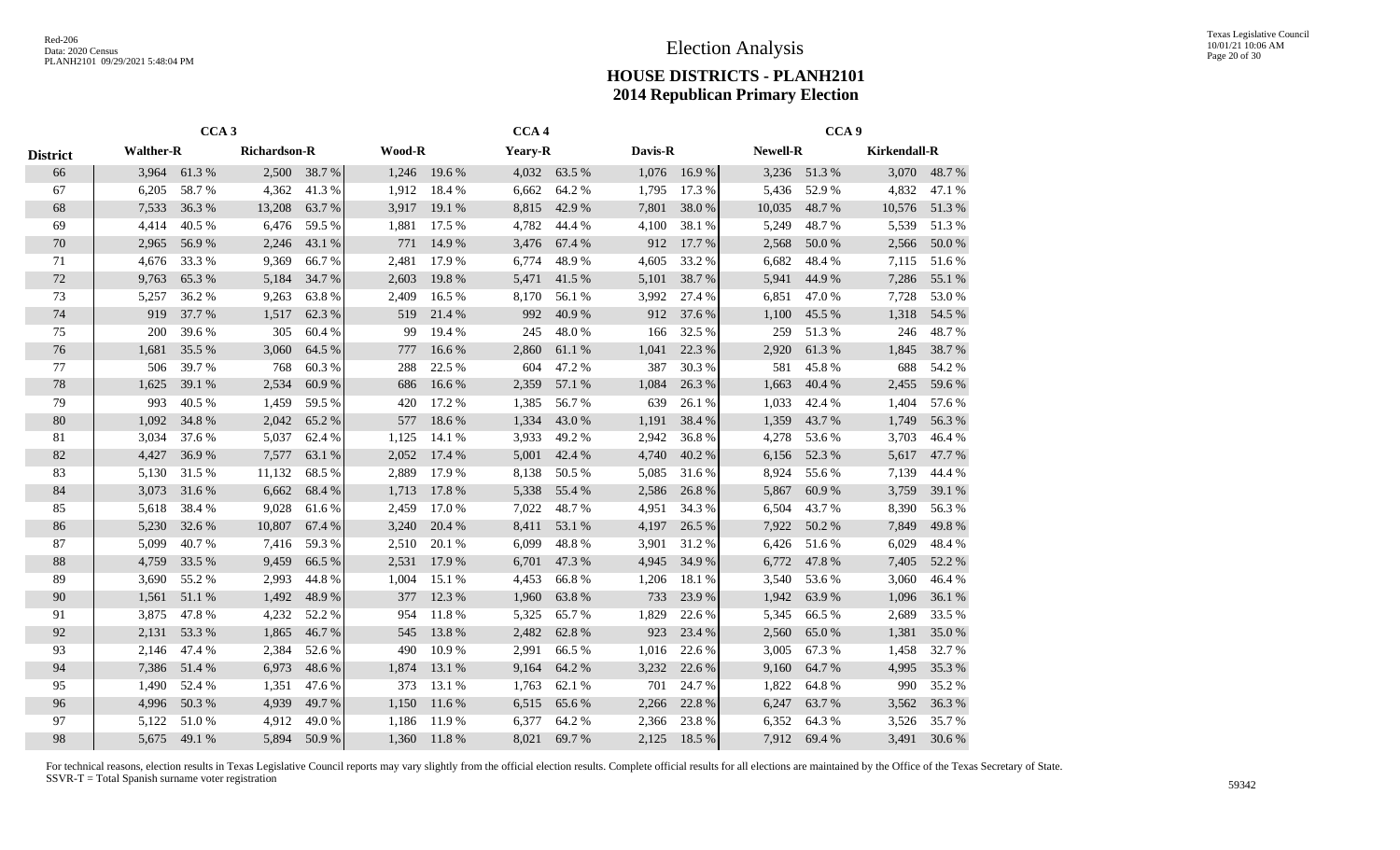|                 |                |       |                  |         |                  |        |          | <b>U.S. SEN</b> |        |       |        |       |                 |           |                   |              |          | <b>GOVERNOR</b> |                  |       |
|-----------------|----------------|-------|------------------|---------|------------------|--------|----------|-----------------|--------|-------|--------|-------|-----------------|-----------|-------------------|--------------|----------|-----------------|------------------|-------|
| <b>District</b> | <b>Mapp-R</b>  |       | <b>Cleaver-R</b> |         | <b>Stovall-R</b> |        | Cornyn-R |                 | Cope-R |       | Vega-R |       | <b>Reasor-R</b> |           | <b>Stockman-R</b> |              | Abbott-R |                 | <b>Fritsch-R</b> |       |
| 99              | 88             | 1.1%  | 128              | 1.5 %   | 676              | 8.2%   |          | 5,187 62.7%     | 215    | 2.6 % | 284    | 3.4 % | 120             | 1.5 %     |                   | 1,576 19.0 % |          | 7,780 91.7%     | 388              | 4.6 % |
| 100             | 20             | 0.8%  | 18               | 0.7%    | 236              | 9.0%   | 1,780    | 67.7 %          | 46     | 1.8 % | 122    | 4.6 % | 31              | 1.2%      | 375               | 14.3 %       | 2,321    | 87.6 %          | 165              | 6.2%  |
| 101             | 64             | 1.8%  | 77               | 2.1 %   | 417              | 11.5 % | 1,993    | 54.8%           | 163    | 4.5 % | 233    | 6.4 % | 45              | 1.2%      | 646               | 17.8%        | 3,290    | 88.1%           | 263              | 7.0 % |
| 102             | 59             | 0.9%  | 39               | 0.6 %   | 462              | 7.3 %  | 4,321    | 68.1 %          | 145    | 2.3 % | 256    | 4.0 % | 66              | 1.0%      | 999               | 15.7 %       | 5,637    | 89.0%           | 377              | 6.0%  |
| 103             | 21             | 0.7%  | 25               | 0.8 %   | 239              | 8.1 %  | 1,907    | 64.3 %          | 73     | 2.5 % | 168    | 5.7 % | 25              | 0.8 %     | 510               | 17.2 %       | 2,670    | 88.6%           | 176              | 5.8%  |
| 104             | 17             | 1.3%  | 14               | 1.0%    | 139              | 10.2 % | 836      | 61.6%           | 39     | 2.9%  | 77     | 5.7%  | 14              | 1.0%      | 222               | 16.3%        | 1,247    | 89.9%           | 59               | 4.3 % |
| 105             | 39             | 0.8%  | 40               | 0.8%    | 355              | 7.5 %  | 3,099    | 65.8%           | 137    | 2.9%  | 202    | 4.3 % | 55              | 1.2%      | 783               | 16.6%        |          | 4,370 91.5 %    | 228              | 4.8%  |
| 106             | 62             | 0.9%  | 57               | 0.8 %   | 642              | 9.4 %  |          | 4,120 60.1 %    | 239    | 3.5 % | 240    | 3.5 % | 113             | 1.6 %     | 1,387             | 20.2 %       |          | 6,368 91.5 %    | 347              | 5.0%  |
| 107             | 49             | 0.8%  | 38               | 0.6 %   | 500              | 8.3%   | 4,093    | 67.9 %          | 108    | 1.8%  | 208    | 3.5 % | 54              | 0.9%      | 974               | 16.2%        |          | 5,556 91.4 %    | 281              | 4.6%  |
| 108             | 89             | 0.4%  | 82               | 0.4%    | 878              | 4.3 %  | 16,731   | 81.3%           | 217    | 1.1%  | 413    | 2.0%  | 101             | $0.5\ \%$ | 2,057             | 10.0%        | 19,024   | 92.7 %          | 881              | 4.3 % |
| 109             | 18             | 0.8%  | 14               | 0.7%    | 239              | 11.2 % | 1,307    | 61.5%           | 39     | 1.8%  | 85     | 4.0%  | 27              | 1.3%      | 396               | 18.6%        | 1,989    | 91.9%           | 76               | 3.5 % |
| 110             | $\overline{4}$ | 0.4%  | 12               | 1.3 %   | 106              | 11.2 % |          | 573 60.6%       | 31     | 3.3 % | 48     | 5.1 % | 12              | 1.3%      | 160               | 16.9%        |          | 880 91.0 %      | 29               | 3.0 % |
| 111             | 17             | 0.5%  | 27               | 0.7%    | 352              | 9.5 %  | 2,363    | 63.5 %          | 132    | 3.5 % | 135    | 3.6 % | 46              | 1.2%      | 649               | 17.4 %       |          | 3,594 94.2 %    | 133              | 3.5 % |
| 112             | 87             | 0.6%  | 71               | 0.5%    | 1,135            | 8.1 %  |          | 9,615 68.9%     | 316    | 2.3 % | 470    | 3.4 % | 113             | 0.8 %     | 2,151             | 15.4 %       |          | 12,816 91.5 %   | 711              | 5.1 % |
| 113             | 50             | 0.9%  | 45               | 0.8%    | 759              | 13.1 % | 3,530    | 60.9%           | 148    | 2.6 % | 219    | 3.8%  | 60              | 1.0%      | 987               | 17.0%        |          | 5,414 92.0 %    | 251              | 4.3 % |
| 114             | 40             | 1.1 % | 29               | 0.8 %   | 335              | 9.0 %  | 2,299    | 61.6%           | 147    | 3.9%  | 161    | 4.3 % | 33              | 0.9%      | 691               | 18.5 %       |          | 3,480 91.9 %    | 143              | 3.8%  |
| 115             | 55             | 0.7 % | 41               | $0.5\%$ | 650              | 8.1 %  |          | 5,640 70.2 %    | 143    | 1.8%  | 275    | 3.4 % | 83              | 1.0%      | 1,152             | 14.3 %       |          | 7,357 90.6 %    | 455              | 5.6 % |
| 116             | 57             | 1.1 % | 49               | 1.0%    | 289              | 5.8 %  | 3,359    | 67.5 %          | 113    | 2.3 % | 225    | 4.5 % | 121             | 2.4 %     | 764               | 15.4 %       | 4,466    | 90.8%           | 226              | 4.6 % |
| 117             | 32             | 1.3%  | 32               | 1.3%    | 194              | 7.8%   | 1,544    | 62.0%           | 70     | 2.8%  | 155    | 6.2 % | 75              | 3.0 %     | 390               | 15.7 %       | 2,244    | 91.2%           | 114              | 4.6 % |
| 118             | 97             | 1.9%  | 61               | 1.2 %   | 427              | 8.2 %  |          | 3,066 59.0 %    | 156    | 3.0 % | 254    | 4.9 % | 124             | 2.4 %     | 1,010             | 19.4 %       |          | 4,657 91.1 %    | 218              | 4.3 % |
| 119             | 64             | 1.7%  | 49               | 1.3 %   | 267              | 7.1 %  | 2,240    | 59.5 %          | 135    | 3.6 % | 221    | 5.9%  | 85              | 2.3 %     | 706               | 18.7%        |          | 3,344 90.1 %    | 173              | 4.7%  |
| 120             | 50             | 1.2%  | 44               | 1.1 %   | 282              | 6.8%   | 2,601    | 62.5 %          | 117    | 2.8%  | 230    | 5.5 % | 113             | 2.7 %     | 725               | 17.4 %       |          | 3,722 91.0 %    | 179              | 4.4 % |
| 121             | 199            | 1.3%  | 167              | 1.1 %   | 1,023            | 6.6 %  | 10,673   | 69.1 %          | 328    | 2.1 % | 577    | 3.7%  | 316             | 2.0 %     | 2,162             | 14.0%        | 14,185   | 92.0%           | 669              | 4.3 % |
| 122             | 140            | 1.2%  | 99               | 0.8 %   | 904              | 7.7 %  | 7,868    | 67.4 %          | 258    | 2.2 % | 394    | 3.4 % | 237             | 2.0%      | 1,769             | 15.2 %       | 10,909   | 93.2 %          | 440              | 3.8%  |
| 123             | -90            | 1.2%  | 62               | 0.8%    | 497              | 6.6 %  |          | 5,116 68.1 %    | 195    | 2.6 % | 343    | 4.6 % | 137             | 1.8%      | 1,068             | 14.2 %       |          | 6,798 91.2 %    | 285              | 3.8%  |
| 124             | 33             | 1.5 % | 36               | 1.6 %   | 150              | 6.8%   | 1,289    | 58.2 %          | 72     | 3.2%  | 158    | 7.1 % | 64              | 2.9 %     | 414               | 18.7%        | 1,938    | 88.7%           | 119              | 5.4 % |
| 125             | 93             | 1.7%  | 58               | 1.1 %   | 475              | 8.7%   | 3,251    | 59.6%           | 161    | 2.9%  | 319    | 5.8%  | 130             | 2.4 %     | 971               | 17.8 %       | 4,864    | 90.7%           | 235              | 4.4 % |
| 126             | 335            | 2.7 % | 35               | 0.3 %   | 1,693            | 13.9 % |          | 6,696 54.8 %    | 172    | 1.4 % | 231    | 1.9%  | 203             | 1.7%      | 2,848             | 23.3 %       | 11,870   | 95.8%           | 247              | 2.0 % |
| 127             | 337            | 3.3 % | 35               | $0.3\%$ | 1,418            | 14.0 % |          | 5,116 50.5 %    | 203    | 2.0 % | 208    | 2.1 % | 190             | 1.9%      | 2,620             | 25.9%        |          | 10,110 95.4 %   | 228              | 2.2 % |
| 128             | 256            | 3.2 % | 31               | 0.4%    | 965              | 12.1 % |          | 3,675 46.2 %    | 119    | 1.5 % | 120    | 1.5 % | 137             | 1.7%      | 2,653             | 33.3 %       | 7,681    | 95.9%           | 153              | 1.9%  |
| 129             | 241            | 2.0%  | 35               | 0.3%    | 1.447            | 12.1 % | 5,887    | 49.4 %          | 185    | 1.6 % | 292    | 2.4 % | 215             | 1.8%      | 3,619             | 30.4 %       | 11,182   | 93.9%           | 329              | 2.8%  |
| 130             | 337            | 3.4 % | 31               | 0.3%    | 1,829            | 18.5 % | 4,488    | 45.3 %          | 169    | 1.7%  | 148    | 1.5 % | 199             | 2.0%      | 2,698             | 27.3 %       |          | 9,653 96.2 %    | 172              | 1.7%  |
| 131             | 47             | 2.7 % | 13               | 0.8%    | 128              | 7.4 %  |          | 981 56.9%       | 22     | 1.3 % | 83     | 4.8%  | 34              | 2.0 %     |                   | 417 24.2 %   |          | 1,564 91.4 %    | 63               | 3.7 % |
|                 |                |       |                  |         |                  |        |          |                 |        |       |        |       |                 |           |                   |              |          |                 |                  |       |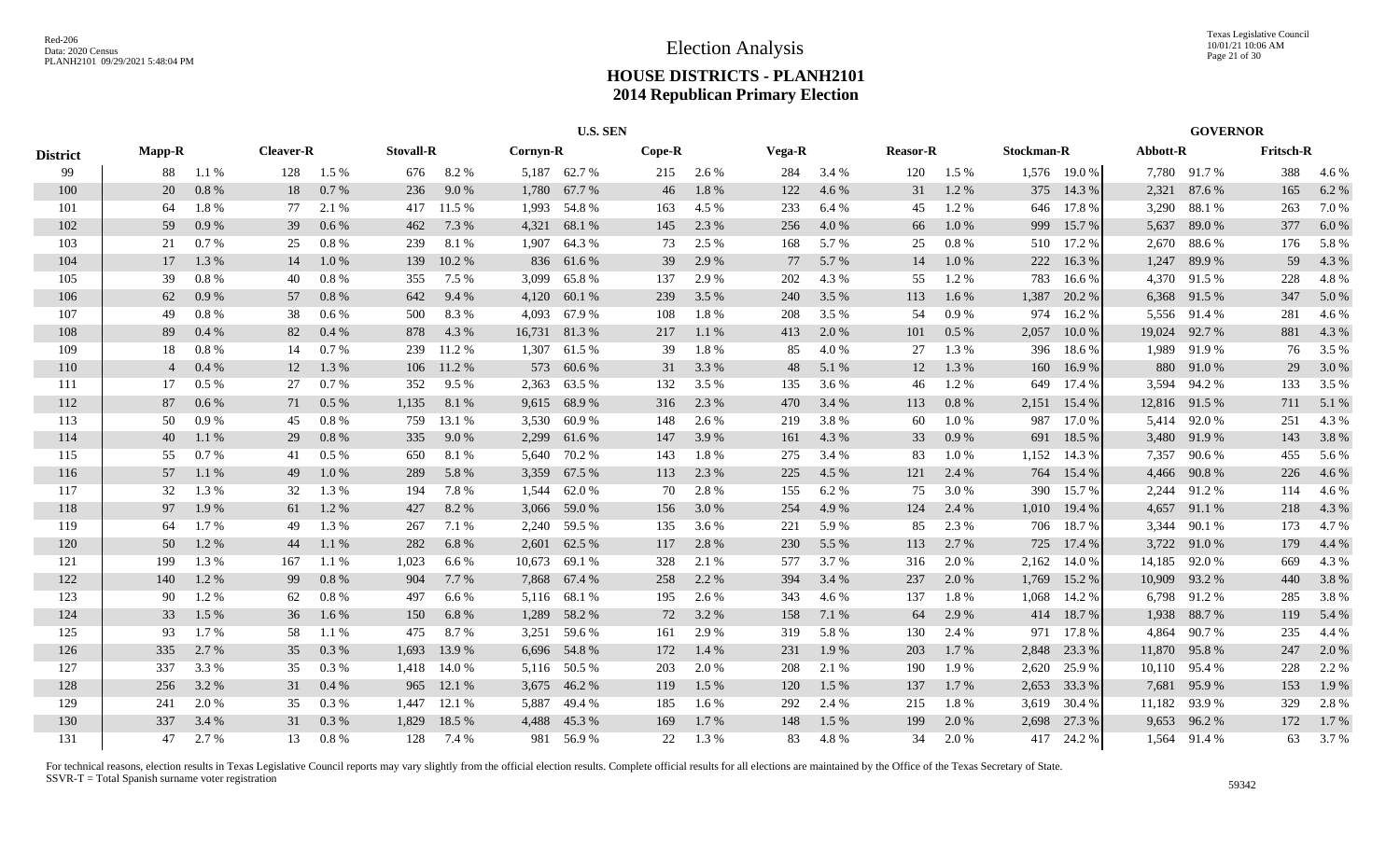|                 | <b>GOVERNOR</b>   |         |                  |         |                  |              | <b>LT. GOVERNOR</b> |              |                    |        |                  |              |              | <b>ATTORNEY GEN</b> |                 |              |                 | <b>COMPTROLLER</b> |                 |              |
|-----------------|-------------------|---------|------------------|---------|------------------|--------------|---------------------|--------------|--------------------|--------|------------------|--------------|--------------|---------------------|-----------------|--------------|-----------------|--------------------|-----------------|--------------|
| <b>District</b> | <b>Martinez-R</b> |         | <b>Kilgore-R</b> |         | <b>Patrick-R</b> |              | Dewhurst-R          |              | <b>Patterson-R</b> |        | <b>Staples-R</b> |              | Smitherman-R |                     | <b>Branch-R</b> |              | <b>Paxton-R</b> |                    | <b>Medina-R</b> |              |
| 99              | 231               | 2.7 %   | 88               | 1.0%    |                  | 3,918 46.3 % |                     | 2,386 28.2 % | 783                | 9.2 %  |                  | 1,381 16.3 % |              | 968 11.8 %          |                 | 2,508 30.7 % |                 | 4,694 57.5 %       |                 | 1,901 24.1 % |
| 100             | 108               | 4.1 %   | 55               | 2.1 %   | 1,072            | 40.5 %       |                     | 756 28.5 %   | 440                | 16.6 % |                  | 382 14.4 %   |              | 302 11.5 %          | 1,346           | 51.2 %       | 981             | 37.3 %             | 510             | 21.7 %       |
| 101             | 128               | 3.4 %   | 54               | 1.4 %   | 1,868            | 49.7%        | 1,012               | 26.9%        | 383                | 10.2 % | 498              | 13.2 %       | 480          | 13.2 %              | 935             | 25.8%        | 2,213           | 61.0 %             | 933             | 26.6 %       |
| 102             | 245               | 3.9%    | 74               | 1.2%    | 2,902            | 45.5 %       | 1,486               | 23.3 %       | 1,185              | 18.6 % | 805              | 12.6%        | 889          | 14.3 %              | 2,439           | 39.2 %       | 2,889           | 46.5 %             | 1,013           | 17.4 %       |
| 103             | 131               | 4.3 %   | 37               | 1.2%    | 1,431            | 47.1 %       | 749                 | 24.7 %       | 462                | 15.2 % | 394              | 13.0 %       | 374          | 12.6 %              | 1,157           | 39.0 %       | 1,439           | 48.5 %             |                 | 536 19.1 %   |
| 104             | 60                | 4.3 %   | 21               | 1.5 %   | 720              | 51.6 %       | 301                 | 21.6 %       | 149                | 10.7%  | 226              | 16.2%        | 209          | 15.3 %              | 447             | 32.7 %       | 709             | 51.9%              |                 | 240 18.2 %   |
| 105             | 136               | 2.8 %   | 43               | 0.9%    | 2,438            | 50.8%        | 1,087               | 22.7 %       | 636                | 13.3 % | 634              | 13.2 %       | 674          | 14.5 %              | 1,586           | 34.0 %       | 2,399           | 51.5 %             |                 | 766 17.2 %   |
| 106             | 166               | 2.4 %   | 78               | 1.1 %   | 3,792            | 54.6 %       | 1,318               | 19.0 %       | 700                | 10.1%  | 1,131            | 16.3 %       | 730          | 10.6%               | 1,841           | 26.7 %       | 4,314           | 62.7 %             |                 | 1,255 19.1 % |
| 107             | 174               | 2.9 %   | 68               | 1.1 %   | 2,897            | 47.3 %       | 1,416               | 23.1 %       | 918                | 15.0%  | 891              | 14.6 %       | 856          | 14.3 %              | 2,394           | 40.0%        | 2,732           | 45.7 %             | 985             | 17.5 %       |
| 108             | 421               | 2.1 %   | 197              | $1.0\%$ | 6,938            | 33.9%        | 6,778               | 33.1 %       | 4,191              | 20.5 % | 2,575            | 12.6 %       | 1,664        | 8.1 %               | 13,460          | 65.2 %       | 5,521           | 26.7 %             | 2,699           | 15.7 %       |
| 109             | 70                | 3.2 %   | 30               | 1.4 %   | 1,143            | 52.6 %       | 457                 | 21.1 %       | 242                | 11.1 % | 329              | 15.2 %       | 300          | 14.2 %              | 647             | 30.6 %       | 1,166           | 55.2 %             | 380             | 18.4 %       |
| 110             | 43                | 4.4 %   | 15               | 1.6 %   | 506              | 51.9%        | 235                 | 24.1 %       | 87                 | 8.9%   | 147              | 15.1 %       | 149          | 15.7 %              | 304             | 32.1 %       | 494             | 52.2 %             | 158             | 17.2 %       |
| 111             | 64                | 1.7 %   | 25               | 0.7%    | 2,130            | 55.9%        | 728                 | 19.1 %       | 469                | 12.3 % | 480              | 12.6 %       | 544          | 14.6 %              | 1,116           | 29.9 %       | 2,071           | 55.5 %             | 581             | 16.0%        |
| 112             | 328               | 2.3 %   | 154              | 1.1%    | 6,485            | 46.1 %       | 3,247               | 23.1 %       | 2,528              | 18.0%  | 1,803            | 12.8 %       | 1,661        | 12.2 %              | 5,224           | 38.4 %       | 6,719           | 49.4 %             | 2,186           | 17.4 %       |
| 113             | 151               | 2.6 %   | 70               | 1.2%    | 3,005            | 51.0%        | 1,269               | 21.5 %       | 717                | 12.2 % | 906              | 15.4 %       | 811          | 14.1 %              | 1,805           | 31.4 %       | 3,140           | 54.6 %             | 1,060           | 19.1 %       |
| 114             | 106               | 2.8 %   | 56               | 1.5 %   | 1,980            | 52.3 %       |                     | 845 22.3 %   | 417                | 11.0 % | 542              | 14.3 %       |              | 536 14.6 %          | 1,072           | 29.2 %       | 2,065           | 56.2 %             | 663             | 18.6%        |
| 115             | 222               | 2.7 %   | 90               | 1.1 %   | 3,859            | 47.2 %       | 1,837               | 22.5 %       | 1,273              | 15.6 % | 1,211            | 14.8 %       | 977          | 12.3 %              | 2,876           | 36.3 %       | 4,063           | 51.3%              | 1,232           | 16.7%        |
| 116             | 152               | 3.1 %   | 74               | 1.5 %   | 2,262            | 47.3 %       | 1,604               | 33.5 %       | 440                | 9.2 %  | 481              | 10.0%        | 1,236        | 25.5 %              | 1,657           | 34.2 %       | 1,947           | 40.2 %             | 852             | 18.4 %       |
| 117             | 69                | 2.8 %   | 33               | 1.3 %   | 1,152            | 48.2%        | 743                 | 31.1 %       | 264                | 11.0%  | 231              | 9.7%         | 611          | 24.9 %              | 785             | 32.0 %       | 1,054           | 43.0 %             | 481             | 20.6 %       |
| 118             | 165               | 3.2 %   | 71               | 1.4 %   | 2,526            | 50.3 %       | 1,439               | 28.7 %       | 518                | 10.3 % | 537              | 10.7 %       | 1,150        | 22.6 %              | 1,674           | 32.9 %       | 2,271           | 44.6 %             | 990             | 20.3 %       |
| 119             | 139               | 3.7 %   | 56               | 1.5 %   | 1,818            | 50.2 %       | 1,041               | 28.8%        | 376                | 10.4 % | 384              | 10.6%        | 858          | 23.1 %              | 1,294           | 34.9 %       | 1,559           | 42.0 %             | 784             | 22.3 %       |
| 120             | 131               | 3.2 %   | 59               | 1.4 %   | 1,904            | 47.8%        | 1,213               | 30.5 %       | 452                | 11.3 % | 414              | 10.4%        | 1,058        | 26.2 %              | 1,402           | 34.7 %       | 1,585           | 39.2 %             | 847             | 21.8%        |
| 121             | 379               | 2.5 %   | 191              | 1.2%    | 6,733            | 43.8%        | 5,506               | 35.8%        | 1,542              | 10.0%  | 1,589            | 10.3 %       | 3,328        | 22.5 %              | 5,860           | 39.6 %       | 5,627           | 38.0%              | 2,370           | 16.8%        |
| 122             | 238               | 2.0 %   | 122              | 1.0%    | 5,565            | 48.0%        | 3,675               | 31.7 %       | 1,131              | 9.8%   | 1,222            | 10.5 %       | 2,555        | 22.6 %              | 3,901           | 34.5 %       | 4,850           | 42.9 %             |                 | 1,876 17.4 % |
| 123             | 260               | 3.5 %   | 107              | 1.4 %   | 3,331            | 45.3 %       | 2,528               | 34.4 %       | 761                | 10.3 % | 736              | 10.0 %       | 1,758        | 24.2 %              | 2,574           | 35.4 %       | 2,930           | 40.3 %             | 1,223           | 17.5 %       |
| 124             | 97                | 4.4 %   | 30               | 1.4 %   | 1,022            | 47.7 %       | 688                 | 32.1 %       | 231                | 10.8%  | 203              | 9.5 %        | 528          | 24.2 %              | 649             | 29.7 %       | 1,006           | 46.1 %             | 527             | 25.2 %       |
| 125             | 192               | 3.6 %   | 72               | 1.3 %   | 2,612            | 50.3%        | 1,507               | 29.0 %       | 596                | 11.5 % | 483              | 9.3%         | 1,253        | 23.4 %              | 1,639           | 30.6 %       | 2,465           | 46.0 %             | 1,226           | 24.0 %       |
| 126             | 169               | 1.4 %   | 98               | 0.8 %   | 8,082            | 64.7%        | 2,003               | 16.0%        | 1,534              | 12.3 % | 873              | 7.0 %        | 3,894        | 32.0 %              | 3,438           | 28.2 %       | 4,846           | 39.8%              |                 | 1,420 12.2 % |
| 127             | 183               | $1.7\%$ | 78               | 0.7%    | 6,856            | 64.6 %       |                     | 1,613 15.2 % | 1,356              | 12.8%  | 795              | 7.5 %        | 2,867        | 27.5 %              | 2,741           | 26.3 %       | 4,832           | 46.3%              |                 | 1,076 10.7 % |
| 128             | 109               | 1.4 %   | 68               | 0.8%    | 4,685            | 58.2 %       | 1,145               | 14.2 %       | 1,485              | 18.5 % | 730              | 9.1 %        | 2,709        | 34.3 %              | 1,844           | 23.4 %       | 3,335           | 42.3 %             | 1,078           | 14.3 %       |
| 129             | 281               | 2.4 %   | 111              | 0.9%    | 5,952            | 49.7 %       |                     | 2,306 19.3 % | 2,292              | 19.1 % | 1,426            | 11.9 %       | 4,240        | 36.5 %              | 2,943           | 25.3 %       | 4,429           | 38.1 %             | 2,525           | 22.9 %       |
| 130             | 130               | 1.3 %   | 83               | 0.8%    | 6,853            | 67.9%        | 1,144               | 11.3 %       | 1,234              | 12.2 % | 860              | 8.5 %        | 2,775        | 28.2 %              | 2,478           | 25.2 %       | 4,579           | 46.6 %             | 1,089           | 11.5 %       |
| 131             | 66                | 3.9 %   | 18               | 1.1 %   |                  | 1,016 58.7 % |                     | 352 20.3 %   | 226                | 13.0 % | 138              | 8.0%         | 584          | 34.5 %              | 489             | 28.9%        | 619             | 36.6 %             |                 | 278 17.0 %   |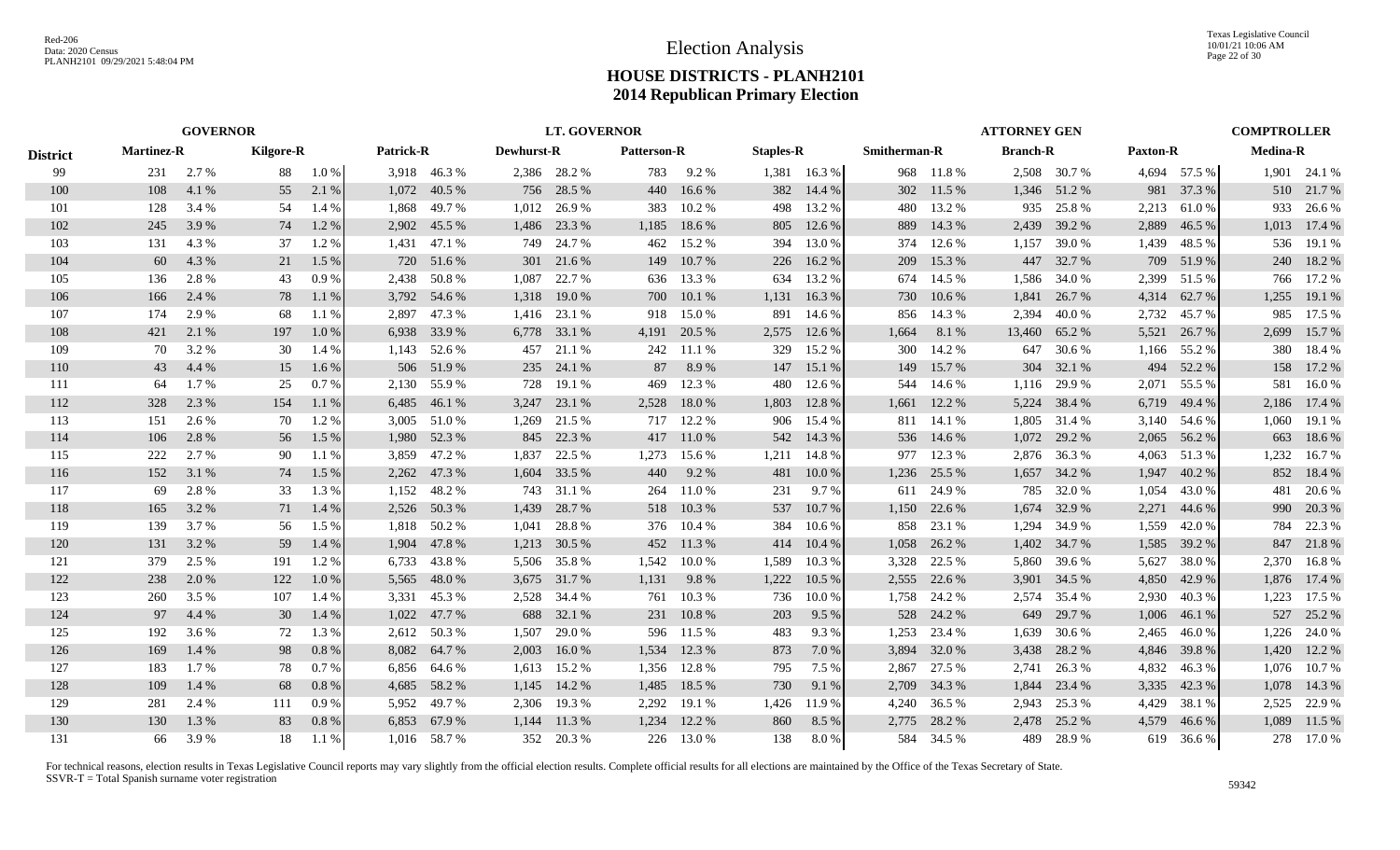|                 |                | <b>COMPTROLLER</b> |              |              |                 |        |                | <b>LAND COMM</b> |               |              |                 |              |                 |        | <b>AG COMM</b>  |            |                 |              |                  |              |
|-----------------|----------------|--------------------|--------------|--------------|-----------------|--------|----------------|------------------|---------------|--------------|-----------------|--------------|-----------------|--------|-----------------|------------|-----------------|--------------|------------------|--------------|
| <b>District</b> | <b>Hegar-R</b> |                    | Hilderbran-R |              | <b>Torres-R</b> |        | <b>Watts-R</b> |                  | <b>Bush-R</b> |              | <b>Opiela-R</b> |              | <b>Carnes-R</b> |        | <b>Cotten-R</b> |            | <b>Miller-R</b> |              | <b>Merritt-R</b> |              |
| 99              |                | 4,596 58.4 %       |              | 1,084 13.8 % | 292             | 3.7%   |                | 1,938 23.4 %     |               | 6,334 76.6 % |                 | 1,517 19.9 % | 557             | 7.3 %  |                 | 870 11.4 % |                 | 3,263 42.8 % |                  | 1,422 18.6 % |
| 100             | 1,332          | 56.7 %             | 403          | 17.1 %       | 105             | 4.5 %  | 639            | 24.8%            | 1,934         | 75.2 %       |                 | 473 20.8 %   | 426             | 18.8%  | 256             | 11.3 %     | 790             | 34.8%        | 324              | 14.3 %       |
| 101             | 1,894          | 54.0%              | 477          | 13.6 %       | 205             | 5.8 %  | 984            | 27.0 %           | 2,654         | 73.0 %       | 638             | 18.5 %       | 228             | 6.6 %  | 512             | 14.9 %     | 1,370           | 39.8%        | 693              | 20.1 %       |
| 102             | 3,529          | 60.6 %             | 1,080        | 18.6%        | 200             | 3.4 %  | 1,501          | 24.6 %           | 4,605         | 75.4 %       | 1,093           | 19.1 %       | 1,112           | 19.5 % | 584             | 10.2 %     | 2,274           | 39.8%        |                  | 652 11.4 %   |
| 103             | 1,708          | 60.8%              | 428          | 15.2 %       | 136             | 4.8%   | 698            | 24.1 %           | 2,196         | 75.9 %       | 594             | 21.7%        | 458             | 16.7%  | 275             | 10.0%      | 1,078           | 39.3 %       |                  | 336 12.3 %   |
| 104             | 749            | 56.8%              | 233          | 17.7 %       | 97              | 7.4 %  | 349            | 25.9 %           | 997           | 74.1 %       | 328             | 25.4 %       | 193             | 15.0%  | 139             | 10.8 %     | 442             | 34.3 %       |                  | 187 14.5 %   |
| 105             | 2,692          | 60.6%              | 841          | 18.9%        | 146             | 3.3 %  | 1,193          | 25.9%            | 3,406         | 74.1 %       | 853             | 19.6%        | 657             | 15.1 % | 504             | 11.6 %     | 1,728           | 39.8%        | 600              | 13.8%        |
| 106             | 4,011          | 61.1 %             | 1,032        | 15.7 %       | 263             | 4.0 %  | 1,849          | 27.3 %           | 4,923         | 72.7 %       |                 | 1,315 20.4 % | 628             | 9.7%   |                 | 949 14.7 % | 2,510           | 38.9%        | 1,055            | 16.3%        |
| 107             | 3,393          | 60.3%              | 1,063        | 18.9%        | 186             | 3.3 %  | 1,426          | 24.3 %           | 4,442         | 75.7 %       | 1,125           | 20.6 %       | 995             | 18.2 % | 571             | 10.5 %     | 2,036           | 37.3 %       |                  | 735 13.5 %   |
| 108             | 10,886         | 63.3 %             | 3,064        | 17.8 %       | 539             | 3.1 %  | 3,170          | 15.9 %           | 16,825        | 84.1 %       |                 | 2,812 17.1 % | 4,920           | 30.0 % | 1,573           | 9.6 %      | 5,226           | 31.8%        | 1,885            | 11.5 %       |
| 109             | 1,280          | 61.9%              | 340          | 16.4 %       | 69              | 3.3 %  | 537            | 25.5 %           | 1,573         | 74.5 %       | 453             | 22.2 %       | 286             | 14.0 % | 209             | 10.2%      | 766             | 37.5 %       | 327              | 16.0%        |
| 110             | 534            | 58.2 %             | 185          | 20.2 %       | 41              | 4.5 %  | 227            | 24.1 %           | 714           | 75.9 %       |                 | 218 24.2 %   | 108             | 12.0 % | 107             | 11.9 %     | 316             | 35.1 %       |                  | 152 16.9 %   |
| 111             | 2,360          | 65.1 %             |              | 556 15.3 %   | 127             | 3.5 %  | 942            | 25.7 %           | 2,724         | 74.3 %       | 642             | 18.1 %       | 500             | 14.1 % | 350             | 9.9%       | 1,546           | 43.6 %       |                  | 504 14.2 %   |
| 112             | 7,847          | 62.5 %             | 2,139        | 17.0 %       | 386             | 3.1 %  | 3,350          | 25.1 %           | 9,996         | 74.9 %       | 2,434           | 19.9%        | 2,402           | 19.6 % | 1,328           | 10.8 %     | 4,711           | 38.5 %       | 1,376            | 11.2 %       |
| 113             |                | 3,239 58.5 %       | 1,024        | 18.5 %       | 215             | 3.9%   | 1,660          | 29.2 %           | 4,031         | 70.8%        |                 | 1,177 21.5 % | 718             | 13.1 % |                 | 615 11.2 % | 2,202           | 40.2%        | 760              | 13.9%        |
| 114             |                | 2,098 58.8 %       | 680          | 19.0 %       | 130             | 3.6%   |                | 881 24.0 %       | 2,785         | 76.0%        | 695             | 19.9%        | 469             | 13.5 % |                 | 356 10.2 % | 1,387           | 39.8%        |                  | 577 16.6 %   |
| 115             | 4,632          | 62.7 %             |              | 1,276 17.3 % | 244             | 3.3 %  | 1,793          | 23.0 %           | 6,008         | 77.0 %       |                 | 1,258 17.6 % | 1,331           | 18.6 % |                 | 741 10.3 % | 3,009           | 42.0%        |                  | 822 11.5 %   |
| 116             |                | 1,745 37.7 %       | 1,749        | 37.8 %       | 286             | 6.2 %  | 1,069          | 22.4 %           | 3,699         | 77.6 %       | 1,059           | 23.1 %       | 575             | 12.5 % |                 | 574 12.5 % | 1,441           | 31.4 %       | 939              | 20.5 %       |
| 117             | 858            | 36.7%              | 800          | 34.2 %       | 197             | 8.4 %  | 498            | 20.9 %           | 1,882         | 79.1 %       | 448             | 19.0%        | 283             | 12.0 % | 330             | 14.0 %     | 761             | 32.3 %       | 534              | 22.7 %       |
| 118             | 2,039          | 41.9%              | 1,531        | 31.5 %       | 305             | 6.3 %  | 1,163          | 23.5 %           | 3,790         | 76.5 %       |                 | 1,022 21.1 % | 459             | 9.5 %  | 729             | 15.0 %     | 1,495           | 30.8%        | 1,144            | 23.6 %       |
| 119             | 1,341          | 38.1 %             | 1,154        | 32.8%        | 242             | 6.9%   | 919            | 25.7 %           | 2,658         | 74.3 %       | 822             | 23.2 %       | 309             | 8.7%   | 529             | 14.9 %     | 1,039           | 29.3 %       | 844              | 23.8%        |
| 120             | 1,407          | 36.3%              | 1,430        | 36.9%        | 193             | 5.0 %  | 862            | 21.8%            | 3,091         | 78.2 %       | 743             | 19.2 %       | 443             | 11.4 % | 606             | 15.7%      | 1,123           | 29.0 %       | 955              | 24.7 %       |
| 121             | 5,341          | 37.8%              | 5,852        | 41.4 %       | 576             | 4.1 %  | 3,163          | 21.2 %           | 11,728        | 78.8%        | 2,454           | 18.2%        | 2,121           | 15.7 % | 2,029           | 15.0 %     | 4,143           | 30.7 %       | 2,760            | 20.4 %       |
| 122             | 4,313          | 40.0 %             | 4,090        | 38.0%        | 493             | 4.6 %  | 2,510          | 22.3 %           | 8,741         | 77.7 %       | 2,165           | 20.7 %       | 1,299           | 12.4 % | 1,363           | 13.0 %     | 3,616           | 34.6 %       | 2,009            | 19.2 %       |
| 123             | 2,658          | 38.1 %             | 2,694        | 38.7 %       | 395             | 5.7 %  |                | 1,615 22.5 %     | 5,574         | 77.5 %       |                 | 1,553 22.8 % | 842             | 12.4 % | 885             | 13.0 %     | 2,103           | 30.9%        | 1,420            | 20.9%        |
| 124             | 765            | 36.5 %             | 588          | 28.1 %       | 214             | 10.2 % |                | 532 25.1 %       | 1,591         | 74.9 %       | 427             | 20.4 %       | 222             | 10.6%  | 327             | 15.6 %     | 607             | 29.0 %       |                  | 507 24.3 %   |
| 125             | 1,919          | 37.5 %             | 1,565        | 30.6 %       | 403             | 7.9 %  | 1,346          | 25.9%            | 3,845         | 74.1 %       | 1,149           | 22.4 %       | 558             | 10.9%  | 714             | 13.9%      | 1,564           | 30.5 %       | 1,148            | 22.4 %       |
| 126             | 6,354          | 54.4 %             | 3,646        | 31.2 %       | 250             | 2.1 %  | 2,955          | 24.3 %           | 9,204         | 75.7 %       | 3,123           | 27.4 %       | 551             | 4.8%   | 758             | 6.7%       | 4,775           | 41.9%        | 2,186            | 19.2 %       |
| 127             | 6,182          | 61.4 %             | 2,626        | 26.1 %       | 186             | 1.8%   | 2,457          | 23.9 %           | 7,805         | 76.1 %       | 2,421           | 24.3 %       | 392             | 3.9%   | 552             | 5.5 %      | 5,061           | 50.9%        | 1,521            | 15.3 %       |
| 128             |                | 3,955 52.4 %       |              | 2,334 30.9 % | 179             | 2.4 %  | 2,069          | 26.3 %           | 5,798         | 73.7 %       |                 | 2,111 28.3 % | 410             | 5.5 %  | 722             | 9.7 %      | 2,580           | 34.6 %       | 1,630            | 21.9%        |
| 129             | 4.661          | 42.4 %             |              | 3,435 31.2 % | 382             | 3.5 %  | 3,361          | 29.0 %           | 8,229         | 71.0%        | 2,887           | 27.0 %       | 682             | 6.4 %  | 815             | 7.6 %      | 4,204           | 39.3 %       | 2,105            | 19.7 %       |
| 130             | 5.704          | 60.3%              |              | 2,486 26.3 % | 182             | 1.9%   | 2,996          | 30.7 %           | 6,764         | 69.3%        | 2.434           | 26.3 %       | 514             | 5.6 %  | 590             | 6.4 %      | 3,976           | 43.0 %       | 1,734            | 18.8%        |
| 131             |                | 756 46.3%          |              | 517 31.6 %   | 83              | 5.1 %  |                | 427 24.9 %       |               | 1,289 75.1 % |                 | 526 32.8%    | 98              | 6.1%   | 105             | 6.6 %      |                 | 525 32.8%    |                  | 348 21.7 %   |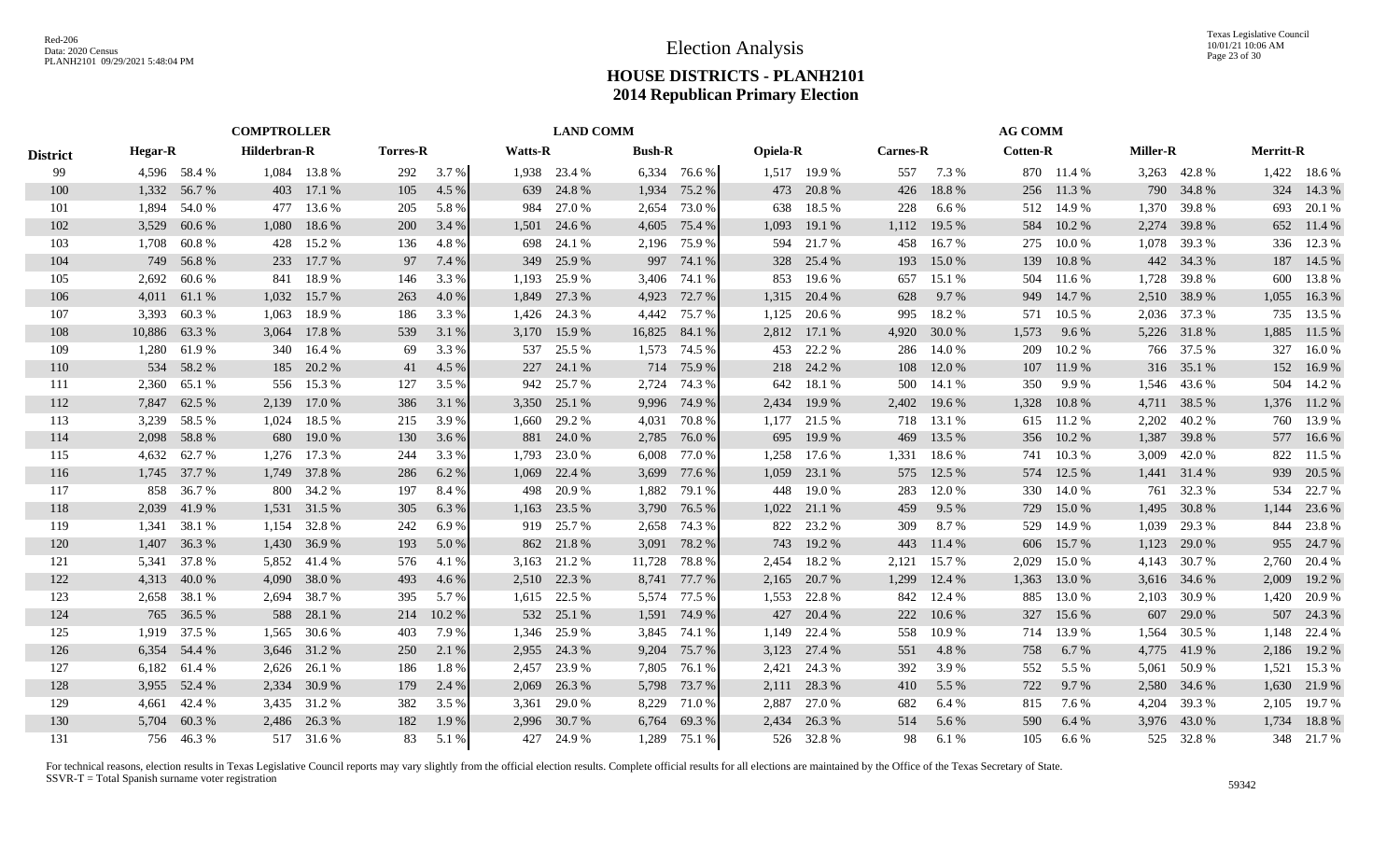|                 | <b>RR COMM 3</b> |              |                    |              |                 |           |                 |              |         | <b>SUP CT CHIEF</b> |                 |              |                | SUP CT 6     |        |              |           | <b>SUP CT 8</b> |                  |              |
|-----------------|------------------|--------------|--------------------|--------------|-----------------|-----------|-----------------|--------------|---------|---------------------|-----------------|--------------|----------------|--------------|--------|--------------|-----------|-----------------|------------------|--------------|
| <b>District</b> | <b>Berger-R</b>  |              | <b>Christian-R</b> |              | <b>Boyuls-R</b> |           | <b>Sitton-R</b> |              | Hecht-R |                     | <b>Talton-R</b> |              | <b>Brown-R</b> |              | Pool-R |              | Johnson-R |                 | <b>McCally-R</b> |              |
| 99              |                  | 1,136 15.0 % |                    | 3,976 52.5 % | 422             | 5.6 %     |                 | 2,038 26.9 % |         | 5,412 70.3 %        |                 | 2,281 29.7 % |                | 5,493 73.1 % | 2,021  | 26.9%        |           | 5,147 68.9 %    |                  | 2,326 31.1 % |
| 100             | 371              | 16.4 %       |                    | 895 39.6 %   | 231             | 10.2%     |                 | 761 33.7 %   | 1,608   | 70.4 %              |                 | 677 29.6 %   | 1,623          | 73.5 %       | 585    | 26.5 %       | 1,431     | 66.1 %          |                  | 735 33.9 %   |
| 101             | 598              | 17.6 %       |                    | 1,739 51.3 % | 174             | 5.1 %     | 878             | 25.9 %       | 2,265   | 66.9 %              | 1,120           | 33.1 %       | 2,369          | 70.0 %       | 1,014  | 30.0%        | 2,223     | 66.3%           | 1,130            | 33.7 %       |
| 102             | 895              | 15.9%        |                    | 2,218 39.3 % | 408             | 7.2 %     |                 | 2,122 37.6 % | 3,898   | 68.6 %              |                 | 1,788 31.4 % | 4,232          | 76.3 %       | 1,318  | 23.7 %       | 3,567     | 65.5 %          |                  | 1,879 34.5 % |
| 103             | 441              | 16.2%        |                    | 1,249 46.0 % | 159             | 5.9%      | 867             | 31.9%        | 1,928   | 71.3 %              | 777             | 28.7 %       | 1,946          | 73.5 %       | 701    | 26.5 %       |           | 1,712 65.7 %    | 894              | 34.3 %       |
| 104             | 182              | 14.3 %       |                    | 555 43.6 %   | 65              | 5.1 %     |                 | 470 36.9 %   | 768     | 60.9%               |                 | 494 39.1 %   | 903            | 70.8%        | 372    | 29.2 %       |           | 775 62.3 %      |                  | 468 37.7 %   |
| 105             | 665              | 15.5 %       | 1,897              | 44.1 %       | 223             | 5.2 %     |                 | 1,513 35.2 % |         | 2,743 63.7 %        |                 | 1,561 36.3 % |                | 3,143 73.8 % |        | 1,116 26.2 % | 2,717     | 64.8 %          |                  | 1,476 35.2 % |
| 106             | 1,264            | 19.7 %       | 3,064              | 47.8%        | 509             | 7.9%      |                 | 1,576 24.6 % |         | 3,962 62.2 %        |                 | 2,408 37.8 % | 4,650          | 74.0 %       | 1,634  | 26.0%        | 4,509     | 72.1 %          |                  | 1,745 27.9 % |
| 107             | 754              | 14.1 %       | 2,242              | 41.8%        | 355             | 6.6 %     |                 | 2,015 37.6 % |         | 3,655 66.9 %        |                 | 1,806 33.1 % | 3,957          | 74.1 %       | 1,384  | 25.9%        | 3,509     | 67.0 %          | 1,732            | 33.0%        |
| 108             | 2.244            | 13.7 %       |                    | 5,380 32.7 % | 1,638           | 10.0%     | 7,177           | 43.7 %       |         | 13,812 78.9 %       |                 | 3,690 21.1 % | 12,843         | 78.3 %       | 3,563  | 21.7 %       | 11,594    | 72.7 %          | 4,347            | 27.3 %       |
| 109             | 293              | 14.7%        |                    | 930 46.5 %   | 104             | 5.2 %     |                 | 672 33.6 %   | 1,234   | 61.7%               | 765             | 38.3 %       | 1,418          | 71.4 %       | 569    | 28.6%        |           | 1,246 64.0 %    | 701              | 36.0%        |
| 110             | 137              | 15.4 %       |                    | 441 49.7 %   | 36              | 4.1 %     | 273             | 30.8%        | 493     | 56.3%               | 383             | 43.7 %       |                | 626 71.2 %   | 253    | 28.8%        |           | 566 65.8%       |                  | 294 34.2 %   |
| 111             | 445              | 12.7 %       | 1,685              | 48.0%        | 193             | 5.5 %     | 1,191           | 33.9 %       |         | 2,343 66.7 %        | 1,169           | 33.3 %       | 2,541          | 72.9 %       | 944    | 27.1 %       |           | 2,305 67.2 %    | 1,124            | 32.8%        |
| 112             |                  | 1,798 14.9 % | 5,078              | 42.0 %       | 996             | 8.2 %     | 4,231           | 35.0 %       |         | 8,708 71.5 %        | 3,470           | 28.5 %       |                | 9,142 76.8 % | 2,765  | 23.2 %       |           | 8,148 70.1 %    |                  | 3,481 29.9 % |
| 113             |                  | 843 15.7%    |                    | 2,555 47.5 % | 291             | 5.4 %     |                 | 1,693 31.5 % |         | 3,337 62.1 %        | 2,033           | 37.9 %       | 3,888          | 72.8%        | 1,456  | 27.2 %       |           | 3,520 67.0 %    |                  | 1,736 33.0 % |
| 114             |                  | 602 17.5 %   |                    | 1,539 44.7 % | 171             | 5.0 %     |                 | 1,130 32.8 % | 2,057   | 60.2 %              |                 | 1,360 39.8 % |                | 2,451 71.3 % | 987    | 28.7%        | 2,221     | 65.6%           |                  | 1,167 34.4 % |
| 115             |                  | 1,108 15.5 % |                    | 3,162 44.3 % | 479             | 6.7%      |                 | 2,389 33.5 % |         | 5,171 72.7 %        |                 | 1,938 27.3 % | 5,292          | 76.9 %       | 1,592  | 23.1 %       | 4,603     | 68.0%           | 2,168            | 32.0 %       |
| 116             | 777              | 17.0 %       |                    | 1,959 42.9 % | 493             | 10.8%     |                 | 1,336 29.3 % | 2,944   | 64.8%               |                 | 1,600 35.2 % | 3,493          | 79.2 %       | 917    | 20.8%        | 2,673     | 60.5 %          |                  | 1,744 39.5 % |
| 117             | 404              | 17.4 %       | 966                | 41.6 %       | 232             | 10.0%     |                 | 722 31.1 %   | 1,440   | 62.3%               |                 | 871 37.7 %   | 1,755          | 77.6 %       | 506    | 22.4 %       | 1.340     | 58.7%           | 941              | 41.3%        |
| 118             | 829              | 17.2 %       |                    | 2,197 45.7 % | 380             | 7.9 %     | 1,400           | 29.1 %       | 2,983   | 62.8%               |                 | 1,768 37.2 % | 3,658          | 78.3 %       |        | 1,015 21.7 % |           | 2,685 57.9 %    |                  | 1,953 42.1 % |
| 119             | 590              | 17.0 %       |                    | 1,591 45.8 % | 275             | 7.9 %     |                 | 1,015 29.2 % |         | 2,110 61.6 %        |                 | 1,313 38.4 % | 2,566          | 75.8%        | 820    | 24.2 %       |           | 1,920 56.8 %    | 1,459            | 43.2 %       |
| 120             | 674              | 17.5 %       | 1,622              | 42.2 %       | 386             | 10.0%     | 1,166           | 30.3 %       | 2,338   | 61.8%               | 1,444           | 38.2 %       | 2,873          | 76.5 %       | 881    | 23.5 %       | 2,083     | 55.5 %          | 1,669            | 44.5 %       |
| 121             | 2,000            | 14.6 %       |                    | 5,989 43.7 % | 1,868           | 13.6 %    | 3,837           | 28.0%        | 9,586   | 70.0%               | 4,105           | 30.0%        | 10,208         | 79.1 %       | 2,696  | 20.9%        | 8,232     | 63.4 %          | 4,747            | 36.6 %       |
| 122             | 1,475            | 14.0 %       |                    | 4,688 44.6 % | 1,182           | 11.3 %    | 3,155           | 30.0 %       |         | 7,186 68.7 %        | 3,281           | 31.3%        | 8,089          | 81.0%        | 1,899  | 19.0 %       | 6,479     | 64.9%           |                  | 3,510 35.1 % |
| 123             | 1,015            | 14.9 %       |                    | 3,046 44.8 % | 831             | 12.2 %    | 1,903           | 28.0%        |         | 4,578 67.9 %        |                 | 2,169 32.1 % | 5,091          | 78.9 %       | 1,361  | 21.1 %       | 4.003     | 61.8 %          |                  | 2,475 38.2 % |
| 124             |                  | 422 20.4 %   |                    | 899 43.4 %   | 175             | 8.4 %     |                 | 577 27.8 %   |         | 1,240 60.3 %        |                 | 817 39.7 %   | 1,588          | 77.7 %       | 456    | 22.3 %       |           | 1,125 55.0 %    |                  | 921 45.0%    |
| 125             | 910              | 17.9 %       | 2,275              | 44.8%        | 430             | 8.5 %     | 1,460           | 28.8%        | 3,172   | 63.0%               | 1,859           | 37.0 %       | 3,805          | 77.1 %       | 1,128  | 22.9 %       | 2,886     | 58.7 %          | 2,033            | 41.3%        |
| 126             | 1,034            | 9.0 %        | 3,919              | 34.2 %       | 1,959           | 17.1 %    | 4,543           | 39.7 %       | 6,923   | 60.2%               | 4,584           | 39.8%        | 8,192          | 75.3 %       | 2,686  | 24.7 %       | 6,799     | 61.2 %          |                  | 4,302 38.8 % |
| 127             | 739              | 7.4 %        | 2,797              | 28.0 %       | 3,061           | 30.7 %    | 3,380           | 33.9 %       | 6,680   | 66.8 %              |                 | 3,314 33.2 % |                | 7,656 79.4 % | 1,990  | 20.6 %       | 6,695     | 69.0 %          |                  | 3,010 31.0 % |
| 128             | 670              | 9.0 %        |                    | 2,748 37.0 % | 1,385           | 18.7 %    |                 | 2,620 35.3 % |         | 3,881 51.9 %        | 3,593           | 48.1 %       | 4,896          | 69.5 %       | 2,152  | 30.5 %       | 4,669     | 65.4 %          |                  | 2,469 34.6 % |
| 129             | 1,246            | 11.6 %       |                    | 3,743 34.8 % | 1,730           | 16.1 %    | 4,047           | 37.6 %       |         | 6,078 56.2 %        | 4,733           | 43.8%        | 7,487          | 74.5 %       | 2,560  | 25.5 %       | 6,522     | 63.5 %          |                  | 3,755 36.5 % |
| 130             | 815              | 8.8%         | 3,605              | 38.9%        | 1,772           | 19.1 %    | 3,064           | 33.1 %       | 5,765   | 62.4 %              |                 | 3,474 37.6 % | 6,670          | 75.7 %       | 2,142  | 24.3 %       | 5,900     | 66.0%           |                  | 3,040 34.0 % |
| 131             |                  | 188 11.7 %   |                    | 481 29.9 %   |                 | 269 16.7% |                 | 670 41.7 %   |         | 867 53.4 %          |                 | 758 46.6 %   |                | 1,109 72.1 % |        | 430 27.9 %   |           | 911 58.7 %      |                  | 640 41.3%    |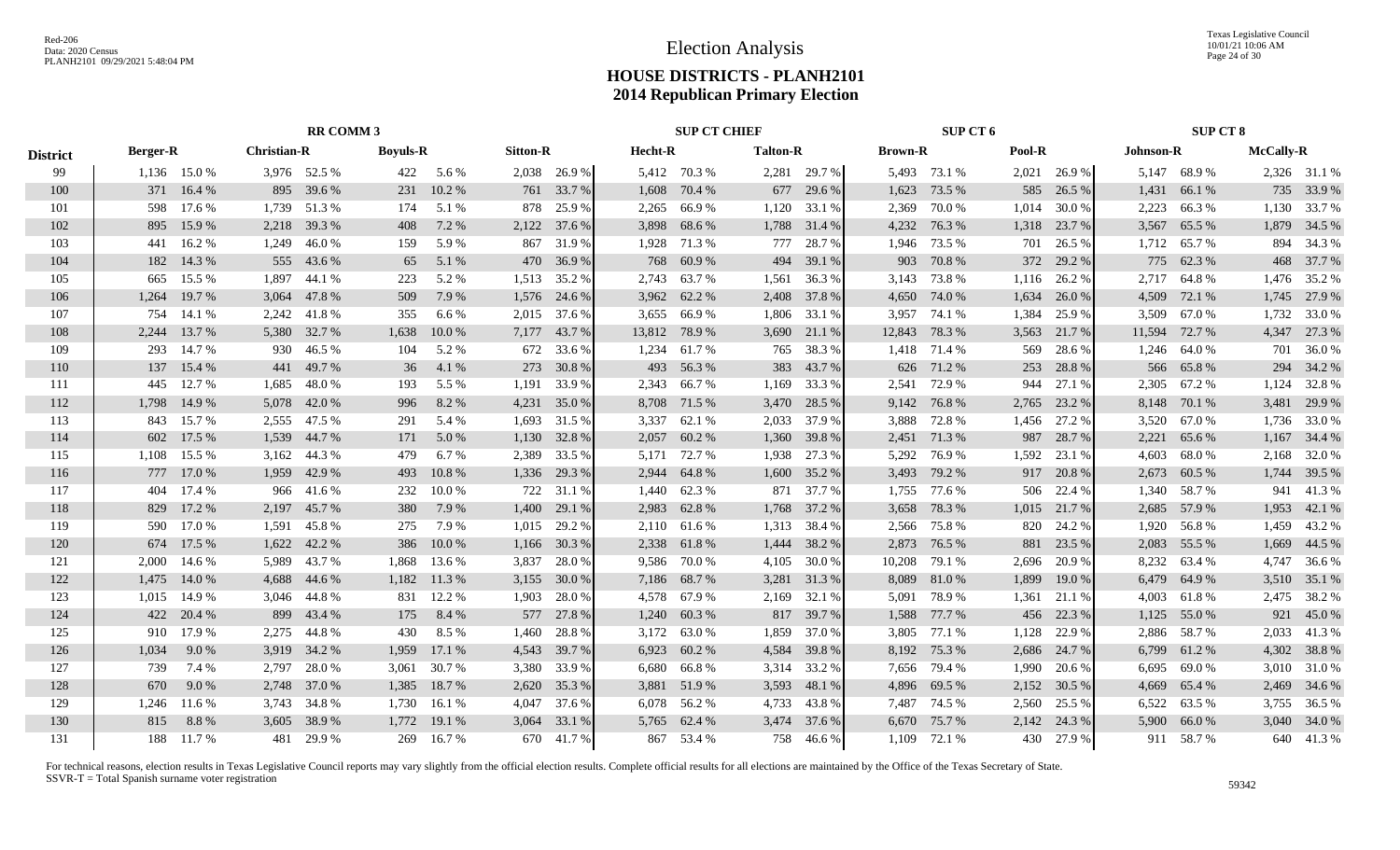|                 |                  | CCA <sub>3</sub> |              |        |               |        | CCA <sub>4</sub> |        |         | CCA <sub>9</sub> |          |        |                     |              |  |  |
|-----------------|------------------|------------------|--------------|--------|---------------|--------|------------------|--------|---------|------------------|----------|--------|---------------------|--------------|--|--|
| <b>District</b> | <b>Walther-R</b> |                  | Richardson-R |        | <b>Wood-R</b> |        | Yeary-R          |        | Davis-R |                  | Newell-R |        | <b>Kirkendall-R</b> |              |  |  |
| 99              | 3,573            | $50.0\ \%$       | 3,580        | 50.0%  | 887           | 12.4 % | 4,468            | 62.5 % | 1,795   | 25.1 %           | 4,404    | 62.5 % |                     | 2,646 37.5 % |  |  |
| 100             | 1,221            | 58.7%            | 859          | 41.3%  | 586           | 28.9%  | 1,001            | 49.3 % | 442     | 21.8%            | 1,249    | 62.1 % | 763                 | 37.9 %       |  |  |
| 101             | 1,717            | 52.5 %           | 1,554        | 47.5 % | 448           | 13.7 % | 1,929            | 59.2 % | 884     | 27.1 %           | 2,056    | 63.8%  | 1,167               | 36.2 %       |  |  |
| 102             | 2,948            | 56.2 %           | 2,294        | 43.8%  | 1,354         | 26.0%  | 2,805            | 53.8%  | 1,054   | 20.2 %           | 2,978    | 57.6 % | 2,194               | 42.4 %       |  |  |
| 103             | 1,473            | 58.4%            | 1,049        | 41.6%  | 640           | 25.8%  | 1,377            | 55.5 % | 466     | 18.8%            | 1,514    | 61.4%  | 953                 | 38.6%        |  |  |
| 104             | 619              | 50.9%            | 598          | 49.1 % | 245           | 20.3 % | 678              | 56.3%  | 282     | 23.4 %           | 738      | 62.0%  | 453                 | 38.0%        |  |  |
| 105             | 2,292            | 56.7%            | 1,749        | 43.3%  | 935           | 23.4 % | 2,233            | 55.9%  | 829     | 20.7%            | 2,357    | 59.7%  | 1,591               | 40.3%        |  |  |
| 106             | 3,224            | 53.0 %           | 2,854        | 47.0%  | 955           | 15.7 % | 3,768            | 62.1 % | 1,345   | 22.2 %           | 3,450    | 57.6 % | 2,536               | 42.4 %       |  |  |
| 107             | 2,728            | 54.1 %           | 2,319        | 45.9%  | 1,251         | 24.9%  | 2,823            | 56.1 % | 957     | 19.0%            | 3,182    | 63.9%  | 1,797               | 36.1 %       |  |  |
| 108             | 9,446            | 63.4 %           | 5,447        | 36.6%  | 5,344         | 36.6%  | 6,617            | 45.3 % | 2,654   | 18.2%            | 9,380    | 64.2 % | 5,221               | 35.8%        |  |  |
| 109             | 1,010            | 53.0%            | 895          | 47.0%  | 372           | 19.5 % | 1,124            | 59.1 % | 407     | 21.4 %           | 1,201    | 63.5 % | 690                 | 36.5 %       |  |  |
| 110             | 403              | 48.6%            | 427          | 51.4 % | 141           | 16.8%  | 479              | 57.2 % | 217     | 25.9%            | 512      | 61.5%  | 321                 | 38.5%        |  |  |
| 111             | 1,806            | 54.3 %           | 1,523        | 45.7%  | 615           | 18.7%  | 2,064            | 62.7%  | 615     | 18.7%            | 2,191    | 66.9%  | 1,086               | 33.1 %       |  |  |
| 112             | 6,213            | 55.9%            | 4,910        | 44.1 % | 2,929         | 26.5 % | 6,055            | 54.7%  | 2,077   | 18.8%            | 6,807    | 62.1 % | 4,157               | 37.9%        |  |  |
| 113             | 2.404            | 47.6%            | 2,644        | 52.4 % | 964           | 19.0%  | 2,949            | 58.0%  | 1,170   | 23.0%            | 3,225    | 64.0%  | 1,812               | 36.0%        |  |  |
| 114             | 1,677            | 51.0%            | 1,610        | 49.0%  | 590           | 18.0%  | 1,883            | 57.6 % | 797     | 24.4 %           | 1,956    | 60.3%  | 1,287               | 39.7%        |  |  |
| 115             | 3,897            | 59.8%            | 2,618        | 40.2%  | 1,747         | 27.1 % | 3,594            | 55.7%  | 1,108   | 17.2 %           | 3,777    | 59.0%  | 2,630               | 41.0%        |  |  |
| 116             | 1,298            | 29.9 %           | 3,042        | 70.1 % | 917           | 21.0%  | 2,349            | 53.8%  | 1,097   | 25.1 %           | 2,128    | 49.7 % | 2,158               | 50.3%        |  |  |
| 117             | 760              | 34.3 %           | 1,454        | 65.7%  | 503           | 22.6 % | 1,085            | 48.7%  | 641     | 28.8%            | 1,073    | 48.6%  | 1,136               | 51.4 %       |  |  |
| 118             | 1,485            | 32.5 %           | 3,086        | 67.5 % | 874           | 19.0%  | 2,316            | 50.3%  | 1,415   | 30.7%            | 2,227    | 48.8%  | 2,339               | 51.2%        |  |  |
| 119             | 1,167            | 35.1 %           | 2,161        | 64.9%  | 709           | 21.2%  | 1,568            | 46.9%  | 1,069   | 31.9%            | 1,682    | 50.7%  | 1,636               | 49.3%        |  |  |
| 120             | 1,233            | 33.2 %           | 2,484        | 66.8%  | 835           | 22.5 % | 1,779            | 47.9%  | 1,101   | 29.6%            | 1,867    | 50.9%  | 1,801               | 49.1 %       |  |  |
| 121             | 3,938            | 31.1 %           | 8,712        | 68.9%  | 2,879         | 22.7 % | 6,596            | 52.0 % | 3,219   | 25.4 %           | 6,413    | 51.7%  | 6,001               | 48.3%        |  |  |
| 122             | 2,815            | 29.0 %           | 6,905        | 71.0%  | 1,944         | 20.0 % | 5,319            | 54.8%  | 2,451   | 25.2%            | 4,833    | 50.6%  | 4,723               | 49.4 %       |  |  |
| 123             | 1,901            | 29.8%            | 4,474        | 70.2 % | 1,394         | 21.9%  | 3,332            | 52.3 % | 1,643   | 25.8%            | 3,141    | 50.1%  | 3,129               | 49.9%        |  |  |
| 124             | 754              | 37.3 %           | 1,268        | 62.7%  | 453           | 22.1 % | 950              | 46.4 % | 643     | 31.4 %           | 1,076    | 53.3 % | 943                 | 46.7%        |  |  |
| 125             | 1,634            | 33.6 %           | 3,232        | 66.4 % | 1,022         | 20.8%  | 2,470            | 50.3 % | 1,414   | 28.8%            | 2,496    | 51.4%  | 2,359               | 48.6%        |  |  |
| 126             | 2,641            | 24.9 %           | 7,978        | 75.1 % | 1,279         | 12.1 % | 7,543            | 71.4 % | 1,738   | 16.5 %           | 5,855    | 56.0%  | 4,599               | 44.0%        |  |  |
| 127             | 3,922            | 41.6%            | 5,505        | 58.4%  | 1,166         | 12.4 % | 6,914            | 73.4 % | 1,341   | 14.2 %           | 4,279    | 45.9%  | 5,040               | 54.1 %       |  |  |
| 128             | 1,639            | 23.8%            | 5,251        | 76.2 % | 667           | 9.7%   | 4,572            | 66.6%  | 1,621   | 23.6%            | 3,499    | 51.2%  | 3,334               | 48.8%        |  |  |
| 129             | 2,547            | 26.2 %           | 7,186        | 73.8%  | 1,361         | 14.1 % | 6,378            | 66.0%  | 1,923   | 19.9%            | 5,416    | 56.4 % | 4,195               | 43.6%        |  |  |
| 130             | 2,350            | 27.6 %           | 6,158        | 72.4 % | 923           | 10.9%  | 5,900            | 69.7%  | 1,644   | 19.4 %           | 4,716    | 56.2%  | 3,681               | 43.8%        |  |  |
| 131             | 363              | 24.1 %           | 1,146        | 75.9%  | 172           | 11.5 % | 1,015            | 67.7 % | 312     | 20.8%            | 863      | 57.9 % | 628                 | 42.1 %       |  |  |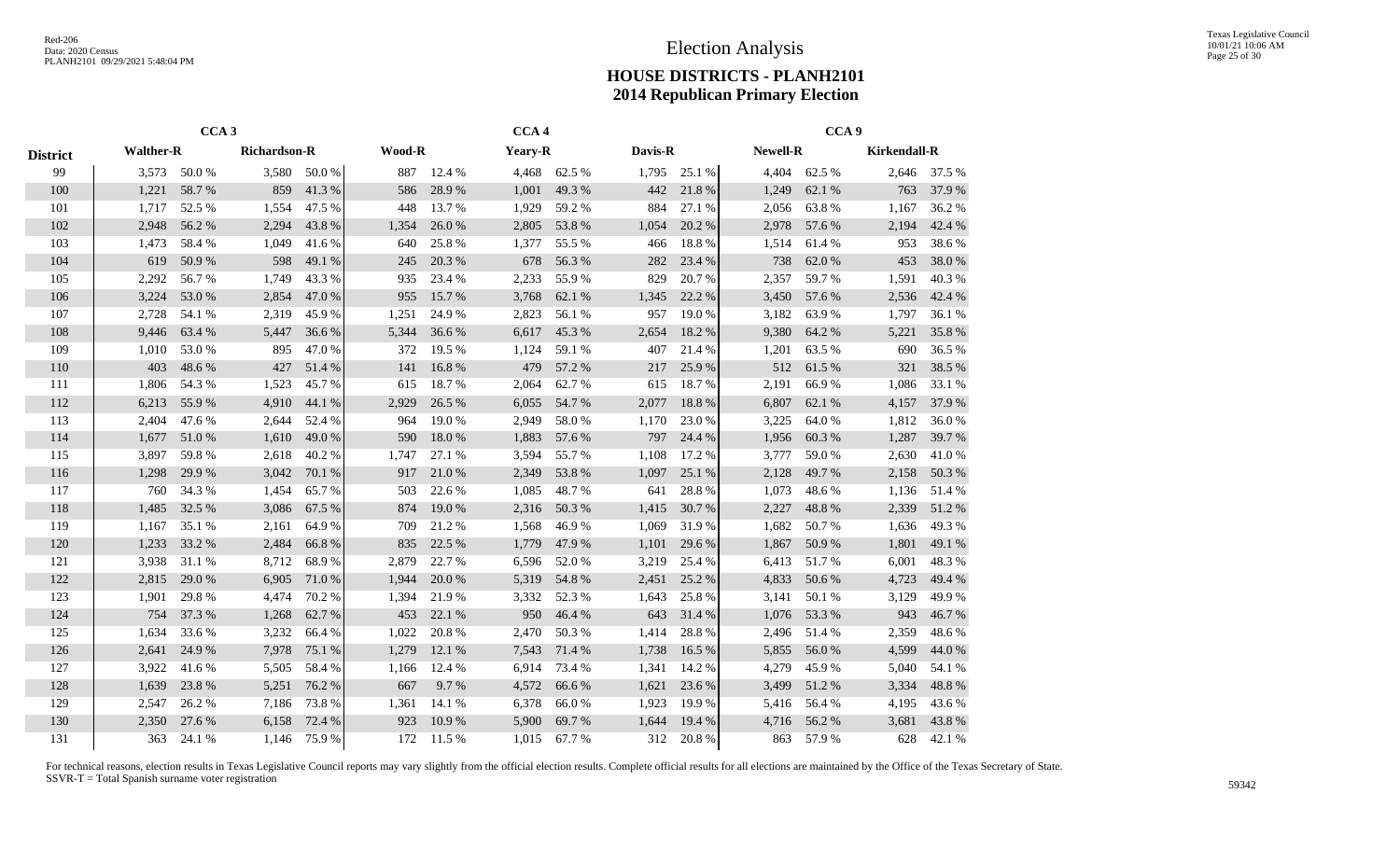|                 | <b>U.S. SEN</b> |       |                  |         |       |                              |       |              |          |         |        |       |                 |         |            | <b>GOVERNOR</b> |          |               |                  |          |
|-----------------|-----------------|-------|------------------|---------|-------|------------------------------|-------|--------------|----------|---------|--------|-------|-----------------|---------|------------|-----------------|----------|---------------|------------------|----------|
| <b>District</b> | <b>Mapp-R</b>   |       | <b>Cleaver-R</b> |         |       | <b>Stovall-R</b><br>Cornyn-R |       |              | $Cope-R$ |         | Vega-R |       | <b>Reasor-R</b> |         | Stockman-R |                 | Abbott-R |               | <b>Fritsch-R</b> |          |
| 132             | 194             | 2.8 % | 30               | $0.4\%$ | 1,040 | 15.2 %                       |       | 3,509 51.1 % | 141      | 2.1 %   | 132    | 1.9 % | 106             | $1.5\%$ | 1,709      | 24.9 %          |          | 6,576 94.4 %  | 189              | 2.7 %    |
| 133             | 235             | 1.8%  | 27               | $0.2\%$ | 1,137 | 8.5 %                        | 9,247 | 69.2%        | 104      | $0.8\%$ | 236    | 1.8%  | 137             | 1.0 %   | 2,237      | 16.7 %          |          | 12,806 95.2 % | 283              | 2.1 %    |
| 134             | 180             | 1.7 % | 33               | 0.3 %   | 829   | 7.8%                         | 7,541 | 71.2 %       | 83       | 0.8 %   | 258    | 2.4 % | 121             | 1.1%    | 1,541      | 14.6 %          |          | 9,622 91.5 %  | 351              | 3.3 %    |
| 135             | 134             | 3.5 % | 26               | 0.7 %   | 666   | 17.4 %                       | 1,716 | 44.8%        | 53       | 1.4 %   | 85     | 2.2 % | 93              | 2.4 %   | 1,060      | 27.7 %          |          | 3,638 93.9 %  | 96               | 2.5 %    |
| 136             | 58              | 1.0%  | 66               | 1.2 %   | 600   | 10.5%                        | 3,484 | 60.8%        | 92       | $1.6\%$ | 252    | 4.4 % | 79              | 1.4 %   | 1,098      | 19.2 %          |          | 5,015 87.1 %  | 454              | 7.9 %    |
| 137             | 50              | 2.0 % | 8                | $0.3\%$ | 227   | 9.0%                         | 1,505 | 59.9%        | 68       | 2.7 %   | 73     | 2.9 % | 38              | $1.5\%$ | 542        | 21.6 %          |          | 2,363 93.2 %  | 71               | 2.8%     |
| 138             | 256             | 2.4 % | 32               | 0.3 %   | 1,368 | 12.8 %                       | 6,355 | 59.6 %       | 100      | 0.9%    | 184    | 1.7 % | 182             | $1.7\%$ | 2,182      | 20.5 %          | 10,239   | 95.3%         | 231              | 2.2 %    |
| 139             | 81              | 2.9 % | 15               | $0.5\%$ | 369   | 13.1 %                       | 1,558 | 55.5 %       | 37       | 1.3 %   | 70     | 2.5 % | 38              | 1.4 %   | 639        | 22.8 %          |          | 2,659 94.4 %  | 60               | 2.1 %    |
| 140             | 37              | 3.6 % | 13               | 1.3 %   | 107   | 10.4%                        |       | 553 54.0 %   | 10       | $1.0\%$ | 33     | 3.2 % | 16              | $1.6\%$ |            | 255 24.9 %      |          | 954 93.5 %    | 22               | 2.2 %    |
| 141             | 43              | 3.9%  | 6                | $0.5\%$ | 112   | 10.1%                        |       | 584 52.6 %   | 21       | 1.9 %   | 21     | 1.9 % | 31              | 2.8%    | 293        | 26.4 %          | 1,067    | 95.0 %        | 21               | 1.9 %    |
| 142             | 56              | 4.0 % | 9                | $0.6\%$ |       | 190 13.5 %                   |       | 628 44.6 %   | 25       | 1.8%    | 51     | 3.6 % | 31              | 2.2 %   |            | 417 29.6 %      | 1,329    | 92.3 %        |                  | 51 3.5 % |
| 143             | 64              | 3.6 % | 5                | $0.3\%$ | 179   | 10.1 %                       |       | 895 50.6 %   | 32       | 1.8%    | -89    | 5.0 % | 33              | 1.9 %   | 473        | 26.7 %          | 1,654    | 92.8 %        | 29               | 1.6 %    |
| 144             | 96              | 3.0 % | 13               | $0.4\%$ | 317   | 9.9 %                        | 1,651 | 51.8%        | 37       | $1.2\%$ | 107    | 3.4 % | 51              | $1.6\%$ |            | 917 28.8 %      |          | 2,973 93.6 %  |                  | 71 2.2 % |
| 145             | 64              | 3.2 % | 9                | $0.4\%$ | 228   | 11.3 %                       | 1,039 | 51.4 %       | 27       | 1.3 %   | 119    | 5.9 % | 49              | 2.4 %   | 486        | 24.0 %          |          | 1,786 88.6 %  | 76               | 3.8%     |
| 146             | 73              | 2.5 % | 8                | $0.3\%$ | 267   | 9.3 %                        | 1,763 | 61.3%        | 35       | $1.2\%$ | 82     | 2.9 % | 32              | 1.1 %   |            | 616 21.4 %      |          | 2,658 92.6 %  | 78               | 2.7 %    |
| 147             | 55              | 3.3 % | $\mathcal{E}$    | $0.2\%$ | 189   | 11.3 %                       |       | 892 53.4 %   | 23       | 1.4 %   | 67     | 4.0 % | 34              | 2.0 %   | 407        | 24.4 %          | 1,493    | 88.7 %        | 70               | 4.2 %    |
| 148             | 141             | 3.4 % | 20               | $0.5\%$ | 588   | 14.3 %                       |       | 2,085 50.8 % | 62       | $1.5\%$ | 98     | 2.4 % | 91              | 2.2 %   | 1,022      | 24.9 %          |          | 3,929 94.1 %  | 103              | 2.5 %    |
| 149             | 113             | 3.9%  | 20               | 0.7 %   | 340   | 11.8 %                       | 1,526 | 53.1 %       | 46       | $1.6\%$ | 111    | 3.9 % | 63              | 2.2 %   | 653        | 22.7 %          |          | 2,626 91.0 %  | 130              | 4.5 %    |
| 150             | 251             | 3.1 % | 24               | $0.3\%$ | 1,473 | 18.4 %                       | 3,704 | 46.2 %       | 116      | $1.4\%$ | 157    | 2.0 % | 143             | 1.8%    | 2,148      | 26.8 %          | 7,755    | 95.5 %        | 184              | 2.3 %    |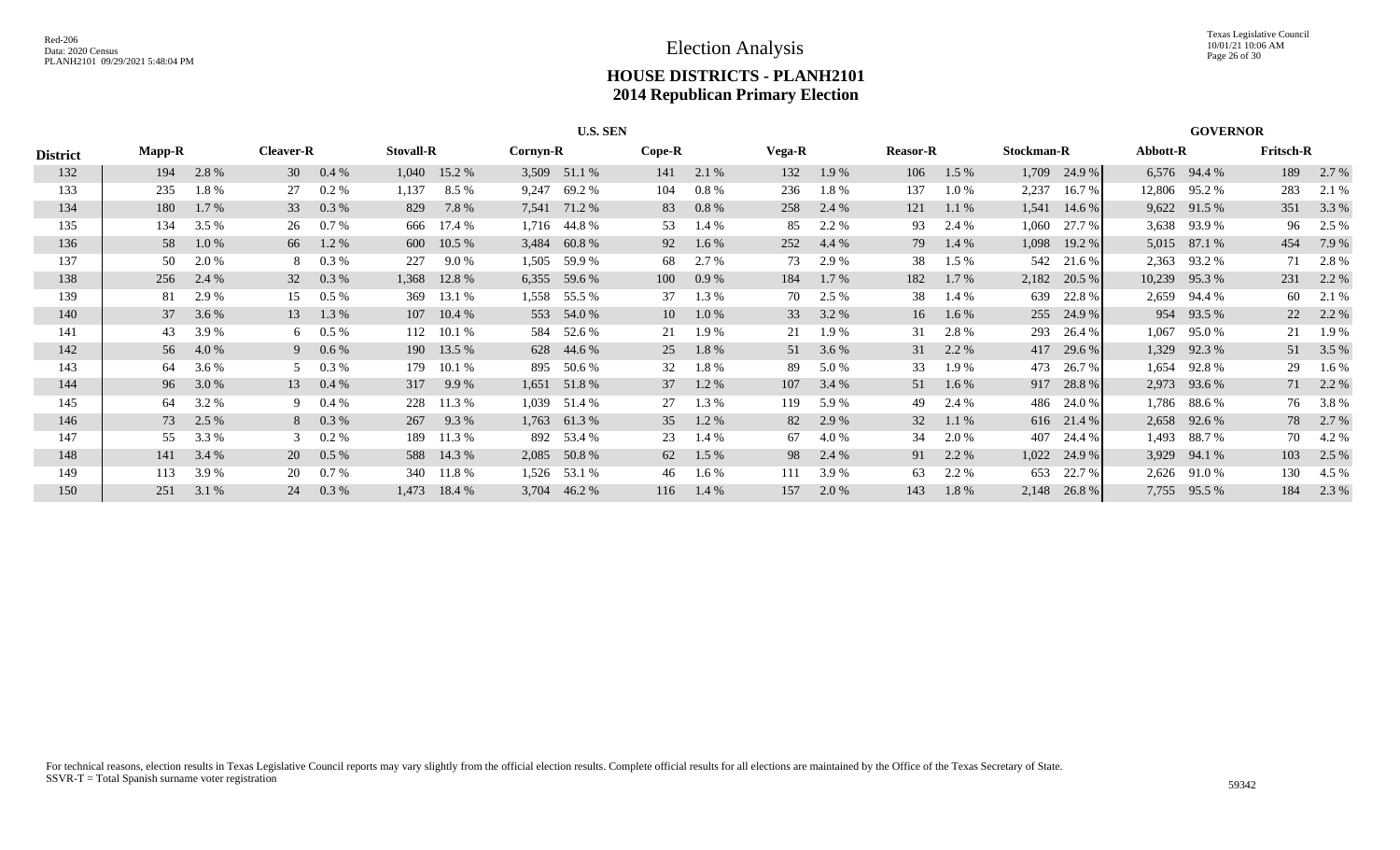|                 |                   |         | <b>LT. GOVERNOR</b> |          |       |                  |       |                   |       |                    |                  | <b>COMPTROLLER</b><br><b>ATTORNEY GEN</b> |                     |                |                 |            |                 |              |                 |              |
|-----------------|-------------------|---------|---------------------|----------|-------|------------------|-------|-------------------|-------|--------------------|------------------|-------------------------------------------|---------------------|----------------|-----------------|------------|-----------------|--------------|-----------------|--------------|
| <b>District</b> | <b>Martinez-R</b> |         | <b>Kilgore-R</b>    |          |       | <b>Patrick-R</b> |       | <b>Dewhurst-R</b> |       | <b>Patterson-R</b> | <b>Staples-R</b> |                                           | <b>Smitherman-R</b> |                | <b>Branch-R</b> |            | <b>Paxton-R</b> |              | <b>Medina-R</b> |              |
| 132             | 131               | 1.9 %   | 69                  | $1.0\%$  |       | 4,389 62.8 %     | 1,035 | 14.8%             |       | 926 13.2 %         | 639              | 9.1%                                      |                     | 2,053 30.3 %   | 1,851           | 27.3 %     |                 | 2,870 42.4 % |                 | 732 11.0 %   |
| 133             | 283               | 2.1 %   | 86                  | $0.6\%$  | 6,640 | 48.9 %           | 4,167 | 30.7 %            | 1,666 | 12.3 %             | 1,098            | 8.1%                                      | 4,981               | 37.9 %         | 4,058           | 30.9 %     | 4,087           | 31.1 %       |                 | 1,278 10.4 % |
| 134             | 393               | 3.7 %   | 155                 | 1.5%     |       | 3,959 37.1 %     | 4,347 | 40.8%             | 1,514 | 14.2 %             | 841              | 7.9 %                                     | 3,695               | 36.4 %         | 3,579           | 35.3 %     | 2,878           | 28.3 %       |                 | 1,306 13.9 % |
| 135             | 93                | 2.4 %   | 47                  | 1.2%     |       | 2,606 66.5 %     | 504   | 12.9 %            |       | 500 12.8 %         | 307              | 7.8%                                      | 1,066               | 28.1 %         | 967             | 25.5 %     | 1,763           | 46.4 %       |                 | 515 13.9 %   |
| 136             | 203               | 3.5 %   | 89                  | 1.5%     |       | 1,958 34.1 %     |       | 1,741 30.3 %      | 1,192 | 20.8 %             |                  | 850 14.8 %                                |                     | 1,550 28.1 %   | 1,627           | 29.5 %     | 2,331           | 42.3%        |                 | 1,271 24.0 % |
| 137             | 70                | 2.8 %   | 31                  | 1.2%     | 1,361 | 53.4 %           | 587   | 23.0 %            | 394   | 15.5 %             | 207              | 8.1 %                                     | 895                 | 35.9 %         | 764             | 30.6 %     | 834             | 33.5 %       |                 | 354 14.8 %   |
| 138             | 194               | 1.8%    | 80                  | 0.7 %    | 6,288 | 58.0 %           | 2,504 | 23.1 %            | 1,254 | 11.6 %             | 791              | 7.3 %                                     | 3,538               | 33.8%          | 3,054           | 29.1 %     | 3,890           | 37.1 %       |                 | 1,196 12.0 % |
| 139             | 69                | 2.4 %   | 30                  | 1.1%     | 1,644 | 57.7 %           | 481   | 16.9%             |       | 442 15.5 %         | 284              | 10.0 %                                    | 984                 | 35.6 %         | 758             | 27.5 %     | 1,019           | 36.9 %       |                 | 375 14.1 %   |
| 140             | 31                | 3.0 %   | 13                  | 1.3 %    |       | 648 63.5 %       | 168   | 16.5 %            |       | 121 11.9 %         | 83               | 8.1 %                                     |                     | 336 33.2 %     |                 | 299 29.5 % |                 | 378 37.3 %   |                 | 152 15.5 %   |
| 141             | 29                | 2.6 %   | 6                   | $0.5\%$  | 723   | 63.9 %           | 179   | 15.8%             | 144   | 12.7 %             | 86               | 7.6 %                                     | 331                 | 29.8 %         |                 | 316 28.4 % | 464             | 41.8 %       |                 | 144 13.5 %   |
| 142             | 47                | 3.3 %   | 13                  | 0.9%     |       | 904 62.4 %       | 207   | 14.3 %            |       | 200 13.8 %         | 137              | 9.5%                                      |                     | 396 28.1 %     |                 | 343 24.4 % | 668             | 47.5 %       |                 | 243 18.0 %   |
| 143             | 86                | 4.8%    | 14                  | $0.8 \%$ | 1,072 | 60.0 %           | 293   | 16.4 %            | 254   | 14.2 %             | 167              | 9.4%                                      |                     | 588 33.4 %     | 421             | 23.9 %     | 754             | 42.8%        | 322             | 18.8%        |
| 144             | 87                | 2.7 %   | 44                  | $1.4\%$  | 1,811 | 56.4 %           | 502   | 15.6 %            |       | 630 19.6 %         | 268              | 8.3 %                                     |                     | $1,065$ 33.8 % | 851             | 27.0 %     |                 | 1,236 39.2 % |                 | 464 15.2 %   |
| 145             | 115               | 5.7 %   | 38                  | 1.9%     | 1,019 | 50.1 %           | 461   | 22.7 %            |       | 346 17.0 %         | 207              | 10.2 %                                    |                     | 624 32.1 %     | 586             | 30.2 %     | 733             | 37.7 %       | 388             | 20.7 %       |
| 146             | 101               | 3.5 %   | 32                  | 1.1%     | 1,428 | 49.5 %           |       | 771 26.7 %        |       | 465 16.1 %         | 223              | 7.7 %                                     | 1,019               | 36.5 %         | 867             | 31.1 %     |                 | 902 32.4 %   |                 | 415 15.5 %   |
| 147             | 89                | 5.3 %   | 32                  | 1.9 %    | 794   | 46.9 %           |       | 375 22.2 %        | 352   | 20.8 %             | 172              | 10.2 %                                    |                     | 564 34.2 %     | 482             | 29.2 %     | 603             | 36.6 %       |                 | 313 19.9 %   |
| 148             | 107               | 2.6 %   | 36                  | 0.9%     |       | 2,700 64.3 %     |       | 572 13.6 %        |       | 573 13.6 %         | 356              | 8.5 %                                     |                     | 1,285 31.3 %   | 1,129           | 27.5 %     |                 | 1,688 41.2 % |                 | 578 14.5 %   |
| 149             | 103               | 3.6 %   | 26                  | 0.9%     | 1,732 | 59.4 %           | 498   | 17.1 %            | 433   | 14.9 %             | 251              | 8.6 %                                     |                     | 894 31.8 %     | 812             | 28.9 %     | 1,105           | 39.3 %       |                 | 389 14.2 %   |
| 150             | 128               | $1.6\%$ | 57                  | $0.7\%$  | 5,609 | 68.6 %           | 972   | 11.9 %            |       | 936 11.5 %         | 657              | 8.0%                                      | 2,529               | 31.7 %         | 2,024           | 25.4 %     | 3,417           | 42.9 %       | 921             | 12.0 %       |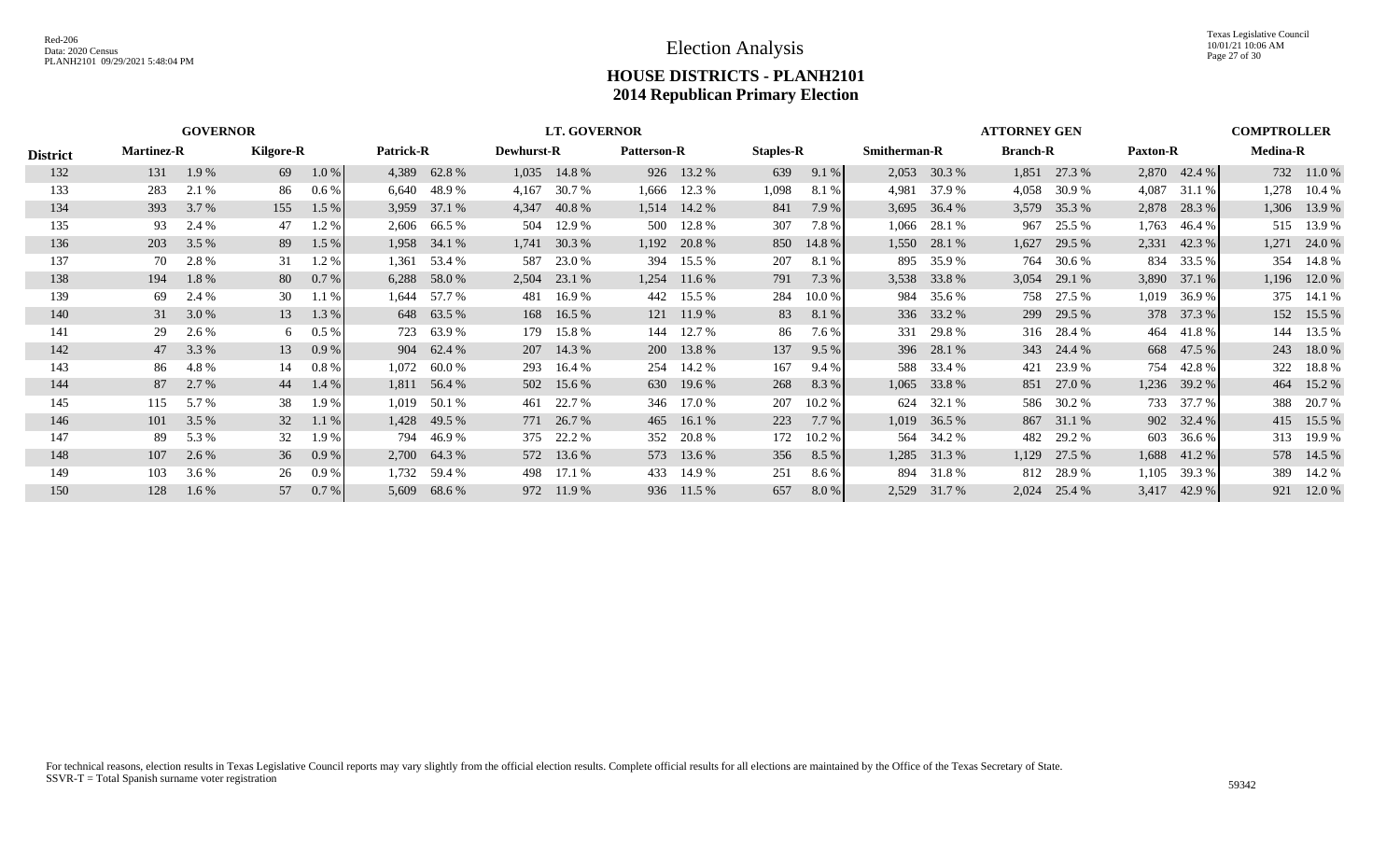|                 |       | <b>COMPTROLLER</b>             |       |                 |     |                |       | <b>LAND COMM</b> |        |                 |       | <b>AG COMM</b>  |     |                 |     |                 |       |                  |       |              |
|-----------------|-------|--------------------------------|-------|-----------------|-----|----------------|-------|------------------|--------|-----------------|-------|-----------------|-----|-----------------|-----|-----------------|-------|------------------|-------|--------------|
| <b>District</b> |       | Hilderbran-R<br><b>Hegar-R</b> |       | <b>Torres-R</b> |     | <b>Watts-R</b> |       | <b>Bush-R</b>    |        | <b>Opiela-R</b> |       | <b>Carnes-R</b> |     | <b>Cotten-R</b> |     | <b>Miller-R</b> |       | <b>Merritt-R</b> |       |              |
| 132             |       | 4,225 63.4 %                   |       | 1,574 23.6 %    | 133 | $2.0\%$        |       | 1,929 28.5 %     |        | 4,848 71.5 %    |       | 1,759 27.7 %    | 344 | 5.4 %           | 479 | 7.5 %           |       | 2,585 40.7 %     |       | 1,178 18.6 % |
| 133             | 6,237 | 50.7 %                         | 4,519 | 36.7%           | 266 | 2.2 %          | 2,262 | 17.1 %           | 10,979 | 82.9 %          | 4,308 | 36.1 %          | 618 | 5.2 %           | 607 | 5.1 %           | 4,499 | 37.7 %           | 1,913 | 16.0 %       |
| 134             |       | 3,894 41.3 %                   |       | 3,910 41.5 %    | 308 | 3.3 %          |       | 2,046 19.9 %     |        | 8,244 80.1 %    | 3,637 | 40.5 %          | 587 | 6.5%            | 632 | 7.0 %           |       | 2,788 31.1 %     |       | 1,328 14.8 % |
| 135             |       | 2,061 55.7 %                   |       | $1,012$ 27.4 %  | 112 | 3.0 %          |       | 1,249 32.9 %     | 2,545  | 67.1 %          |       | 949 26.3 %      | 227 | $6.3\%$         | 282 | 7.8%            |       | 1,436 39.9 %     |       | 708 19.7 %   |
| 136             |       | 2,577 48.7 %                   |       | 1,084 20.5 %    | 364 | 6.9%           |       | $1,947$ 36.0 %   |        | 3,456 64.0 %    |       | 914 18.2 %      |     | 616 12.2 %      |     | 871 17.3 %      |       | 1,531 30.4 %     |       | 1,100 21.9 % |
| 137             | 1,186 | 49.6 %                         |       | 778 32.5 %      | 75  | 3.1 %          |       | 533 21.4 %       | 1,955  | 78.6%           |       | 754 32.2 %      | 123 | 5.3 %           | 153 | 6.5%            | 889   | 38.0 %           |       | 420 18.0 %   |
| 138             |       | 5,256 52.7 %                   |       | 3,277 32.9 %    | 236 | 2.4 %          |       | 2,392 22.8 %     | 8,101  | 77.2 %          |       | 3,330 34.3 %    | 505 | 5.2 %           | 597 | 6.1 %           | 3,597 | 37.1 %           |       | 1,679 17.3 % |
| 139             | 1,278 | 48.0 %                         |       | 912 34.2 %      | 98  | 3.7 %          |       | 725 26.3 %       | 2,031  | 73.7 %          |       | 772 29.7 %      | 147 | 5.6 %           | 153 | 5.9 %           | 1,022 | 39.3 %           |       | 509 19.6 %   |
| 140             |       | 490 50.0 %                     |       | 286 29.2 %      | 52  | 5.3 %          |       | 241 24.0 %       | 763    | 76.0 %          |       | 332 34.4 %      |     | 56 5.8 %        | 79  | 8.2%            |       | 309 32.1 %       |       | 188 19.5 %   |
| 141             |       | 582 54.6 %                     |       | 304 28.5 %      | 35  | 3.3 %          |       | 261 23.7 %       | 839    | 76.3 %          | 295   | 28.0 %          | 51  | 4.8%            | 70  | 6.7%            | 423   | 40.2 %           |       | 213 20.2 %   |
| 142             |       | 695 51.4 %                     |       | 350 25.9 %      | 64  | 4.7 %          |       | 414 29.6 %       | 983    | 70.4 %          |       | 370 27.9 %      | 81  | 6.1 %           | 122 | 9.2 %           |       | 510 38.5 %       |       | 243 18.3 %   |
| 143             | 791   | 46.1 %                         |       | 508 29.6 %      | 93  | 5.4 %          |       | 462 26.4 %       | 1,289  | 73.6 %          |       | 538 31.8 %      | 111 | $6.6\%$         | 148 | 8.8%            |       | 516 30.5 %       |       | 377 22.3 %   |
| 144             |       | 1,522 50.0 %                   |       | 966 31.7 %      | 94  | 3.1 %          |       | 777 24.9 %       | 2,345  | 75.1 %          |       | 914 30.4 %      | 175 | 5.8%            | 231 | $7.7\%$         |       | 1,043 34.7 %     |       | 647 21.5 %   |
| 145             | 793   | 42.4 %                         |       | 551 29.5 %      | 138 | 7.4 %          |       | 556 28.2 %       | 1,415  | 71.8 %          | 651   | 36.2 %          | 165 | $9.2\%$         | 142 | 7.9 %           |       | 544 30.3 %       |       | 295 16.4 %   |
| 146             | 1,283 | 48.0 %                         |       | 876 32.8 %      | 99  | 3.7 %          |       | 698 24.8 %       | 2,111  | 75.2 %          |       | 831 31.9 %      | 168 | 6.5%            | 152 | 5.8 %           |       | 976 37.5 %       |       | 476 18.3 %   |
| 147             | 689   | 43.7 %                         | 481   | 30.5 %          | 92  | 5.8%           |       | 507 30.7 %       | 1,146  | 69.3 %          | 487   | 32.1 %          | 122 | 8.0 %           | 124 | 8.2%            |       | 509 33.5 %       |       | 277 18.2 %   |
| 148             |       | 2,119 53.2 %                   |       | 1,182 29.7 %    | 103 | 2.6 %          |       | 1,195 29.2 %     | 2,901  | 70.8%           | 1,197 | 30.9 %          | 218 | 5.6 %           | 282 | 7.3 %           |       | 1,468 37.9 %     |       | 711 18.3 %   |
| 149             |       | 1,442 52.5 %                   | 803   | 29.3 %          | 111 | 4.0 %          |       | 772 27.1 %       | 2,072  | 72.9 %          | 757   | 28.5 %          | 197 | 7.4 %           | 213 | 8.0 %           | 903   | 34.0 %           | 587   | 22.1 %       |
| 150             |       | 4,501 58.5 %                   | 2,079 | 27.0 %          | 193 | 2.5 %          |       | 2,173 27.4 %     | 5,748  | 72.6 %          | 1,917 | 25.4 %          | 369 | 4.9 %           | 470 | 6.2%            |       | 3,314 43.9 %     |       | 1,473 19.5 % |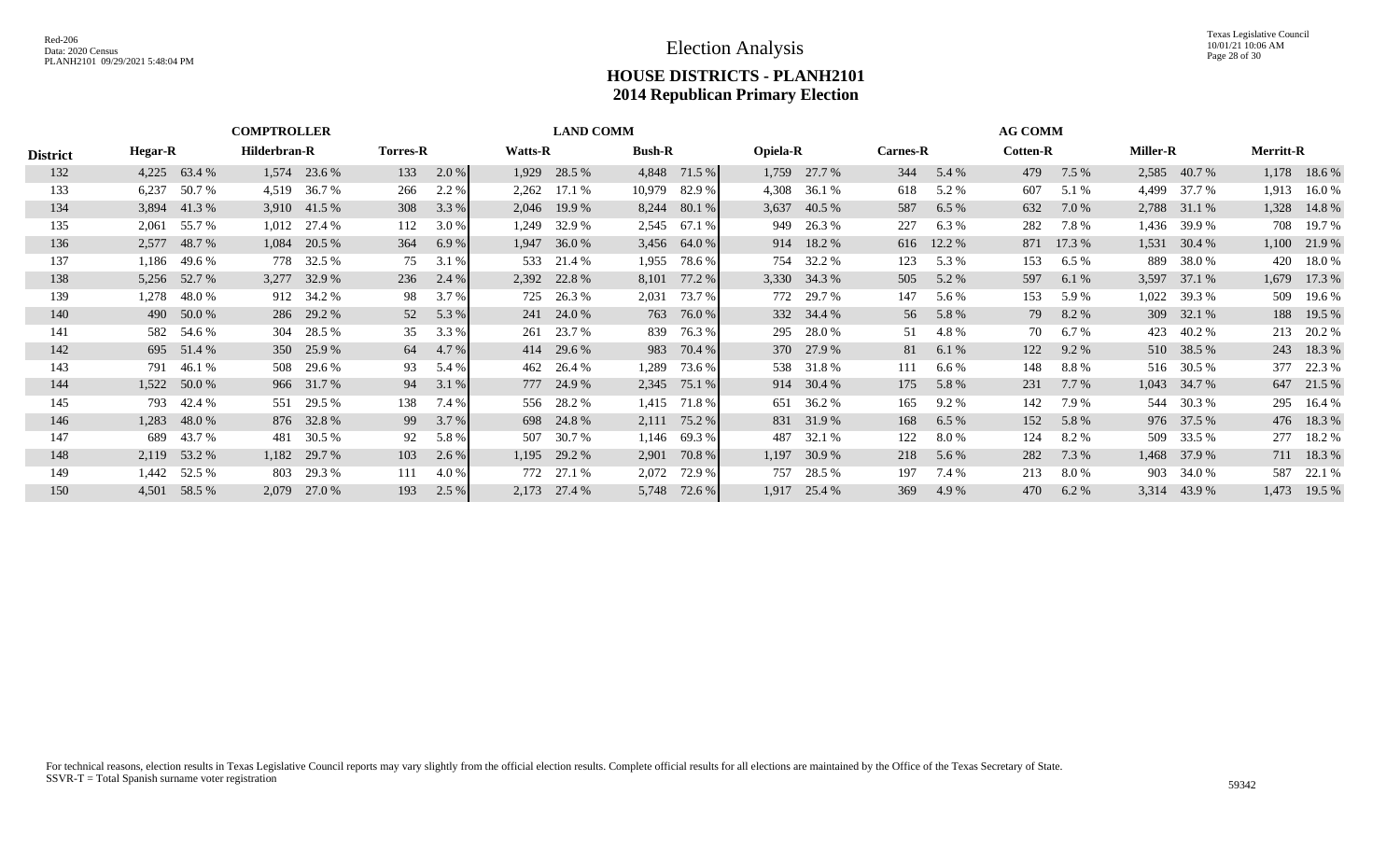|                 | <b>RR COMM 3</b>                      |          |       |                 |       |                 |         |              |       | <b>SUP CT CHIEF</b> |       |                |       | SUP CT 6   | <b>SUP CT 8</b> |            |       |                  |       |              |
|-----------------|---------------------------------------|----------|-------|-----------------|-------|-----------------|---------|--------------|-------|---------------------|-------|----------------|-------|------------|-----------------|------------|-------|------------------|-------|--------------|
| <b>District</b> | <b>Christian-R</b><br><b>Berger-R</b> |          |       | <b>Boyuls-R</b> |       | <b>Sitton-R</b> | Hecht-R |              |       | <b>Talton-R</b>     |       | <b>Brown-R</b> |       | Pool-R     |                 | Johnson-R  |       | <b>McCally-R</b> |       |              |
| 132             | 691                                   | 10.9 %   |       | 2,276 36.0 %    | 1,191 | 18.8%           |         | 2,162 34.2 % | 4,055 | 63.9%               | 2,293 | 36.1%          | 4,465 | 74.0 %     | 1,566           | 26.0%      |       | 4,078 66.5 %     |       | 2,056 33.5 % |
| 133             | 1,100                                 | 9.1 %    | 3,478 | 28.8%           | 1,978 | 16.4 %          |         | 5,519 45.7 % | 8,504 | 68.2 %              |       | 3,973 31.8 %   | 9,622 | 82.2 %     | 2,088           | 17.8%      |       | 8,155 68.5 %     |       | 3,742 31.5 % |
| 134             | 1.254                                 | 13.8 %   | 2,232 | 24.5 %          | 1,505 | 16.5 %          | 4,128   | 45.3 %       | 7,150 | 73.5 %              | 2,579 | 26.5 %         | 7,472 | 82.6 %     | 1,578           | 17.4 %     | 6,382 | 69.9%            | 2,750 | 30.1 %       |
| 135             | 376                                   | 10.5 %   | 1,374 | 38.3 %          | 700   | 19.5 %          |         | 1,140 31.8 % | 2,240 | 62.5 %              | 1,345 | 37.5 %         | 2,541 | 74.2 %     | 884             | 25.8%      |       | 2,306 66.3 %     | 1,172 | 33.7 %       |
| 136             | 1,025                                 | 20.3 %   | 1,902 | 37.7 %          | 508   | 10.1 %          |         | 1,605 31.8 % | 3,280 | 64.5 %              | 1,804 | 35.5 %         | 3,434 | 70.2 %     | 1,460           | 29.8 %     | 2,784 | 56.5 %           | 2,144 | 43.5 %       |
| 137             | 272                                   | 11.6 %   | 688   | 29.3 %          | 398   | 17.0 %          | 988     | 42.1 %       | 1,514 | 63.5 %              | 869   | 36.5 %         | 1,744 | 77.0 %     | 520             | 23.0 %     |       | 1,448 63.4 %     |       | 835 36.6 %   |
| 138             | 965                                   | 10.0%    | 3,116 | 32.2 %          | 1,666 | 17.2 %          | 3,933   | 40.6 %       | 6,587 | 65.9%               | 3,416 | 34.1 %         | 7,452 | 78.7 %     | 2,020           | 21.3 %     | 6,495 | 68.1 %           | 3,043 | 31.9 %       |
| 139             | 268                                   | 10.3 %   |       | 873 33.5 %      | 398   | 15.3 %          | 1,064   | 40.9%        | 1,490 | 57.2 %              | 1,116 | 42.8%          | 1,856 | 73.9 %     | 654             | 26.1 %     |       | 1,570 61.7 %     | 973   | 38.3 %       |
| 140             | 95                                    | $10.0\%$ |       | 327 34.4 %      |       | 155 16.3 %      |         | 374 39.3 %   | 524   | 54.9 %              |       | 431 45.1 %     |       | 610 66.4 % | 308             | 33.6 %     |       | 578 61.5 %       |       | 362 38.5 %   |
| 141             | 97                                    | 9.2 %    | 353   | 33.5 %          | 188   | 17.8 %          | 417     | 39.5 %       | 603   | 57.6 %              | 444   | 42.4 %         | 705   | 70.7 %     | 292             | 29.3 %     |       | 643 63.8 %       | 365   | 36.2 %       |
| 142             | 144                                   | 10.8 %   |       | 517 38.8 %      | 269   | 20.2 %          |         | 402 30.2 %   |       | 805 60.8%           |       | 520 39.2 %     | 923   | 72.4 %     | 352             | 27.6 %     |       | 821 64.9 %       | 444   | 35.1 %       |
| 143             | 188                                   | 11.2 %   | 600   | 35.7 %          | 280   | 16.6 %          |         | 615 36.5 %   | 901   | 53.8%               | 774   | 46.2 %         | 1,085 | 67.2 %     | 530             | 32.8 %     | 989   | 60.5 %           | 645   | 39.5 %       |
| 144             | 322                                   | 10.7 %   |       | 1,002 33.4 %    |       | 498 16.6 %      |         | 1,181 39.3 % | 1,245 | 40.6 %              |       | 1,822 59.4 %   | 1,988 | 68.6 %     |                 | 909 31.4 % |       | 1,736 59.9 %     | 1,164 | 40.1 %       |
| 145             | 276                                   | 15.3 %   | 662   | 36.8%           | 276   | 15.3 %          | 587     | 32.6 %       | 1,201 | 65.3%               | 638   | 34.7 %         | 1,285 | 73.7 %     | 458             | 26.3 %     | 1.174 | 66.6 %           | 590   | 33.4 %       |
| 146             | 322                                   | 12.4 %   |       | 738 28.4 %      | 448   | 17.2 %          |         | 1,095 42.1 % | 1,693 | 63.3%               |       | 982 36.7 %     | 1,902 | 75.6 %     |                 | 614 24.4 % | 1,597 | 62.6 %           |       | 954 37.4 %   |
| 147             | 207                                   | 13.5 %   | 530   | 34.7 %          | 250   | 16.4 %          |         | 542 35.4 %   | 922   | 59.2 %              | 635   | 40.8%          | 1,063 | 72.6 %     | 401             | 27.4 %     |       | 929 63.8 %       | 528   | 36.2 %       |
| 148             | 416                                   | 10.8 %   | 1,420 | 36.8%           | 647   | 16.8%           |         | 1,371 35.6 % |       | 2,310 59.8 %        | 1,552 | 40.2 %         | 2,713 | 73.2 %     | 994             | 26.8 %     |       | 2,375 64.0 %     | 1,337 | 36.0%        |
| 149             | 325                                   | 12.2 %   | 951   | 35.7 %          | 493   | 18.5 %          | 894     | 33.6 %       | 1,613 | 60.3%               | 1,062 | 39.7 %         | 1.861 | 72.4 %     | 708             | 27.6 %     | 1.709 | 66.1 %           | 878   | 33.9 %       |
| 150             | 677                                   | 9.0%     | 2,966 | 39.4 %          | 1,311 | 17.4 %          | 2,581   | 34.3 %       | 4,638 | 61.3%               | 2,923 | 38.7 %         | 5,296 | 73.1 %     | 1,953           | 26.9 %     |       | 4,646 63.5 %     |       | 2,666 36.5 % |